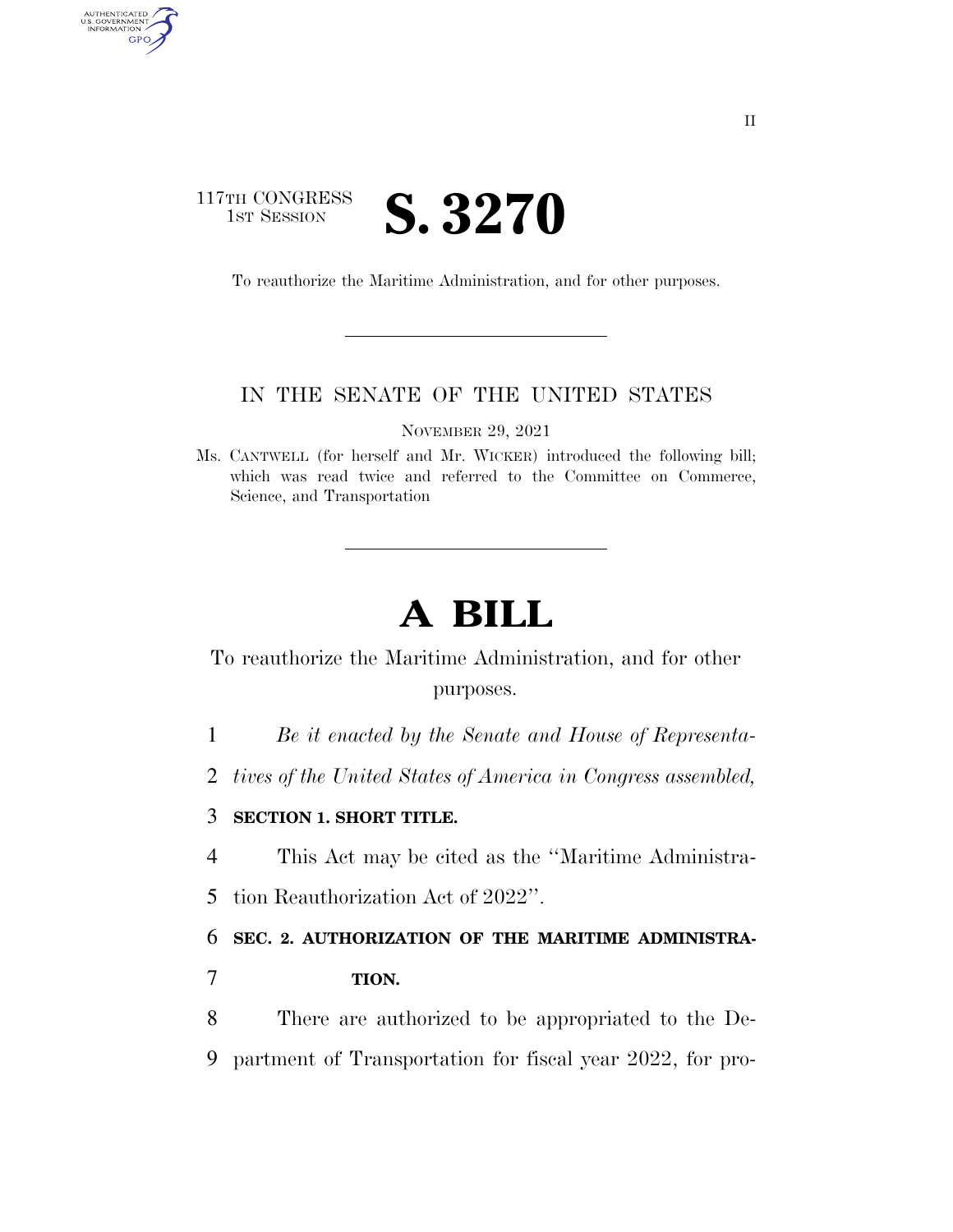| 1  | grams associated with maintaining the United States Mer- |
|----|----------------------------------------------------------|
| 2  | chant Marine, the following amounts:                     |
| 3  | For expenses necessary to support the<br>(1)             |
| 4  | United States<br>Merchant<br>Marine Academy,             |
| 5  | $$90,532,000,$ of which—                                 |
| 6  | $(A)$ \$85,032,000, to remain available until            |
| 7  | September 30, 2023, shall be for Academy op-             |
| 8  | erations; and                                            |
| 9  | $(B)$ \$5,500,000, to remain available until             |
| 10 | expended, shall be for facilities maintenance            |
| 11 | and repair and equipment.                                |
| 12 | (2) For expenses necessary for operations, sup-          |
| 13 | port, and training activities for the State maritime     |
| 14 | academies, $$50,780,000$ , of which—                     |
| 15 | $(A)$ \$2,400,000, to remain available until             |
| 16 | September 30, 2026, shall be for the Student             |
| 17 | Incentive Program;                                       |
| 18 | $(B)$ \$6,000,000, to remain available until             |
| 19 | September 30, 2023, shall be for direct pay-             |
| 20 | ments for State maritime academies;                      |
| 21 | $(C)$ \$3,800,000, to remain available until             |
| 22 | expended, shall be for training ship fuel assist-        |
| 23 | ance;                                                    |
|    |                                                          |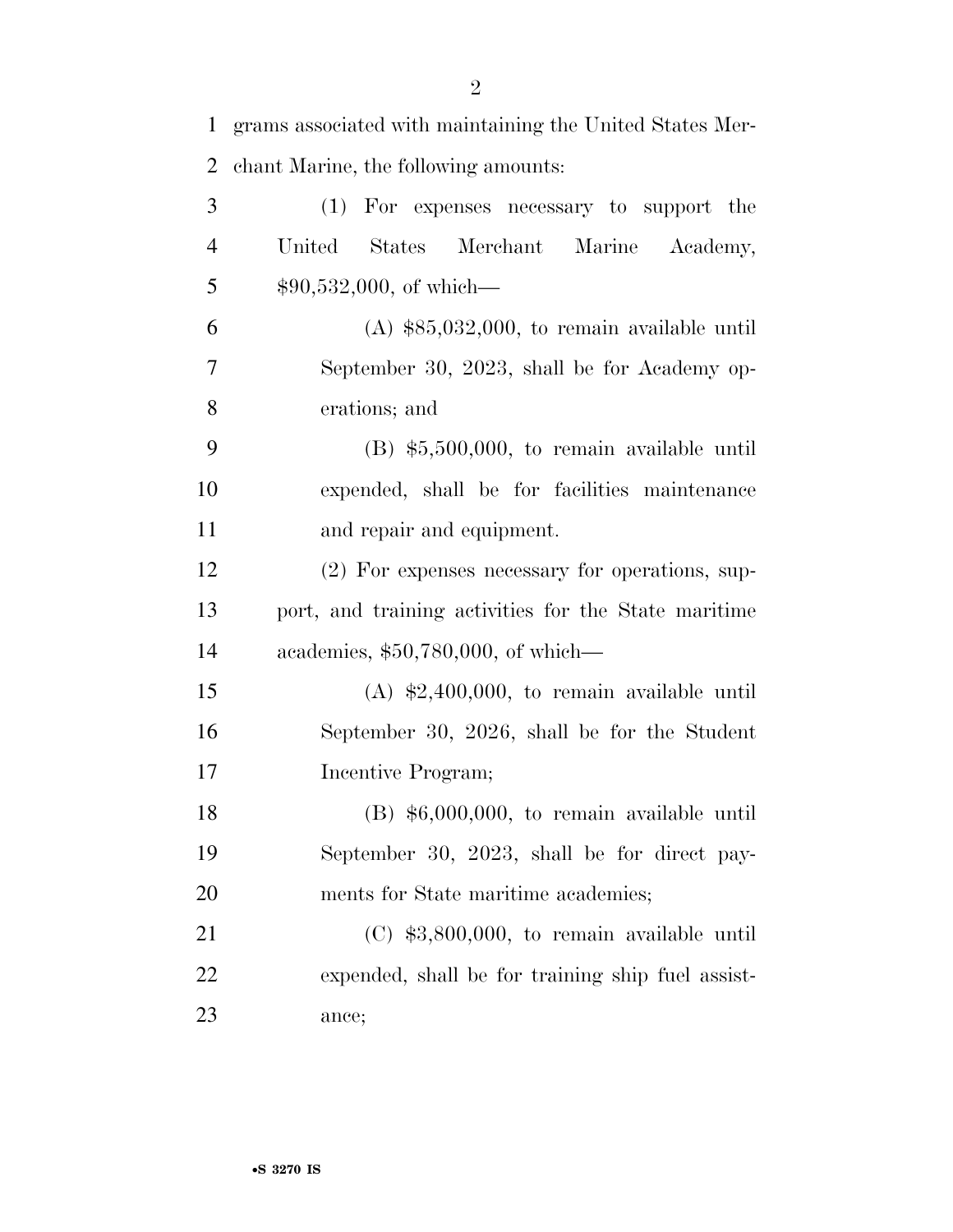| $\mathbf{1}$   | (D) $$8,080,000$ , to remain available until            |
|----------------|---------------------------------------------------------|
| $\overline{2}$ | expended, shall be for offsetting the costs of          |
| 3              | training ship sharing; and                              |
| $\overline{4}$ | $(E)$ \$30,500,000, to remain available until           |
| 5              | expended, shall be for maintenance and repair,          |
| 6              | of State maritime academy training vessels.             |
| 7              | (3) For expenses necessary to support the Na-           |
| 8              | Security Multi-Mission Vessel Program,<br>tional        |
| 9              | $$315,600,000$ , which shall remain available until ex- |
| 10             | pended.                                                 |
| 11             | (4) For expenses necessary to support Maritime          |
| 12             | Administration operations and programs,                 |
| 13             | $$81,853,000, \text{ of which}$                         |
| 14             | $(A)$ \$10,000,000, to remain available until           |
| 15             | expended, shall be for the Maritime Environ-            |
| 16             | mental and Technical Assistance program au-             |
| 17             | thorized under section 50307 of title 46, United        |
| 18             | States Code;                                            |
| 19             | $(B)$ \$11,000,000, to remain available until           |
| 20             | expended, shall be for the Marine Highways              |
| 21             | Program, including to make grants as author-            |
| 22             | ized under section 55601 of title 46, United            |
| 23             | States Code; and                                        |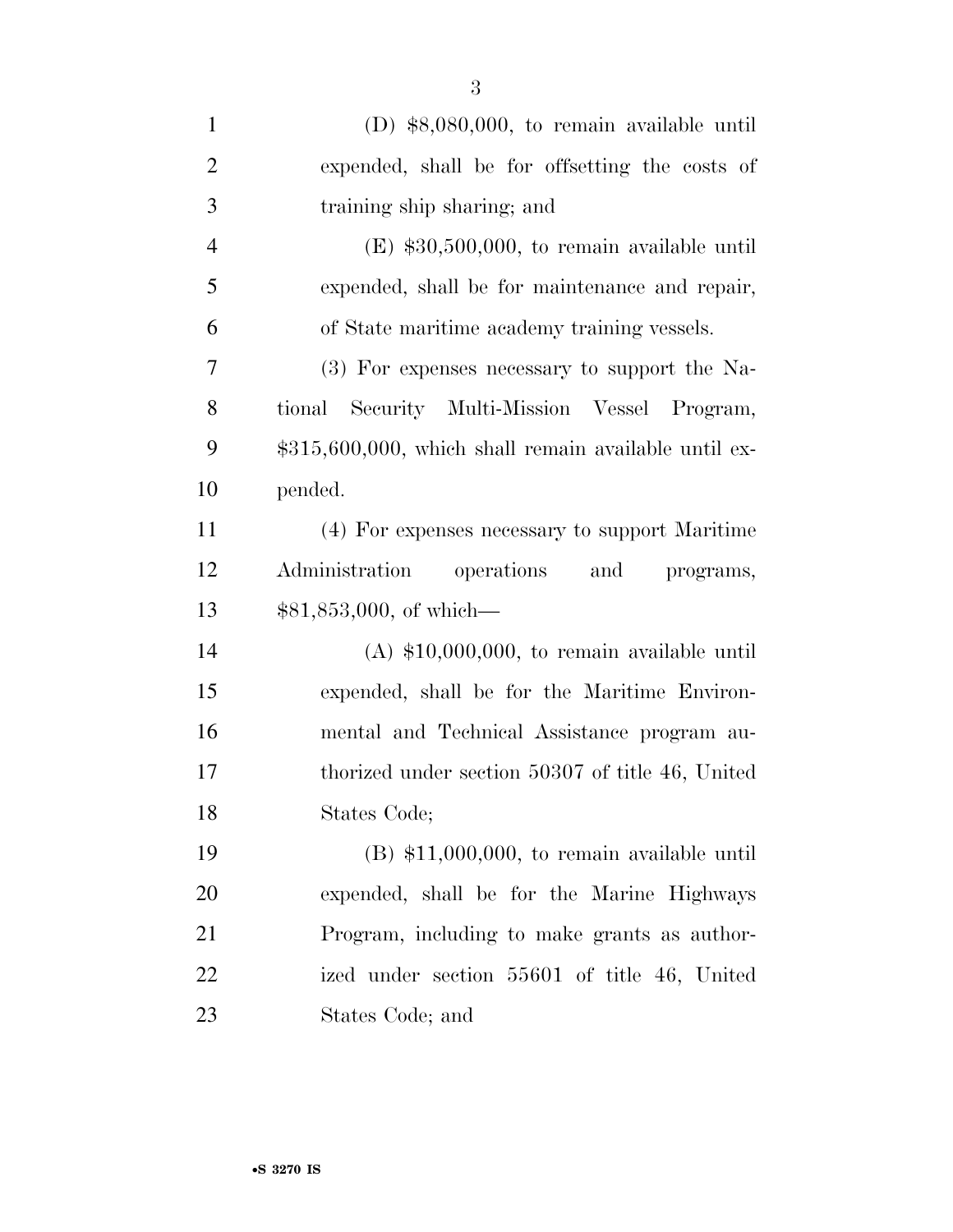| $\mathbf{1}$   | $(C)$ \$60,853,000, to remain available until           |
|----------------|---------------------------------------------------------|
| $\overline{2}$ | September 30, 2022, shall be for headquarters           |
| 3              | operations expenses.                                    |
| $\overline{4}$ | (5) For expenses necessary for the disposal of          |
| 5              | vessels in the National Defense Reserve Fleet of the    |
| 6              | Maritime Administration, \$10,000,000, which shall      |
| 7              | remain available until expended.                        |
| 8              | (6) For expenses necessary to maintain and              |
| 9              | preserve a United States-flag merchant fleet to serve   |
| 10             | the national security needs of the United States, as    |
| 11             | authorized under chapter 531 of title 46, United        |
| 12             | States Code, \$318,000,000, which shall remain          |
| 13             | available until expended.                               |
| 14             | (7) For expenses necessary for the loan guar-           |
| 15             | antee program authorized under chapter 537 of title     |
| 16             | 46, United States Code, \$33,000,000, of which—         |
| 17             | $(A)$ \$30,000,000, to remain available until           |
| 18             | expended, shall be for the cost (as defined in          |
| 19             | section $502(5)$ of the Federal Credit Reform           |
| 20             | Act of 1990 $(2 \text{ U.S.C. } 661a(5))$ of loan guar- |
| 21             | antees under the program; and                           |
| 22             | $(B)$ \$3,000,000, to remain available until            |
| 23             | expended, may be used for administrative ex-            |
| 24             | penses relating to loan guarantee commitments           |
| 25             | under the program.                                      |

•**S 3270 IS**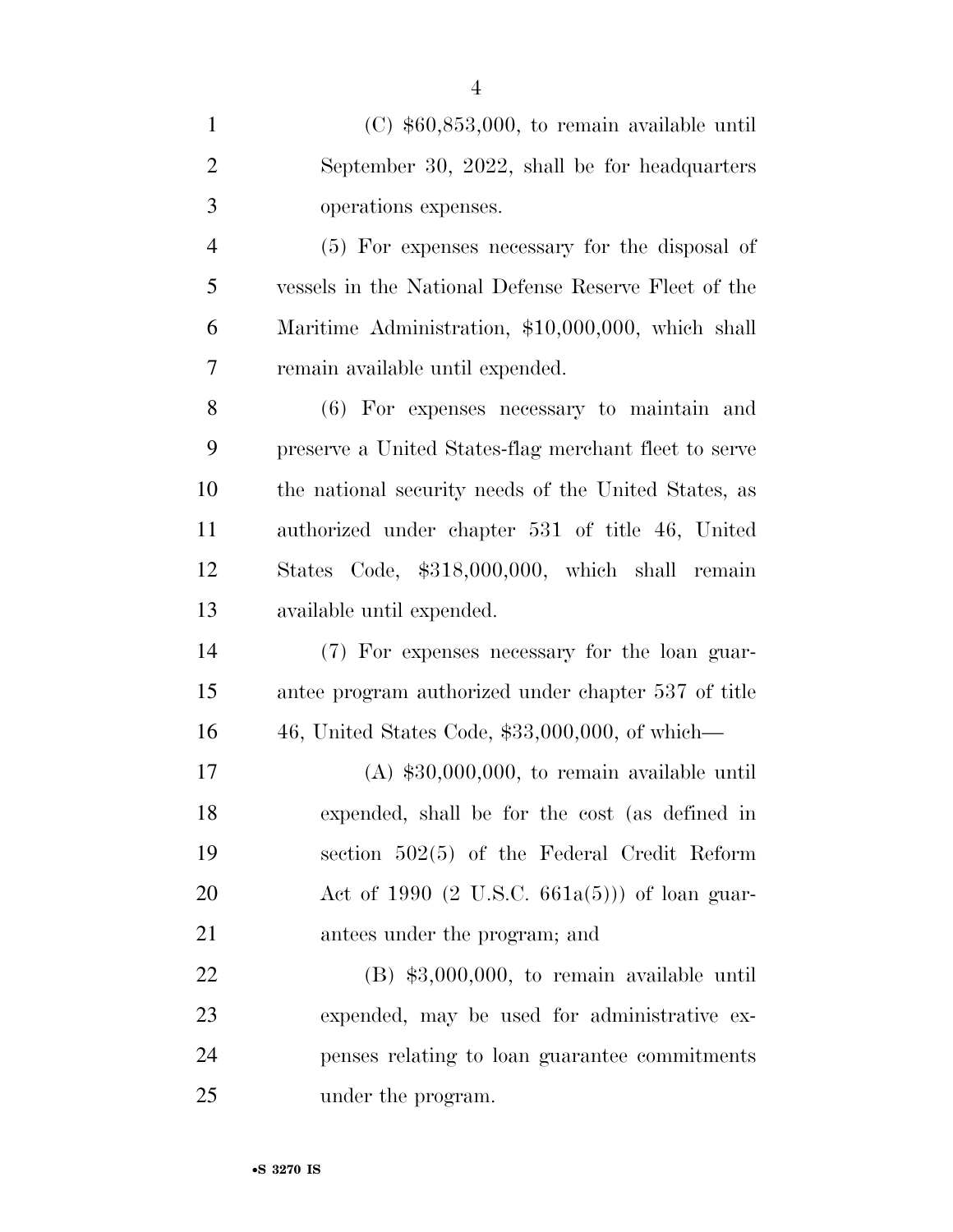| (8) For expenses necessary to provide for the        |
|------------------------------------------------------|
| Tanker Security Fleet, as authorized under chapter   |
| 534 of title 46, United States Code, \$60,000,000,   |
| which shall remain available until expended.         |
| (9) For expenses necessary to provide assist-        |
| ance to small shippards and for maritime training    |
| programs authorized under section 54101 of title 46, |
| United States Code, \$40,000,000, which shall re-    |
| main available until expended.                       |
| $(10)$ For expenses necessary to implement the       |
| and<br>Port<br>Intermodal Improvement Program,       |
| $$750,000,000$ , to remain available until expended, |
| except that no such funds may be used to provide     |
| a grant to purchase fully automated cargo handling   |
| equipment that is remotely operated or remotely      |
| monitored with or without the exercise of human      |
| intervention or control, if the Secretary determines |
| such equipment would result in a net loss of jobs    |
| within a port of port terminal.                      |
|                                                      |
| SEC. 3. EXPANDING THE MARITIME ENVIRONMENTAL AND     |
| TECHNICAL ASSISTANCE PROGRAM.                        |
| (a) MARITIME ENVIRONMENTAL AND TECHNICAL             |
| ASSISTANCE PROGRAM.—From the amount appropriated     |
|                                                      |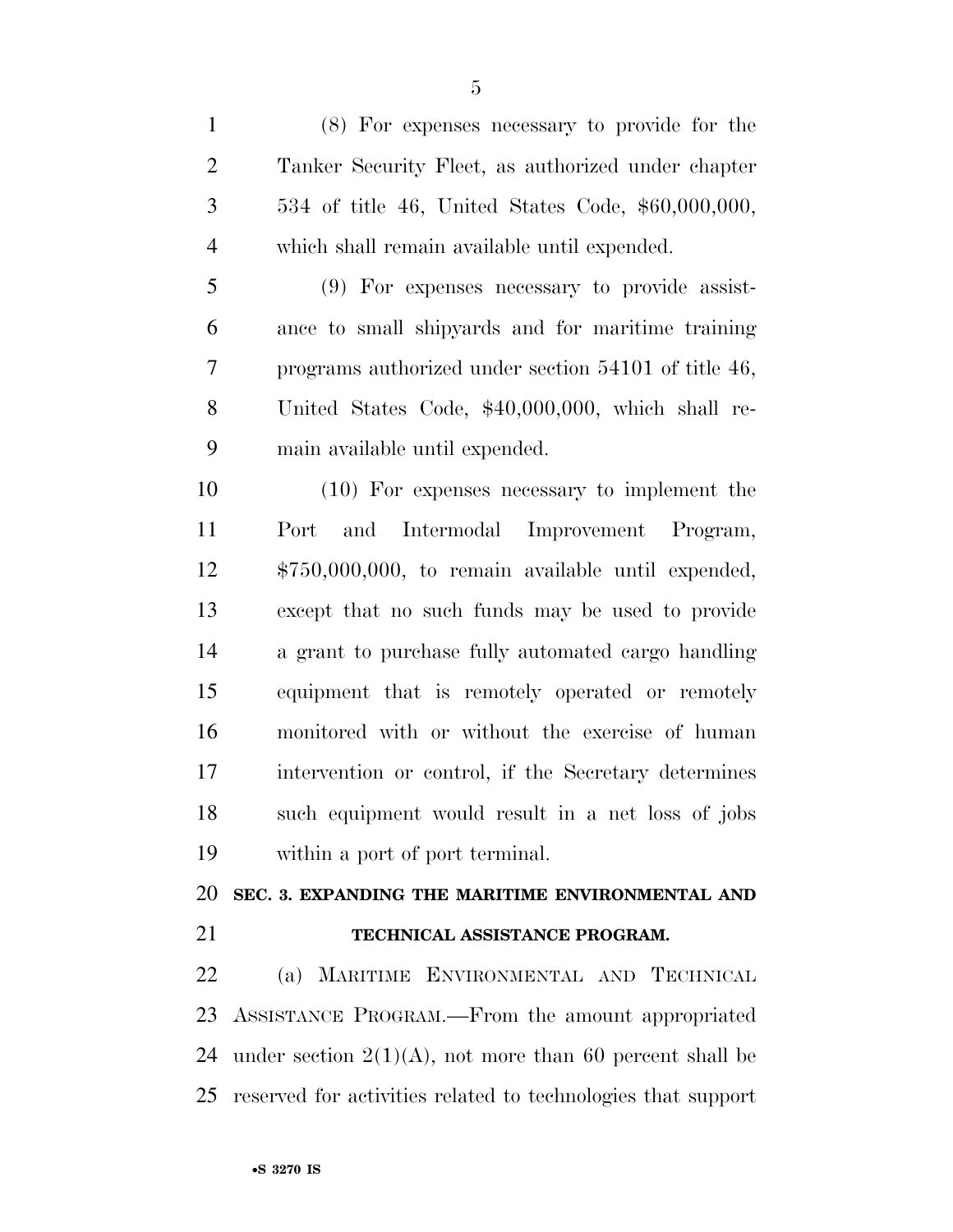port and vessel air emissions reductions and to support zero emissions technologies, including identification of new fuel or other power sources. (b) USES.—Section 50307 of title 46, United States Code, is amended— (1) by redesignating subsection (e) as sub- section (f); and (2) by inserting after subsection (d) the fol- lowing: ''(e) USES.—The results of activities conducted under subsection (b)(1) shall be used to inform the policy deci- sions of the United States related to domestic regulations and to the United States position on matters before the International Maritime Organization.''. **SEC. 4. SUSTAINABLE PORT INFRASTRUCTURE.**  (a) SHORT TITLE.—This section may be cited as the ''Sustainable Port Infrastructure Act''. (b) PORT DEVELOPMENT.—Section 50302(c) of title 46, United States Code, is amended— 20 (1) in paragraph  $(3)(A)(ii)$ — 21 (A) in subclause (II), by striking "or" after the semicolon; and (B) by adding at the end the following: 24 ''(IV) projects that improve the resiliency of ports to address sea-level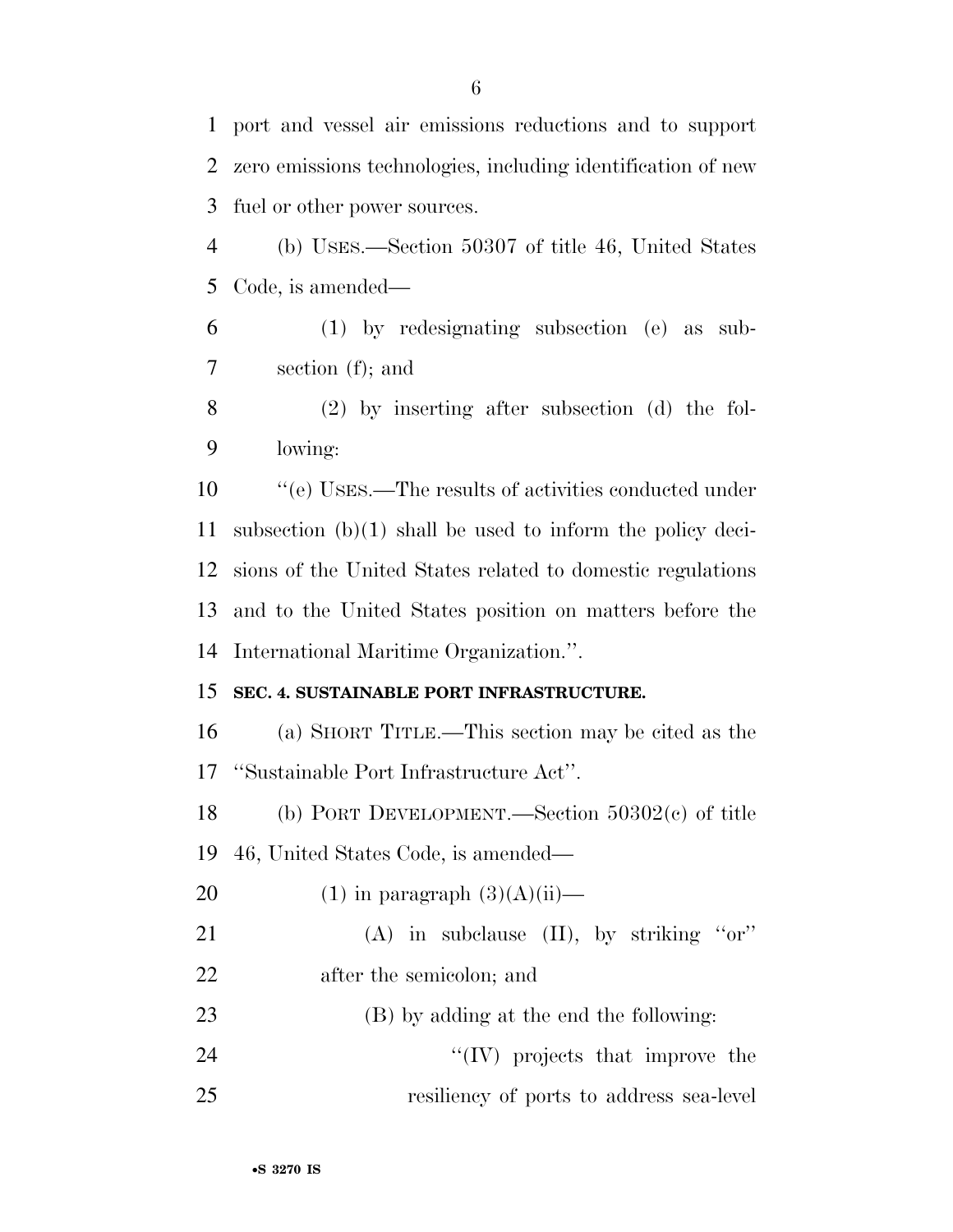| $\mathbf{1}$   | rise, flooding, extreme weather events, |
|----------------|-----------------------------------------|
| $\overline{2}$ | including earthquakes, hurricanes and   |
| 3              | tsunami inundation, including projects  |
| $\overline{4}$ | $for-$                                  |
| 5              | "(aa) port electrification or           |
| 6              | electrification master planning;        |
| 7              | "(bb) harbor craft or equip-            |
| 8              | ment replacements/retrofits;            |
| 9              | "(cc) development of port or            |
| 10             | terminal micro-grids;                   |
| 11             | "(dd) providing idling reduc-           |
| 12             | tion infrastructure;                    |
| 13             | "(ee) purchase of cargo han-            |
| 14             | dling equipment and related in-         |
| 15             | frastructure;                           |
| 16             | "(ff) worker training to sup-           |
| 17             | port electrification technology;        |
| 18             | "(gg) installation of port              |
| 19             | bunkering facilities from ocean-        |
| 20             | going vessels for fuels;                |
| 21             | "(hh) electric vehicle charge           |
| 22             | or hydrogen refueling infrastruc-       |
| 23             | ture for drayage, and medium or         |
| 24             | heavy duty trucks and<br>$loco-$        |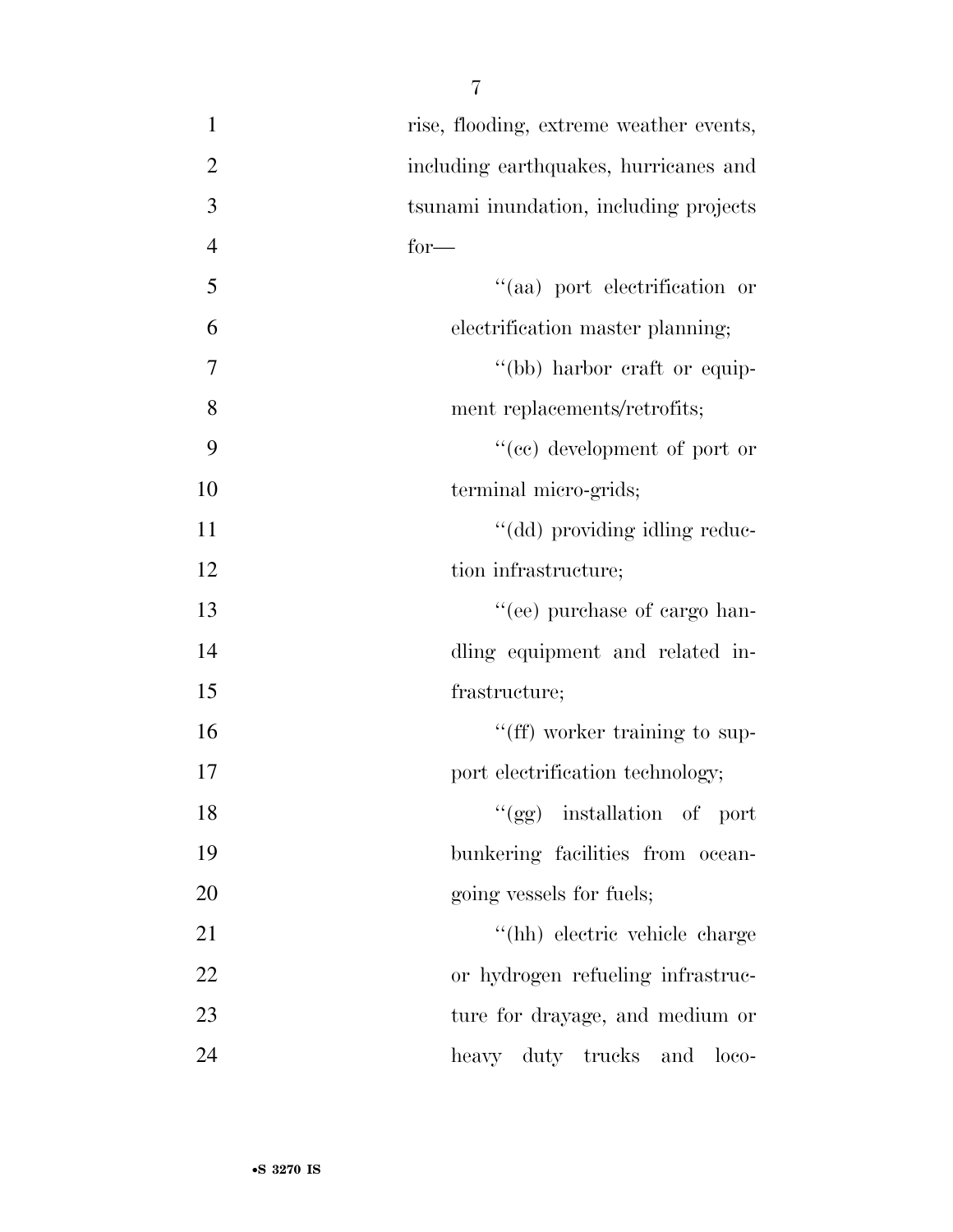| $\mathbf{1}$   | motives that service the port and                    |
|----------------|------------------------------------------------------|
| $\overline{2}$ | related grid upgrades; or                            |
| 3              | "(ii) other related to port                          |
| $\overline{4}$ | activities including charging in-                    |
| 5              | frastructure, electric rubber-tired                  |
| 6              | gantry cranes, and anti-idling                       |
| 7              | technologies; or";                                   |
| 8              | $(2)$ in paragraph $(7)(B)$ , by striking "18 per-   |
| 9              | cent" and inserting "25 percent"; and                |
| 10             | $(3)$ in paragraph $(10)$ —                          |
| 11             | $(A)$ by redesignating subparagraphs $(B)$           |
| 12             | and $(C)$ as subparagraphs $(C)$ and $(D)$ , respec- |
| 13             | tively; and                                          |
| 14             | $(B)$ by inserting after subparagraph $(A)$          |
| 15             | the following:                                       |
| 16             | "(B) EFFICIENT USE OF NON-FEDERAL                    |
| 17             | FUNDS.                                               |
| 18             | "(i) IN GENERAL.—Notwithstanding                     |
| 19             | any other provision of law and subject to            |
| 20             | approval by the Secretary, in the case of            |
| 21             | any grant for a project under this section,          |
| 22             | during the period beginning on the date on           |
| 23             | which the grant recipient is selected and            |
| 24             | ending on the date on which the grant                |
| 25             | agreement is signed—                                 |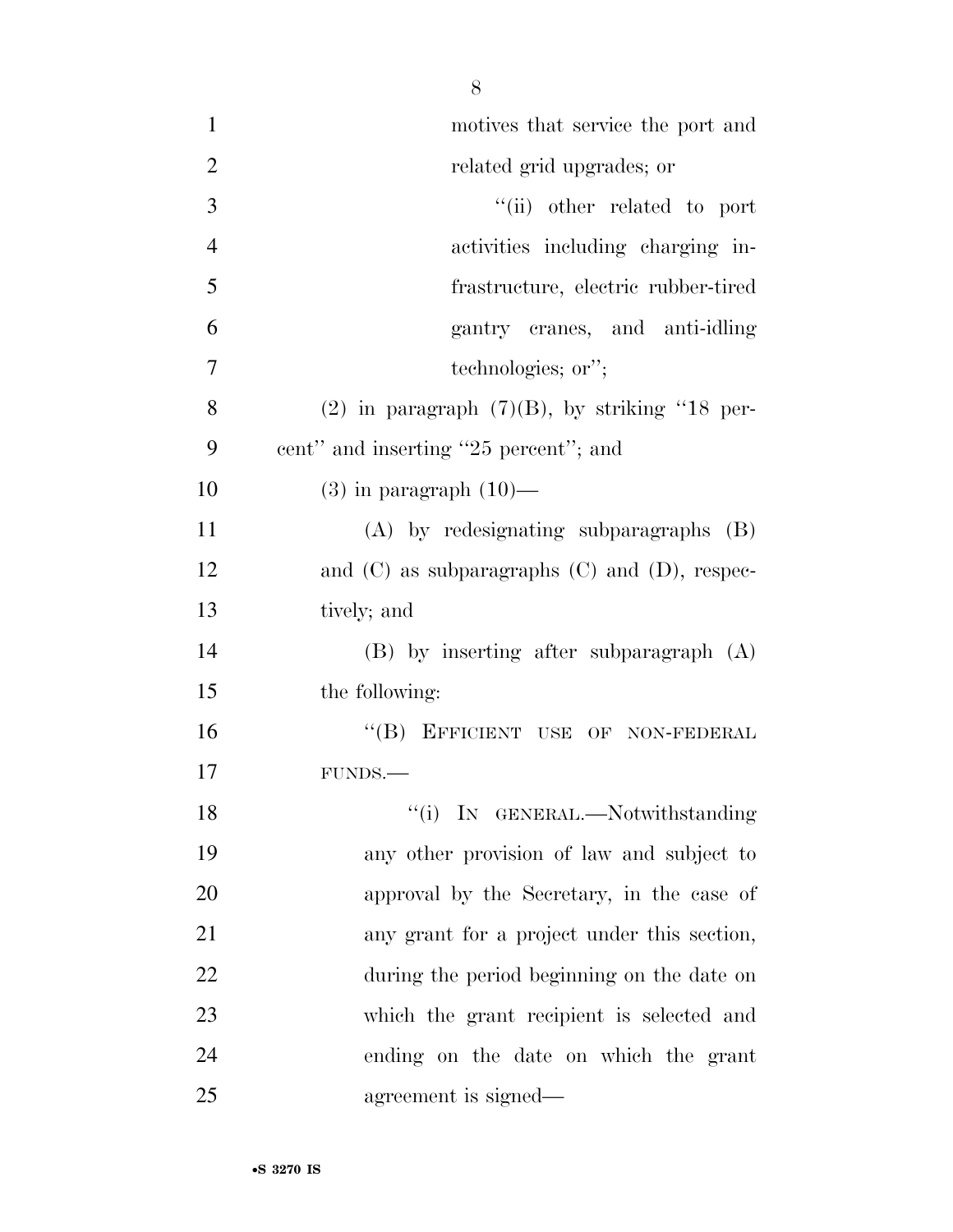| $\mathbf{1}$   | $\lq$ (I) the grant recipient may obli- |
|----------------|-----------------------------------------|
| $\mathbf{2}$   | gate and expend non-Federal funds       |
| $\overline{3}$ | with respect to the project for which   |
| $\overline{4}$ | the grant is provided; and              |
| 5              | "(II) any non-Federal funds obli-       |
| 6              | gated or expended in accordance with    |
| $\overline{7}$ | subclause (I) shall be credited toward  |
| 8              | the non-Federal cost share for the      |
| 9              | project for which the grant is pro-     |
| 10             | vided.                                  |
| 11             | "(ii) REQUIREMENTS.—                    |
| 12             | "(I) APPLICATION.—In order to           |
| 13             | obligate and expend non-Federal         |
| 14             | funds under clause (i), the grant re-   |
| 15             | cipient shall submit to the Secretary a |
| 16             | request to obligate and expend non-     |
| 17             | Federal funds under that clause, in-    |
| 18             | cluding—                                |
| 19             | "(aa) a description of the              |
| 20             | activities the grant recipient in-      |
| 21             | tends to fund;                          |
| 22             | "(bb) a justification for ad-           |
| 23             | vancing the activities described in     |
| 24             | item (aa), including an assess-         |
| 25             | ment of the effects to the project      |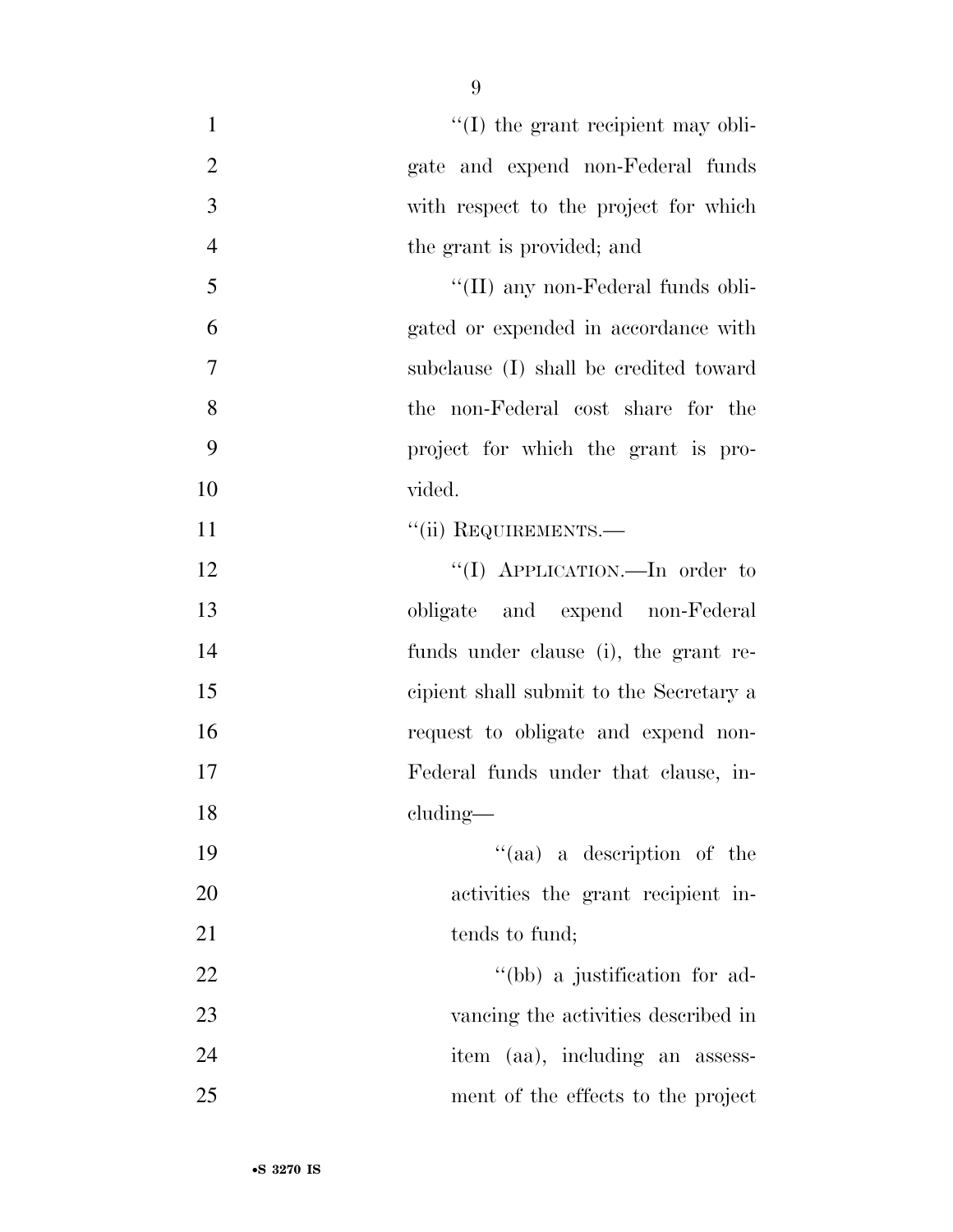| $\mathbf{1}$   | scope, schedule, and budget if the        |
|----------------|-------------------------------------------|
| $\overline{2}$ | request is not approved; and              |
| 3              | $f''(ce)$ the level of risk of the        |
| $\overline{4}$ | activities described in item (aa).        |
| 5              | "(II) APPROVAL.—The Secretary             |
| 6              | shall approve or disapprove each re-      |
| $\overline{7}$ | quest submitted under subclause (I).      |
| 8              | "(III) COMPLIANCE WITH APPLI-             |
| 9              | CABLE REQUIREMENTS.- Any non-             |
| 10             | Federal funds obligated or expended       |
| 11             | under clause (i) shall comply with all    |
| 12             | applicable requirements, including any    |
| 13             | requirements included in the grant        |
| 14             | agreement.                                |
| 15             | "(iii) EFFECT.—The obligation or ex-      |
| 16             | penditure of any non-Federal funds in ac- |
| 17             | cordance with this subparagraph shall     |
| 18             | $not$ —                                   |
| 19             | $\lq\lq$ affect the signing of a grant    |
| 20             | agreement or other applicable grant       |
| 21             | procedures with respect to the appli-     |
| 22             | cable grant;                              |
| 23             | $\lq\lq$ (II) create an obligation on the |
| 24             | part of the Federal Government to         |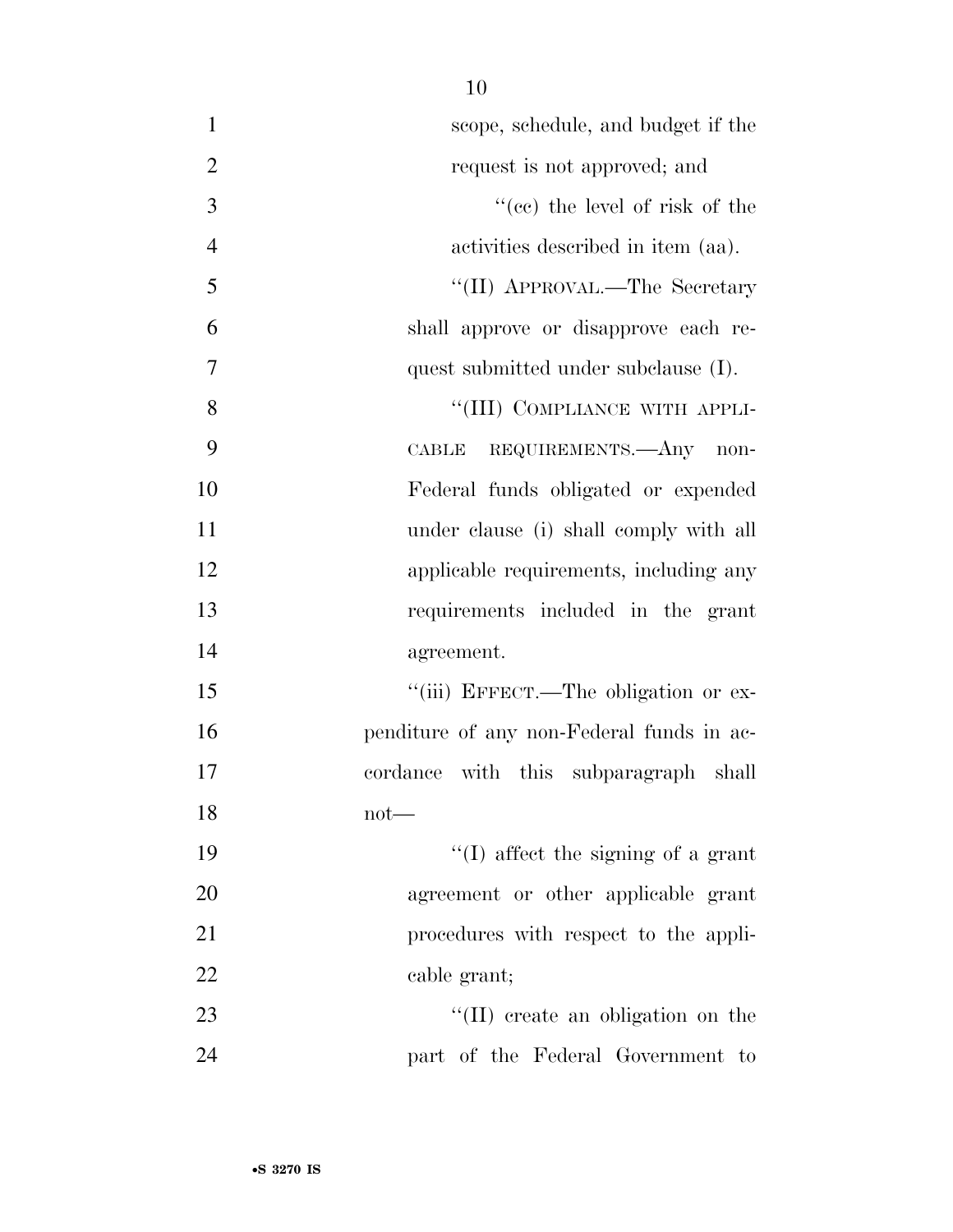repay any non-Federal funds if the grant agreement is not signed; or  $\frac{1}{2}$  (III) affect the ability of the re- cipient of the grant to obligate or ex- pend non-Federal funds to meet the non-Federal cost share for the project for which the grant is provided after the period described in clause (i).''.

#### **SEC. 5. ELIJAH CUMMINGS SHIP AMERICAN ACT.**

 (a) REPEAL IN MAP-21.—Section 100124 of the Moving Ahead for Progress in the 21st Century Act (Pub- lic Law 112–141) is repealed, and the provisions of law that were repealed or amended by that section are reen- acted and amended, respectively, to read as if such section were not enacted.

 (b) REPEAL IN BIPARTISAN BUDGET ACT OF 2013.—Section 602 of the Bipartisan Budget Act of 2013 (Public Law 113–67) is repealed, and the provisions of law that were repealed or amended by that section are re- enacted and amended, respectively, to read as of such sec-tion were not enacted.

22 (c) TRANSPORTATION REQUIREMENTS FOR CERTAIN EXPORTS SPONSORED BY THE SECRETARY OF AGRI-24 CULTURE.—Subsection  $(a)(1)$  of section 55314 of title 46, United States Code, as reenacted by this section, is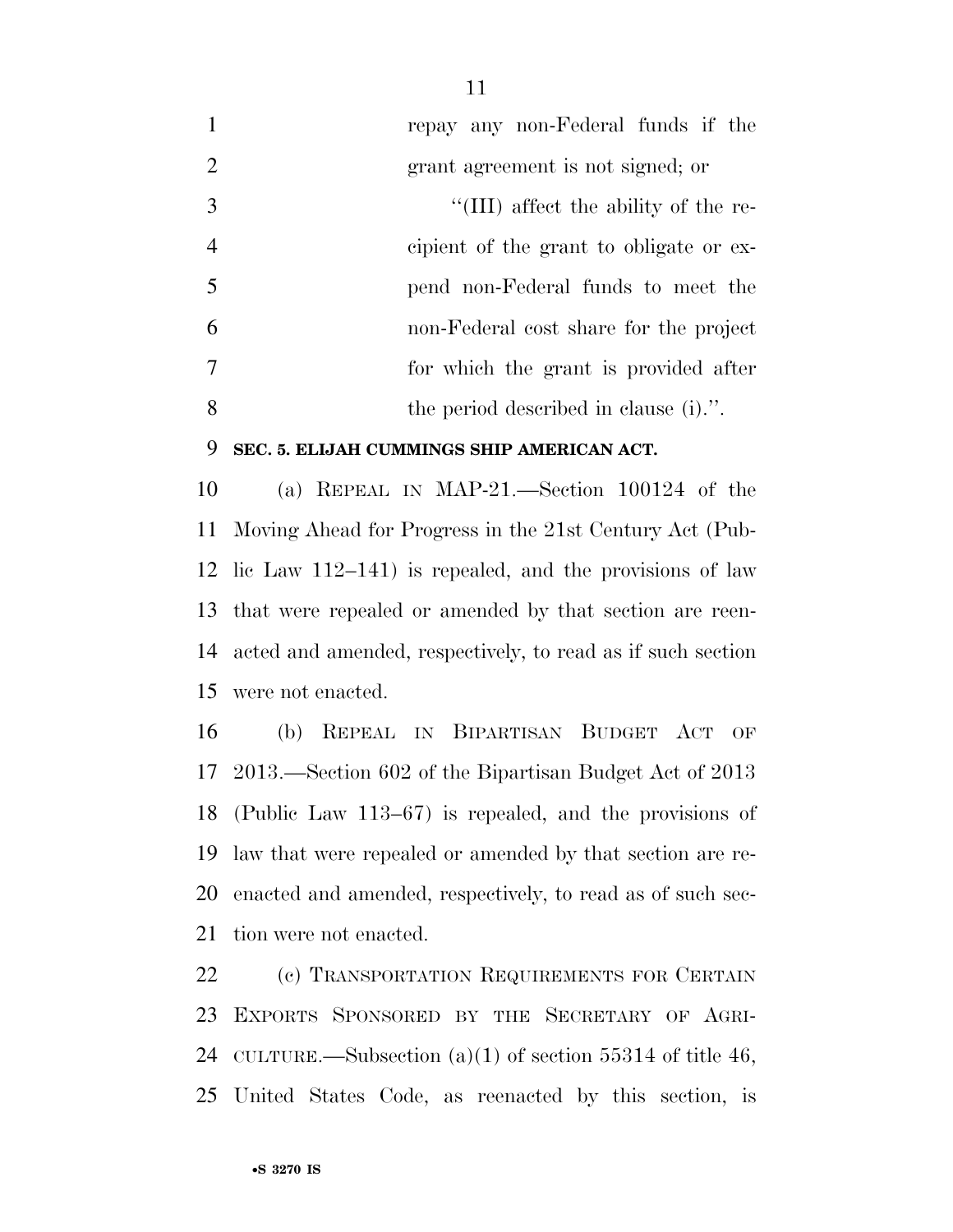amended by striking ''25 percent'' and inserting ''75 per-cent''.

 (d) FINANCING THE TRANSPORTATION OF AGRICUL- TURAL COMMODITIES.—Section 55316(a) of title 46, United States Code, as reenacted by this section, is amended by inserting ''or from the application of section 55305 of this title, requiring transportation on privately- owned commercial vessels of the United States for 100 percent of the gross tonnage of certain equipment, mate-rials, or commodities'' before the period.

 (e) CARGOES PROCURED, FURNISHED, OR FINANCED BY THE UNITED STATES GOVERNMENT.—Section 55305(b) of title 46, United States Code, is amended by striking ''50'' and inserting ''75''.

 **SEC. 6. SENSE OF CONGRESS ON THE UNITED STATES MER-CHANT MARINE.** 

 It is the sense of Congress that the United States Merchant Marine is a critical part of the United States' national infrastructure, and the men and women of the United States Merchant Marine are essential workers.

#### **SEC. 7. ENSURING DIVERSE MARINER RECRUITMENT.**

 Not later than 6 months after the date of enactment of this Act, the Secretary of Transportation shall develop and deliver to Congress a strategy to assist State maritime academies and the United States Merchant Marine Acad-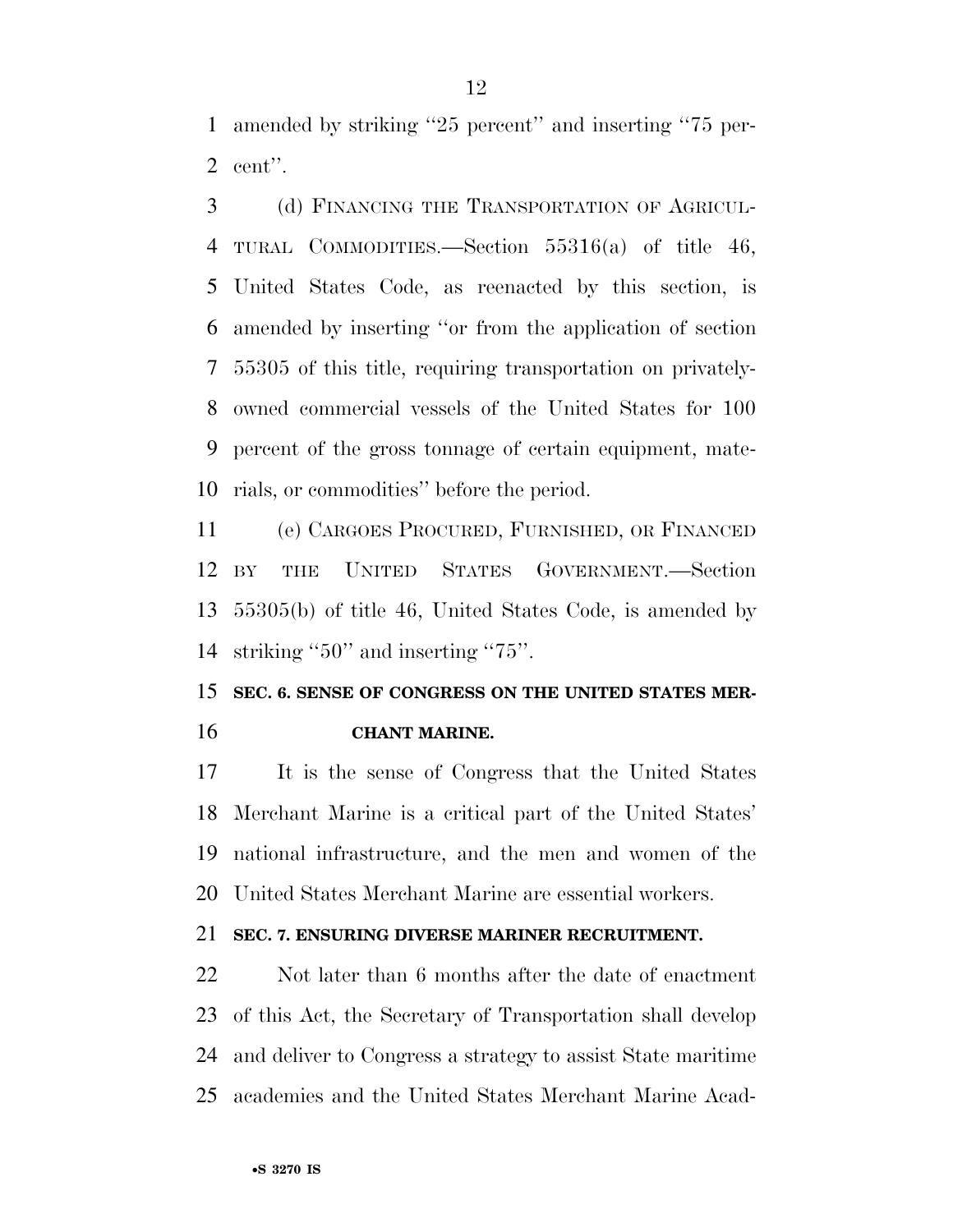| $\mathbf{1}$   | emy to improve the representation of women and under- |
|----------------|-------------------------------------------------------|
| $\overline{2}$ | represented communities in the next generation of the |
| 3              | mariner workforce, including—                         |
| $\overline{4}$ | (1) Black or African American;                        |
| 5              | $(2)$ Hispanic or Latino;                             |
| 6              | $(3)$ Asian;                                          |
| 7              | (4) American Indians, Alaska Native, or Native        |
| 8              | Hawaiians; or                                         |
| 9              | (5) Pacific Islander.                                 |
| 10             | SEC. 8. MARITIME TECHNOLOGICAL ADVANCEMENT ACT        |
| 11             | OF 2021.                                              |
| 12             | (a) SHORT TITLE.—This section may be cited as the     |
| 13             | "Maritime Technological Advancement Act of 2021".     |
| 14             | (b) CENTERS OF EXCELLENCE FOR DOMESTIC MARI-          |
| 15             | TIME WORKFORCE.—Section 51706 of title 46, United     |
| 16             | States Code, is amended—                              |
| 17             | $(1)$ in subsection $(a)$ , by striking "of Transpor- |
| 18             | tation";                                              |
| 19             | $(2)$ in subsection (b), in the subsection heading,   |
| 20             | by striking "Assistance" and inserting "Cooperative   |
| 21             | Agreements";                                          |
| 22             | $(3)$ by redesignating subsection $(e)$ as<br>sub-    |
| 23             | section $(d)$ ;                                       |
| 24             | $(4)$ in subsection $(d)$ , as redesignated by para-  |
|                |                                                       |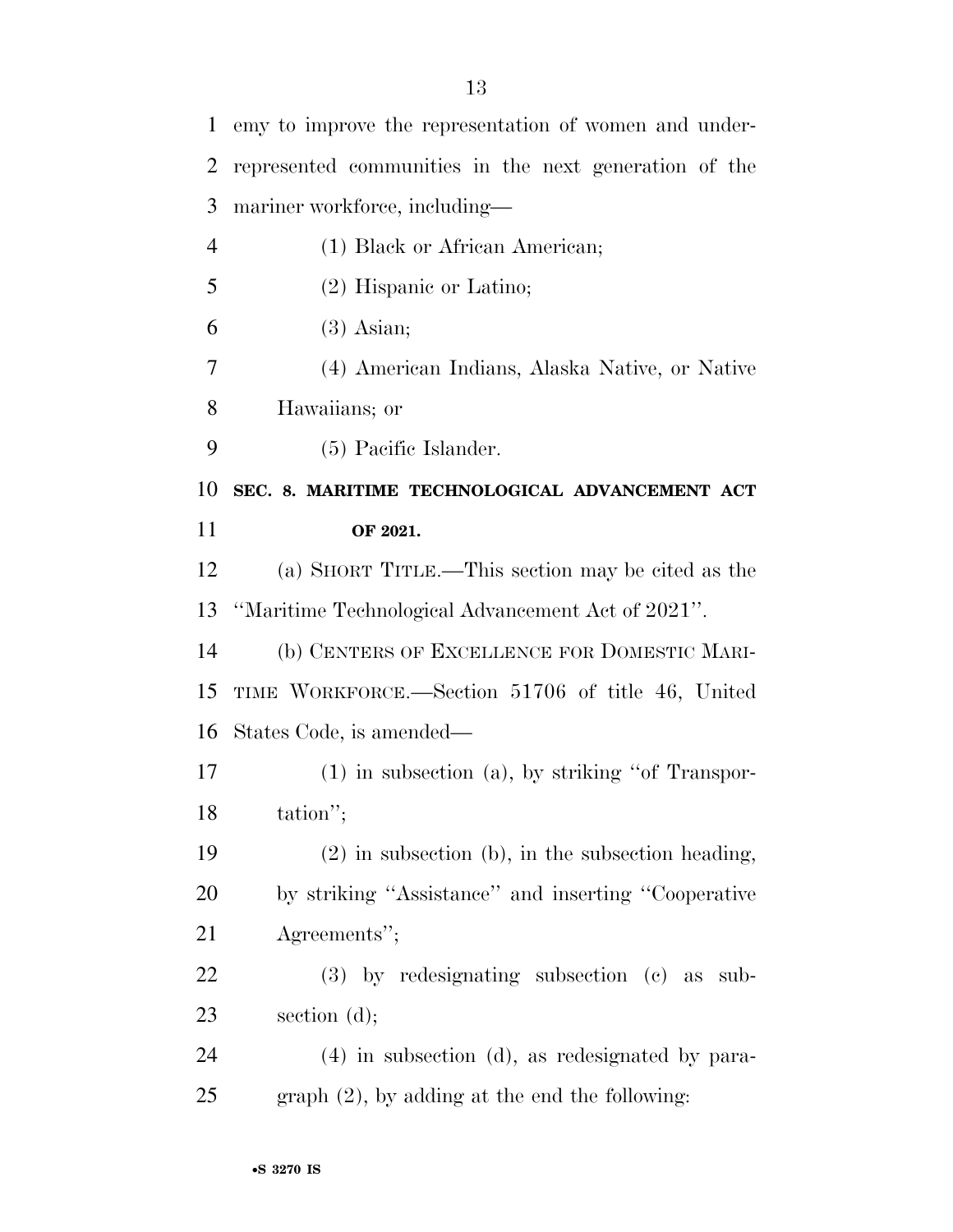| $\mathbf{1}$   | "(3) SECRETARY.—The term 'Secretary' means       |
|----------------|--------------------------------------------------|
| $\overline{2}$ | the Secretary of Transportation."; and           |
| 3              | $(5)$ by inserting after subsection (b) the fol- |
| $\overline{4}$ | lowing:                                          |
| 5              | "(c) GRANT PROGRAM.—                             |
| 6              | $"(1)$ DEFINITIONS.—In this subsection:          |
| 7              | "(A) ADMINISTRATOR.—The term 'Admin-             |
| 8              | istrator' means the Administrator of the Mari-   |
| 9              | time Administration.                             |
| 10             | "(B) ELIGIBLE INSTITUTION.—The term              |
| 11             | 'eligible institution' means an institution that |
| 12             | has a demonstrated record of success in train-   |
| 13             | ing and is—                                      |
| 14             | "(i) a postsecondary educational insti-          |
| 15             | tution (as such term is defined in section)      |
| 16             | 3 of the Carl D. Perkins Career and Tech-        |
| 17             | nical Education Act of 2006 (20 U.S.C.           |
| 18             | 2302)) that offers a 2-year program of           |
| 19             | study or a 1-year program of training;           |
| 20             | "(ii) a postsecondary vocational insti-          |
| 21             | tution, as defined under title 600.6 of title    |
| 22             | 34, Code of Federal Regulations, or similar      |
| 23             | successor regulation; or                         |
| 24             | "(iii) another structured experiential           |
| 25             | learning training program for American           |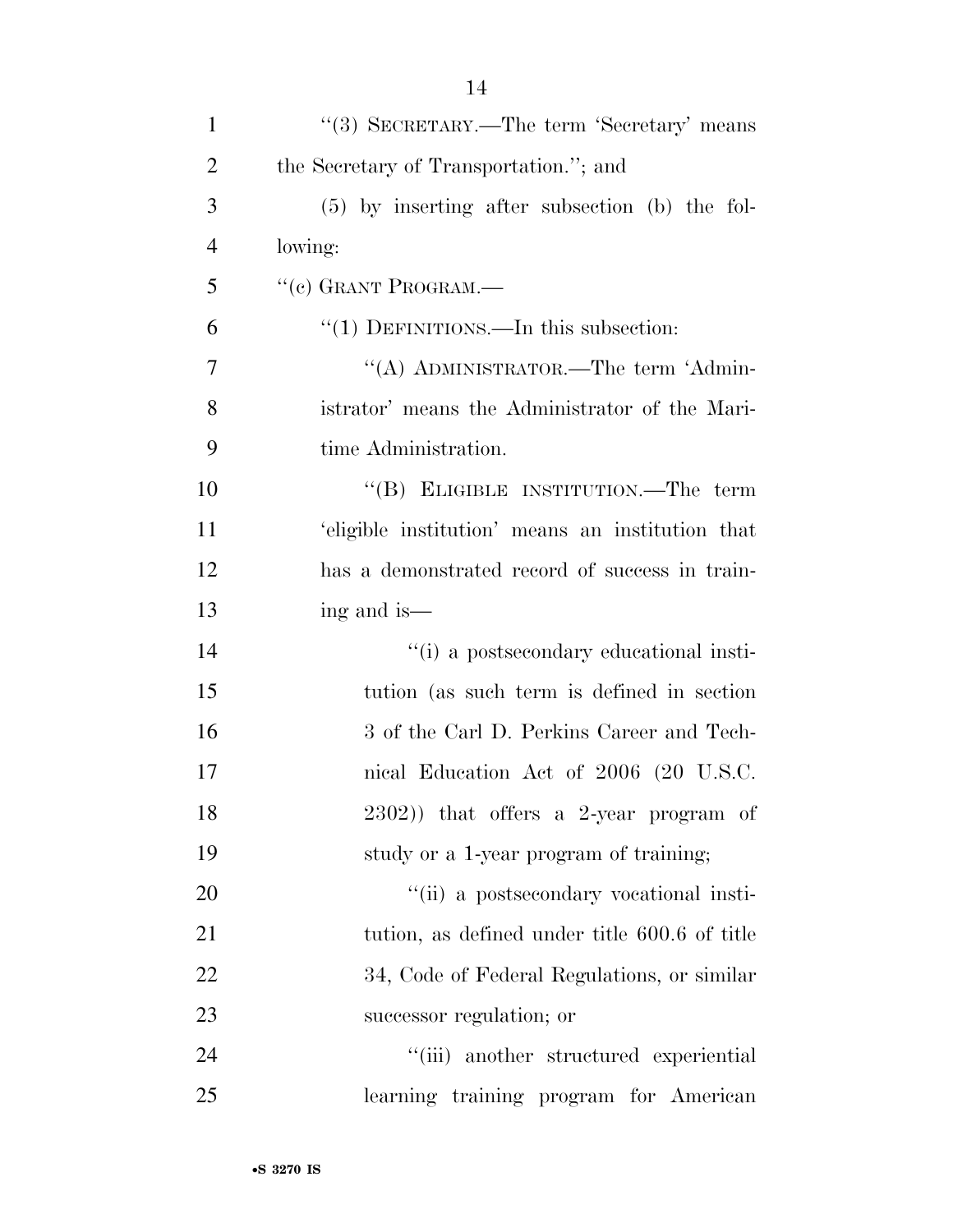| $\mathbf{1}$   | workers in the United States maritime in-            |
|----------------|------------------------------------------------------|
| $\overline{2}$ | dustry, including a program offered by a             |
| 3              | labor organization or conducted in partner-          |
| $\overline{4}$ | ships with a nonprofit organization or 1 or          |
| 5              | more employers in the maritime industry.             |
| 6              | "(C) UNITED STATES MARITIME INDUS-                   |
| 7              | TRY.—The term 'United States maritime indus-         |
| 8              | try' means all segments of the maritime-related      |
| 9              | transportation system of the United States,          |
| 10             | both in domestic and foreign trade, and in           |
| 11             | coastal, offshore, and inland waters, as well as     |
| 12             | non-commercial maritime activities, such as          |
| 13             | pleasure boating and marine sciences (including      |
| 14             | all scientific research vessels), and all of the in- |
| 15             | dustries that support or depend upon such uses,      |
| 16             | including vessel construction and repair, vessel     |
| 17             | operations, ship logistics supply, berthing, port    |
| 18             | operations, port intermodal operations, marine       |
| 19             | terminal operations, vessel design, marine bro-      |
| 20             | kerage, marine insurance, marine financing,          |
| 21             | chartering, maritime-oriented supply chain op-       |
| 22             | erations, offshore industry, offshore wind, and      |
| 23             | maritime-oriented research and development.          |
| 24             | "(2) GRANT AUTHORIZATION.—                           |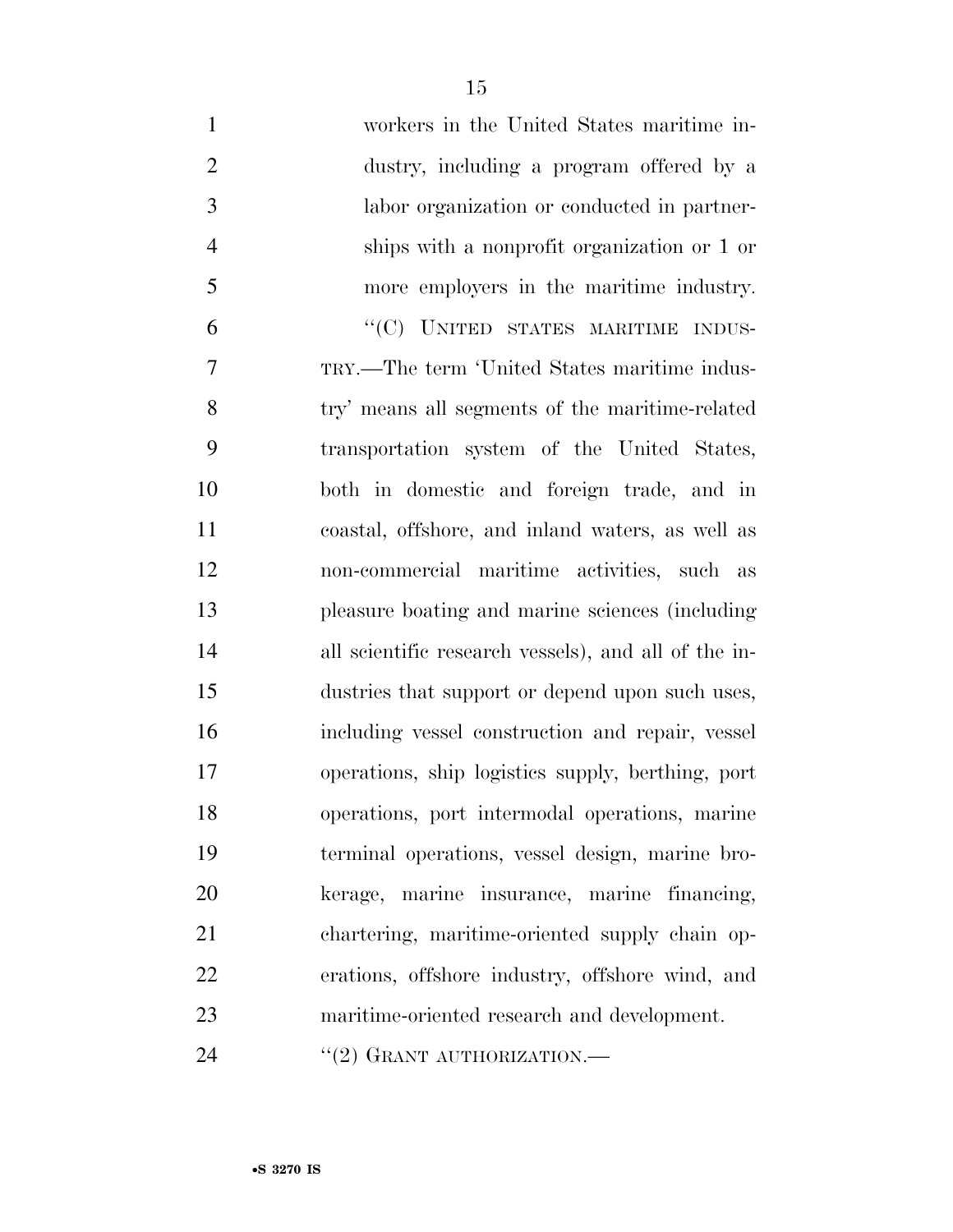| $\mathbf{1}$   | "(A) IN GENERAL.—Not later than 1 year           |
|----------------|--------------------------------------------------|
| $\overline{2}$ | after the date of enactment of this section, the |
| 3              | Administrator may award maritime career          |
| $\overline{4}$ | training grants to eligible institutions for the |
| 5              | purpose of developing, offering, or improving    |
| 6              | educational or career training programs for      |
| 7              | workers in the United States related to the      |
| 8              | maritime workforce.                              |
| 9              | "(B) GUIDELINES.—Not later than 1 year           |
| 10             | after the date of enactment of this section, the |
| 11             | Administrator shall—                             |
| 12             | "(i) promulgate guidelines for the               |
| 13             | submission of grant proposals under this         |
| 14             | subsection; and                                  |
| 15             | "(ii) publish and maintain such guide-           |
| 16             | lines on the website of the Maritime Ad-         |
| 17             | ministration.                                    |
| 18             | "(3) LIMITATIONS.—The Administrator may          |
| 19             | not award a grant under this subsection in an    |
| 20             | amount that is more than $$12,000,000$ .         |
| 21             | $``(4)$ REQUIRED INFORMATION.—                   |
| 22             | "(A) IN GENERAL.—An eligible institution         |
| 23             | that desires to receive a grant under this sub-  |
| 24             | section shall submit to the Administrator a      |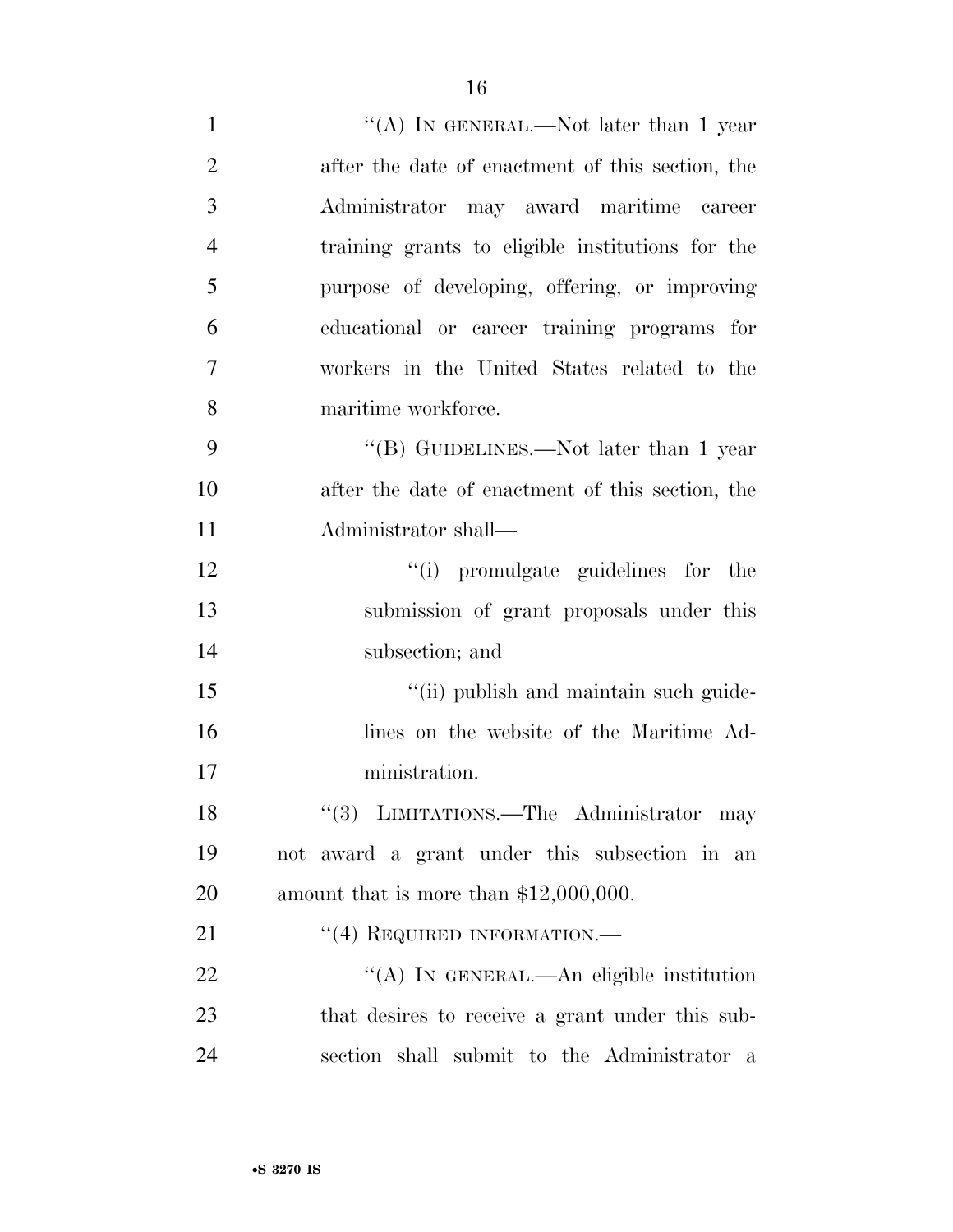grant proposal that includes a detailed descrip-2 tion of — ''(i) the specific project for which the grant proposal is submitted, including the manner in which the grant will be used to develop, offer, or improve an educational or career training program that is suited 8 to maritime industry workers; ''(ii) the extent to which the project for which the grant proposal is submitted will meet the educational or career training needs of maritime workers in the commu- nity served by the eligible institution, par-ticularly any individuals with a barrier to

 $\frac{1}{10}$  the extent to which the project for which the grant proposal is submitted fits within any overall strategic plan devel-oped by an eligible community; and

 $\frac{u}{v}$  iv) a description of the previous ex- perience of the eligible institution in pro- viding maritime educational or career 23 training programs.

24 "(B) COMMUNITY OUTREACH REQUIRED.— In order to be considered by the Administrator,

employment;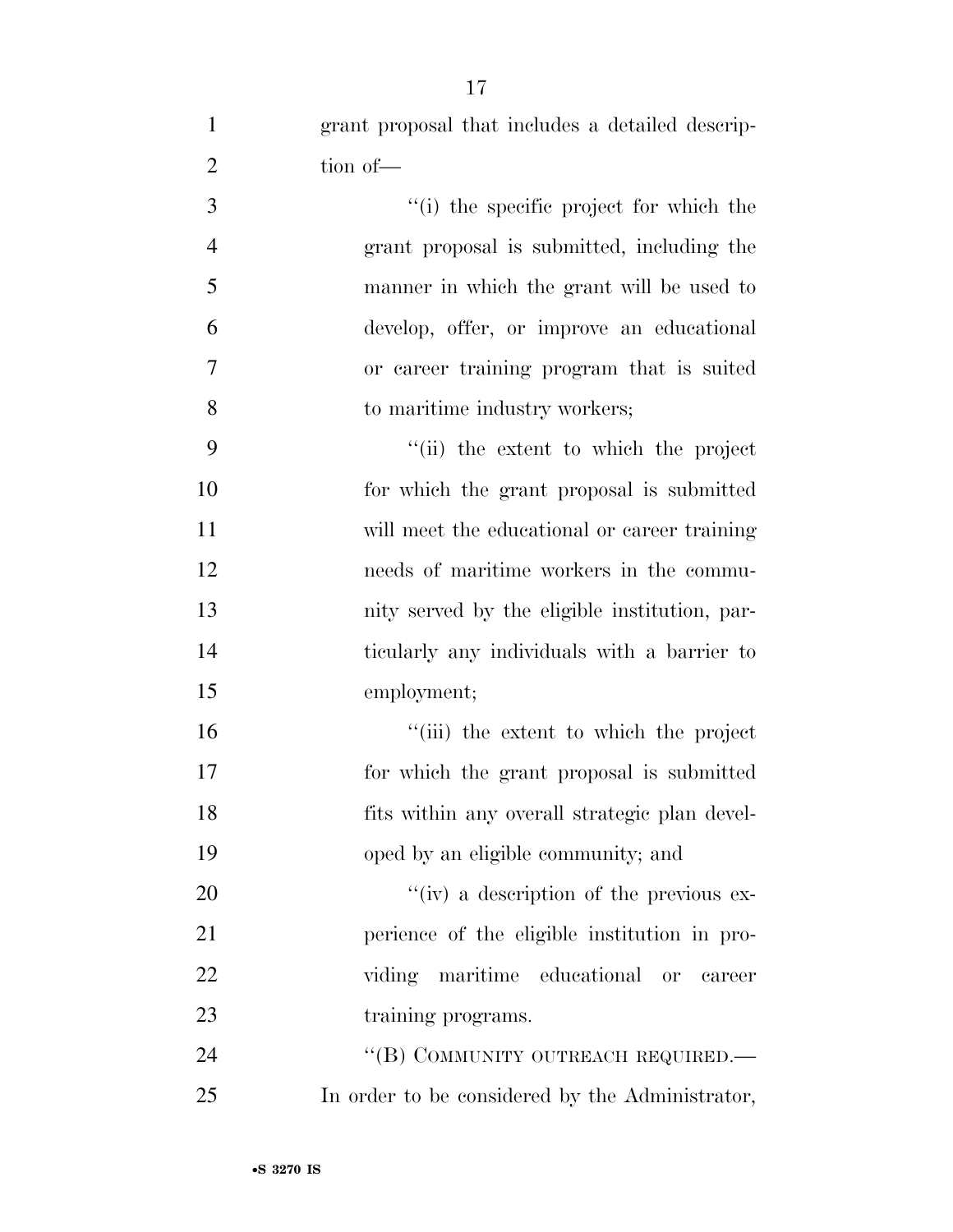| $\mathbf{1}$   | a grant proposal submitted by an eligible insti- |
|----------------|--------------------------------------------------|
| $\overline{2}$ | tution under this subsection shall—              |
| 3              | "(i) demonstrate that the eligible in-           |
| $\overline{4}$ | stitution-                                       |
| 5              | $\lq\lq$ (I) reached out to employers to         |
| 6              | identify—                                        |
| $\tau$         | "(aa) any shortcomings in                        |
| 8              | existing maritime educational                    |
| 9              | and career training opportunities                |
| 10             | available to workers in the com-                 |
| 11             | munity; and                                      |
| 12             | "(bb) any future employ-                         |
| 13             | ment opportunities within the                    |
| 14             | community and the educational                    |
| 15             | and career training skills re-                   |
| 16             | quired for workers to meet the                   |
| 17             | future maritime employment de-                   |
| 18             | mand; and                                        |
| 19             | "(II) reached out to other simi-                 |
| 20             | larly situated entities in an effort to          |
| 21             | benefit from any best practices that             |
| 22             | may be shared with respect to pro-               |
| 23             | viding maritime educational or career            |
| 24             | training programs to workers eligible            |
| 25             | for training; and                                |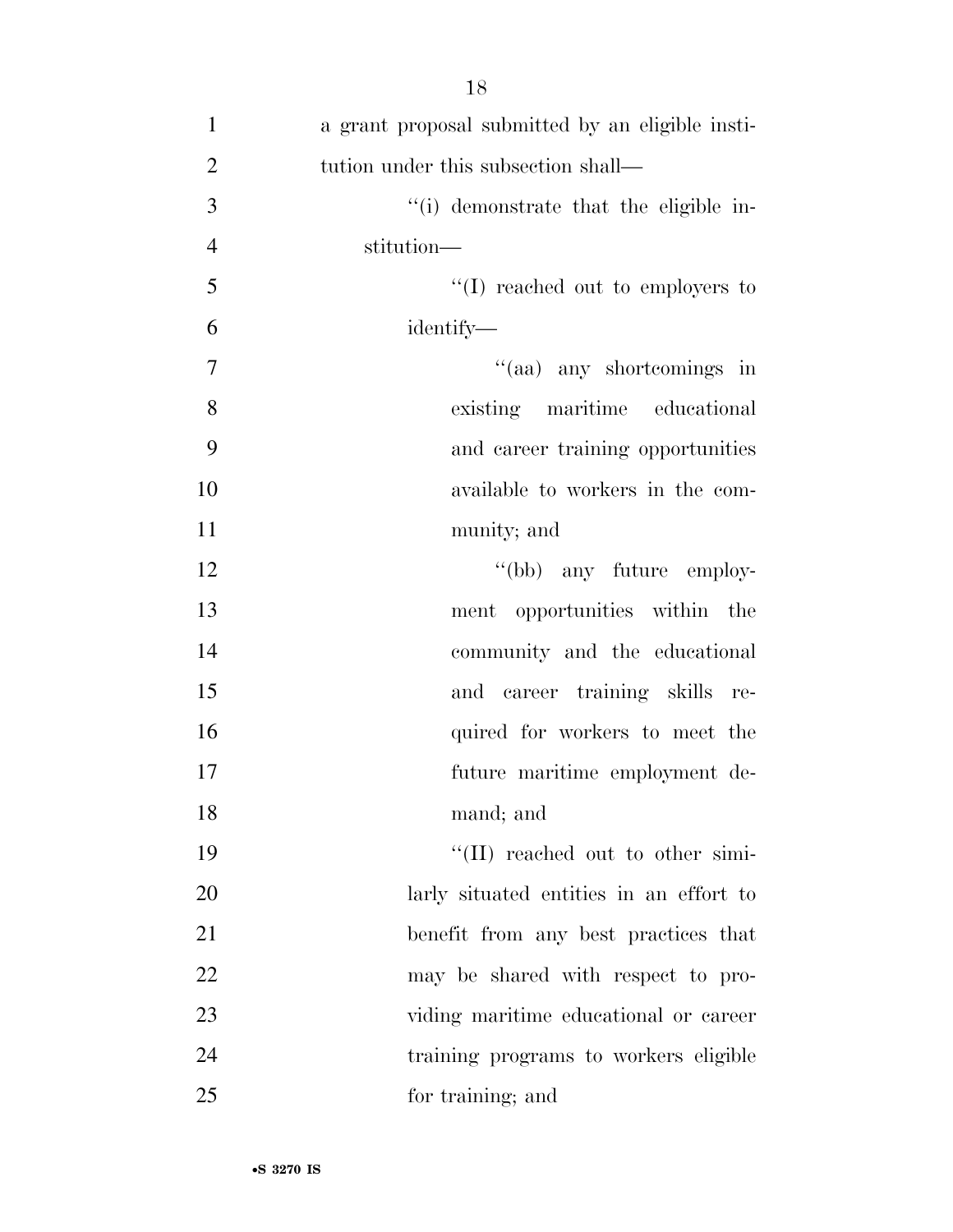| $\mathbf{1}$   | "(ii) include a detailed description             |
|----------------|--------------------------------------------------|
| $\overline{2}$ | $of$ —                                           |
| 3              | $\lq\lq$ (I) the extent and outcome of           |
| $\overline{4}$ | the outreach conducted under clause              |
| 5              | (i);                                             |
| 6              | $\lq\lq$ (II) the extent to which the            |
| 7              | project for which the grant proposal is          |
| 8              | submitted will contribute to meeting             |
| 9              | any shortcomings identified under                |
| 10             | clause $(i)(I)(aa)$ or any maritime edu-         |
| 11             | cational or career training needs iden-          |
| 12             | tified under clause $(i)(I)(bb)$ ; and           |
| 13             | "(III) the extent to which em-                   |
| 14             | ployers, including small- and medium-            |
| 15             | sized firms within the community,                |
| 16             | have demonstrated a commitment to                |
| 17             | employing workers who would benefit              |
| 18             | from the project for which the grant             |
| 19             | proposal is submitted.                           |
| 20             | $``(5)$ CRITERIA FOR AWARD OF GRANTS.—           |
| 21             | "(A) IN GENERAL.—Subject to the appro-           |
| 22             | priation of funds, the Administrator shall award |
| 23             | a grant under this subsection based on—          |
| 24             | "(i) a determination of the merits of            |
| 25             | the grant proposal submitted by the eligi-       |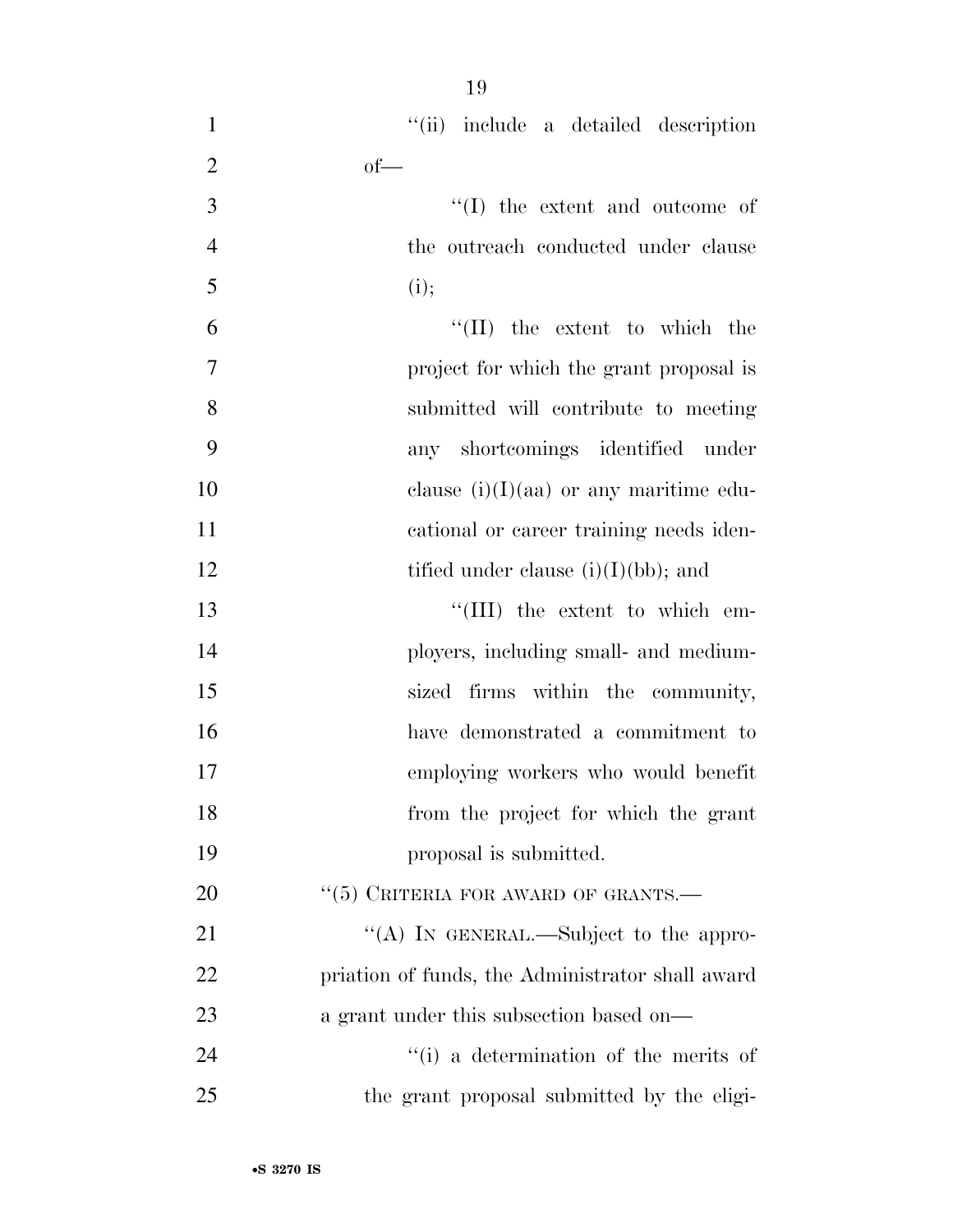ble institution to develop, offer, or improve maritime educational or career training programs to be made available to workers; ''(ii) an evaluation of the likely em- ployment opportunities available to workers who complete a maritime educational or career training program that the eligible institution proposes to develop, offer, or improve;  $\frac{1}{10}$  an evaluation of prior demand for training programs by workers in the community served by the eligible institu- tion, as well as the availability and capac- ity of existing maritime training programs to meet future demand for training pro- grams; 17 ''(iv) any prior designation of an insti- tution as a Center of Excellence for Do- mestic Maritime Workforce Training and Education; and  $''(v)$  an evaluation of the previous ex-

 perience of the eligible institution in pro- viding maritime educational or career 24 training programs.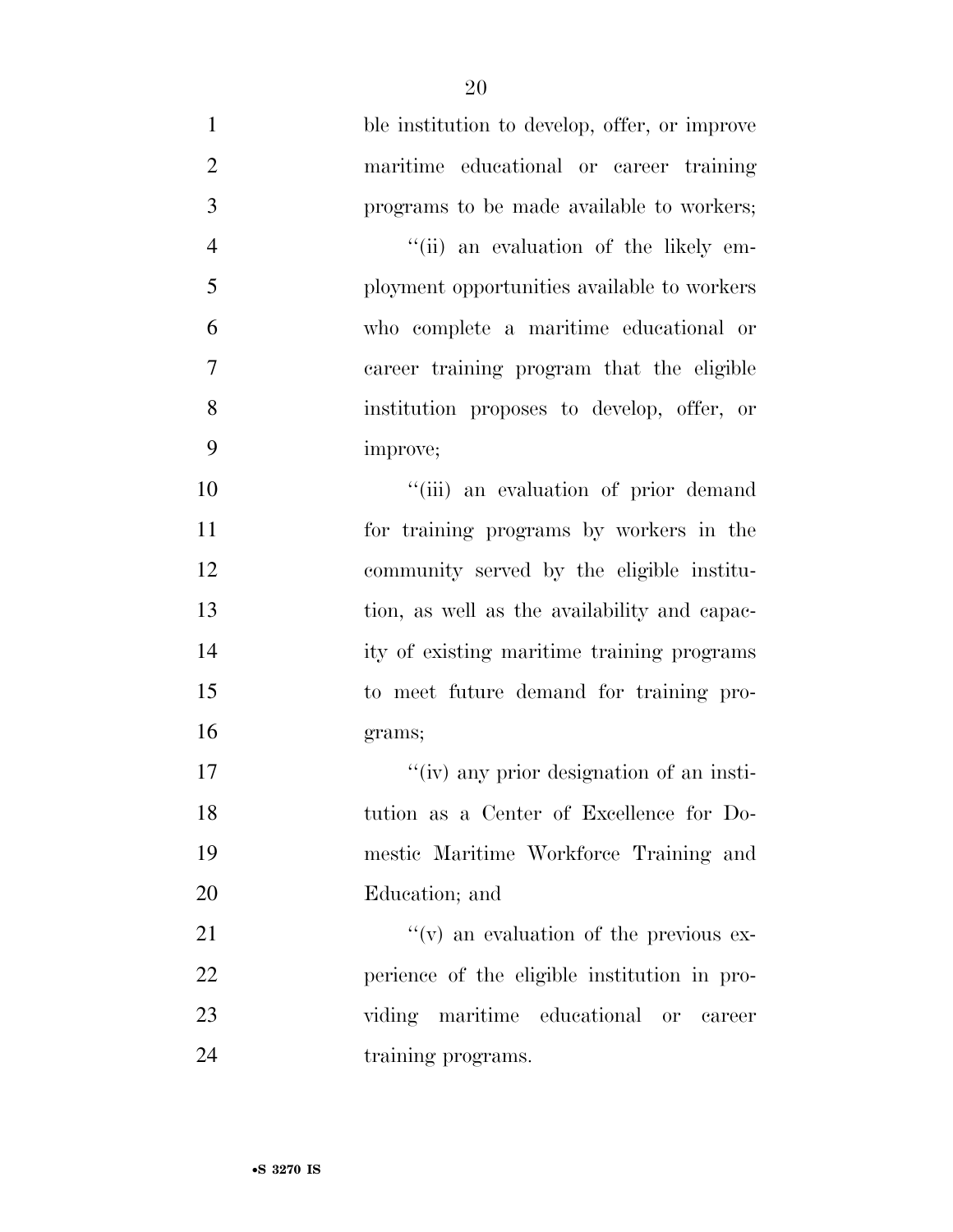| $\mathbf{1}$   | $``(B)$ MATCHING REQUIREMENTS.—A                  |
|----------------|---------------------------------------------------|
| $\overline{2}$ | grant awarded under this subsection may not       |
| 3              | be used to satisfy any private matching require-  |
| $\overline{4}$ | ment under any other provision of law.            |
| 5              | $(6)$ COMPETITIVE AWARDS.—                        |
| 6              | "(A) IN GENERAL.—The Administrator                |
| 7              | shall award grants under this subsection to eli-  |
| 8              | gible institutions on a competitive basis in ac-  |
| 9              | cordance with guidelines and requirements es-     |
| 10             | tablished by the Administrator under paragraph    |
| 11             | (2)(B).                                           |
| 12             | "(B) TIMING OF GRANT NOTICE.—The Ad-              |
| 13             | ministrator shall post a Notice of Funding Op-    |
| 14             | portunity regarding grants awarded under this     |
| 15             | subsection not more than 90 days after the date   |
| 16             | of enactment of the appropriations Act for the    |
| 17             | fiscal year concerned.                            |
| 18             | "(C) TIMING OF GRANTS.-The Adminis-               |
| 19             | trator shall award grants under this subsection   |
| 20             | not later than 270 days after the date of enact-  |
| 21             | ment of the appropriations Act for the fiscal     |
| 22             | year concerned.                                   |
| 23             | "(D) APPLICATION OF REQUIREMENTS.-                |
| 24             | The requirements under subparagraphs (B) and      |
| 25             | (C) shall not apply until the guidelines required |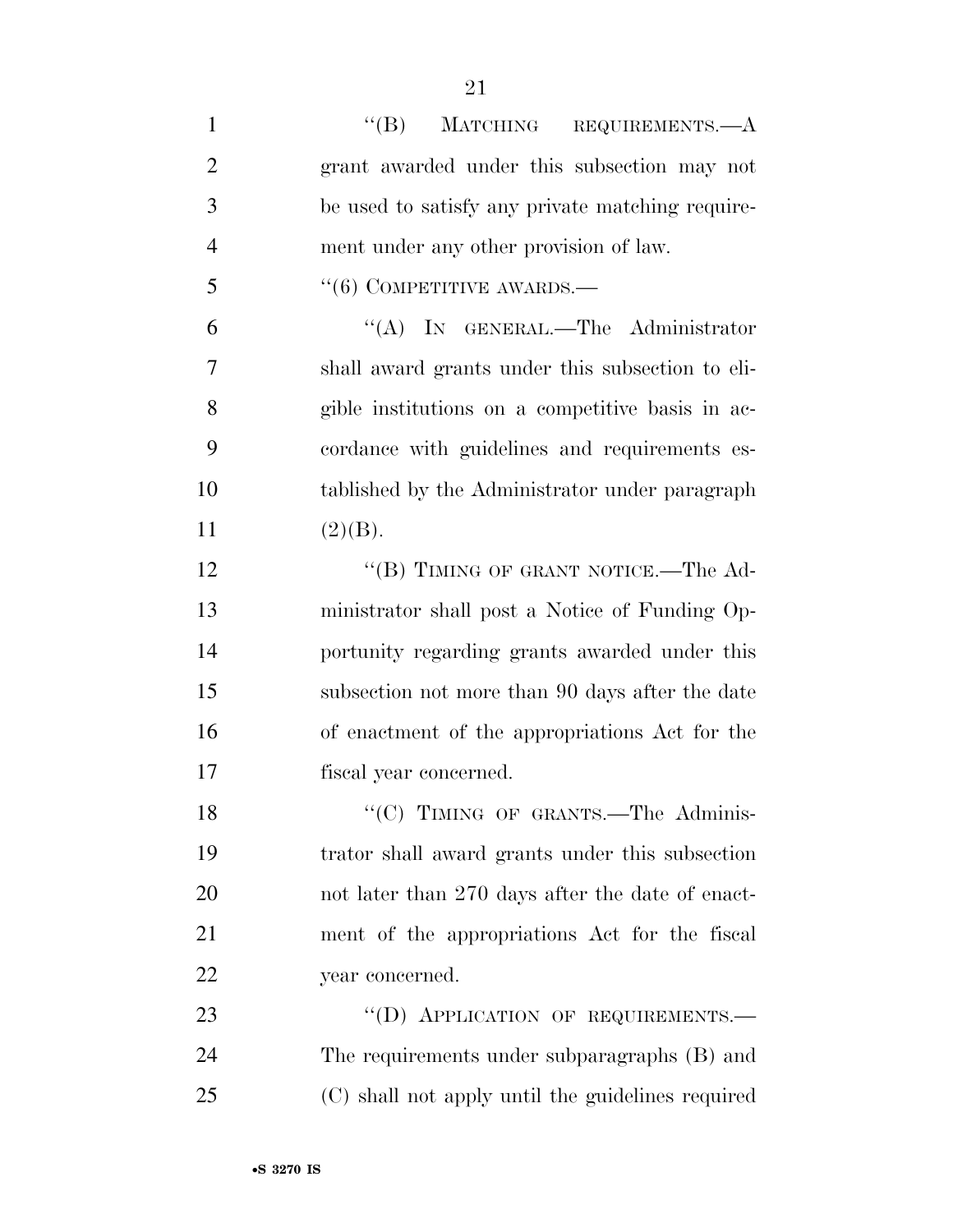under paragraph (2)(B) have been promul-gated.

3 "(E) REUSE OF UNEXPENDED GRANT FUNDS.—Notwithstanding subparagraph (C), amounts awarded as a grant under this sub- section that are not expended by the grantee shall remain available to the Administrator for use for grants under this subsection.

9 "'(F) ADMINISTRATIVE COSTS.—Not more than 3 percent of amounts made available to carry out this subsection may be used for the necessary costs of grant administration.

13 "(7) ELIGIBLE USES OF GRANT FUNDS.—An el- igible institution receiving a grant under this sub-section—

 ''(A) shall carry out activities that are identified as priorities for the purpose of devel- oping, offering, or improving educational or ca- reer training programs for the United States 20 maritime industry workforce;

21 ''(B) shall provide training to upgrade the skills of the United States maritime industry workforce, including training to acquire covered requirements as well as technical skills training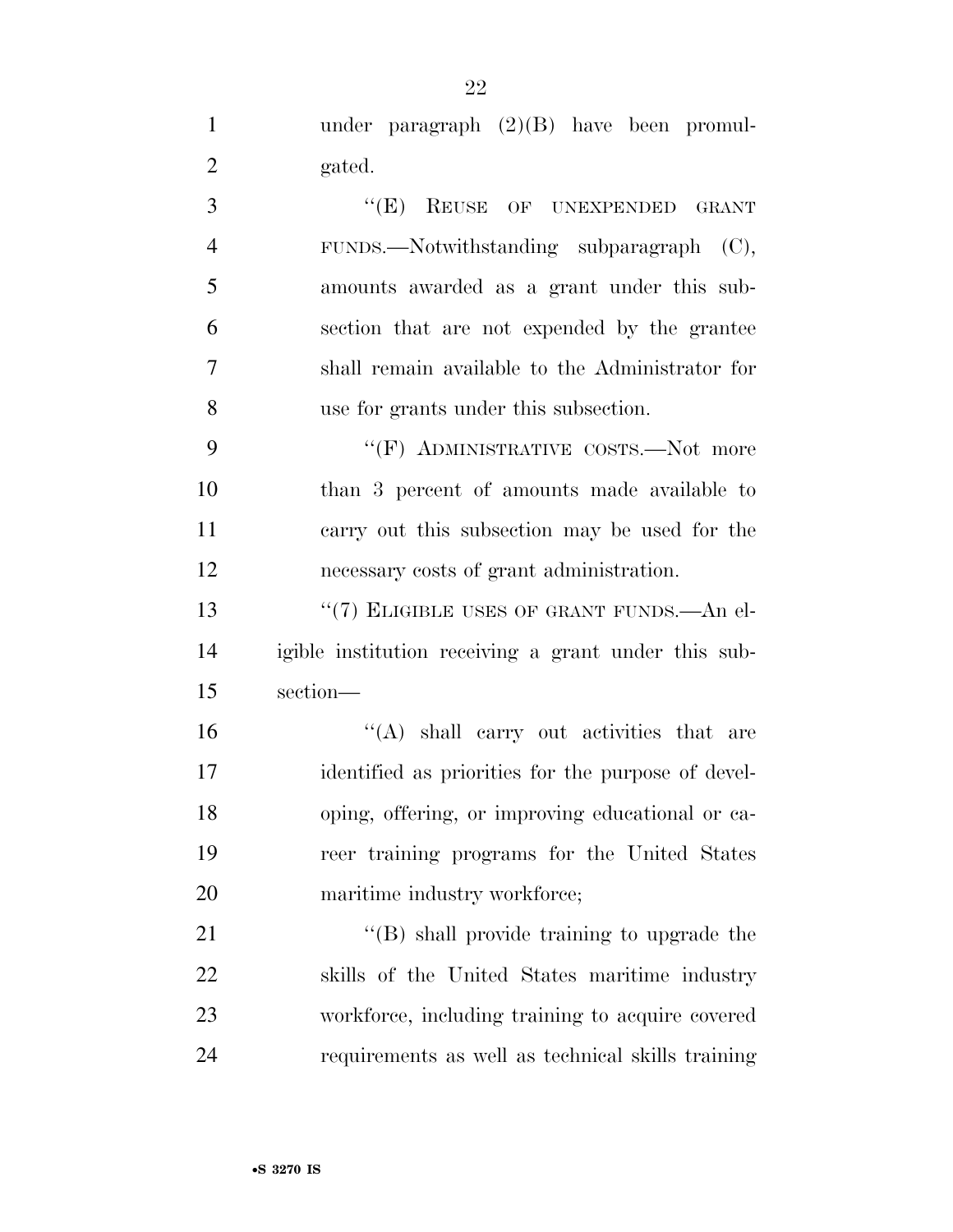| $\mathbf{1}$   | for jobs in the United States maritime industry; |
|----------------|--------------------------------------------------|
| $\overline{2}$ | and                                              |
| 3              | "(C) may use the grant funds to-                 |
| $\overline{4}$ | "(i) admit additional students to mar-           |
| 5              | itime training programs;                         |
| 6              | "(ii) develop, establish, and annually           |
| 7              | update viable training capacity, courses         |
| 8              | and mechanisms to rapidly upgrade skills         |
| 9              | and perform assessments of merchant              |
| 10             | mariners during time of war or national          |
| 11             | emergency and to increase credentials for        |
| 12             | domestic or defense needs where training         |
| 13             | can decrease the gap in the numbers of           |
| 14             | qualified mariners for sealift;                  |
| 15             | "(iii) provide services to upgrade the           |
| 16             | skills of United States offshore wind ma-        |
| 17             | rine service workers who transport, install,     |
| 18             | operate, or maintain offshore wind compo-        |
| 19             | nents and turbines, including training, cur-     |
| 20             | riculum, and career pathway development,         |
| 21             | on-the-job training, safety, and health          |
| 22             | training, and classroom training;                |
| 23             | "(iv) expand existing or create new              |
| 24             | maritime training programs, including            |

through partnerships and memoranda of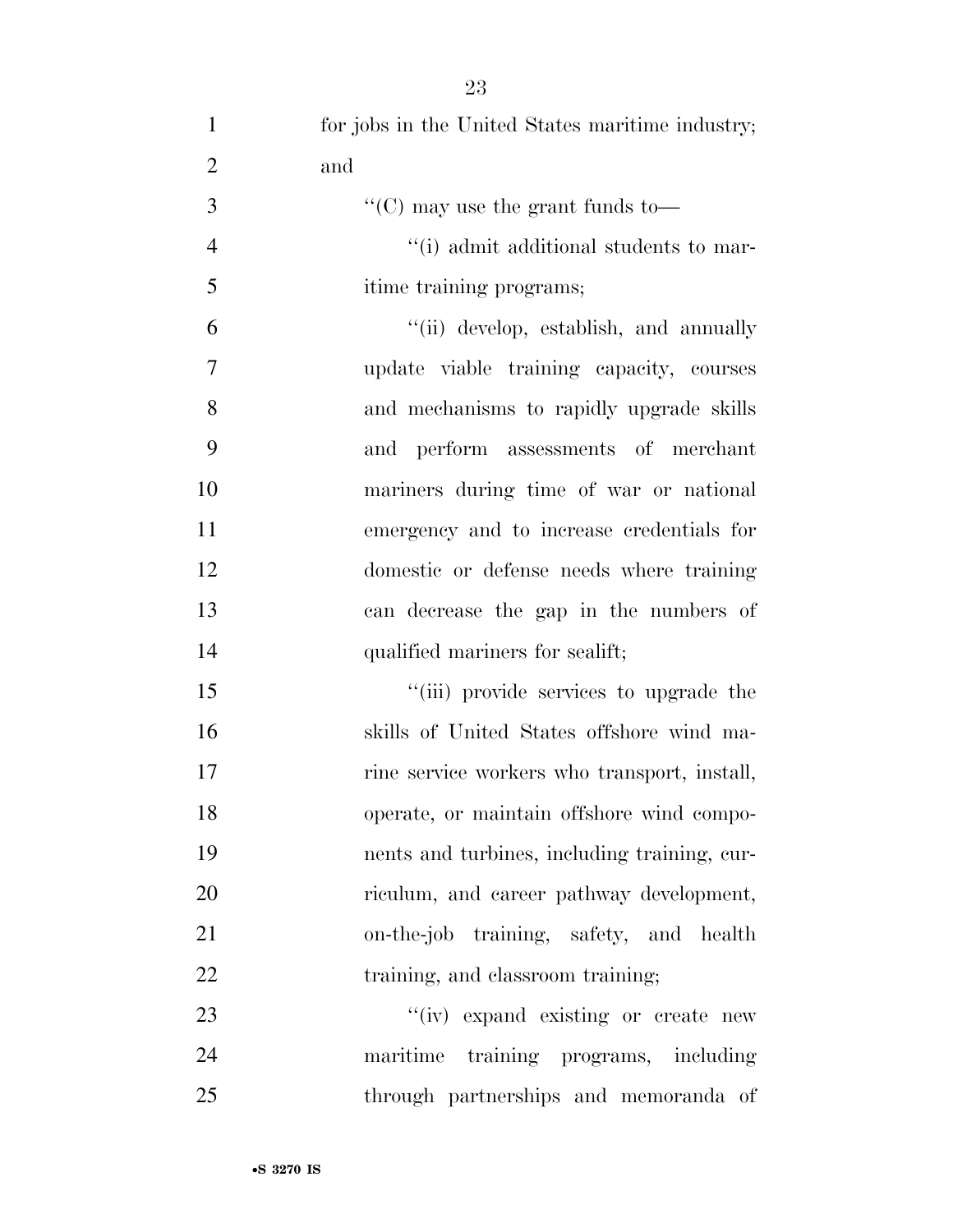| $\mathbf{1}$   | understanding with 4-year institutions of         |
|----------------|---------------------------------------------------|
| $\overline{2}$ | higher education, labor organizations, ap-        |
| 3              | prenticeships with the United States mari-        |
| $\overline{4}$ | time industry, or with 1 or more employers        |
| 5              | in the maritime industry;                         |
| 6              | $\mathcal{C}(v)$ create new maritime career path- |
| $\tau$         | ways;                                             |
| 8              | "(vi) expand existing or create new               |
| 9              | training programs for transitioning mili-         |
| 10             | tary veterans to careers in the United            |
| 11             | States maritime industry;                         |
| 12             | "(vii) expand existing or create new              |
| 13             | training programs that address the needs          |
| 14             | of individuals with a barrier to employ-          |
| 15             | ment, as determined by the Secretary in           |
| 16             | consultation with the Secretary of Labor,         |
| 17             | in the United States maritime industry;           |
| 18             | "(viii) purchase, construct, develop,             |
| 19             | expand, or improve training facilities,           |
| 20             | buildings, and equipment to deliver mari-         |
| 21             | time training programs;                           |
| 22             | "(ix) recruit and train additional fac-           |
| 23             | ulty to expand the maritime training pro-         |
| 24             | grams offered by the eligible institution;        |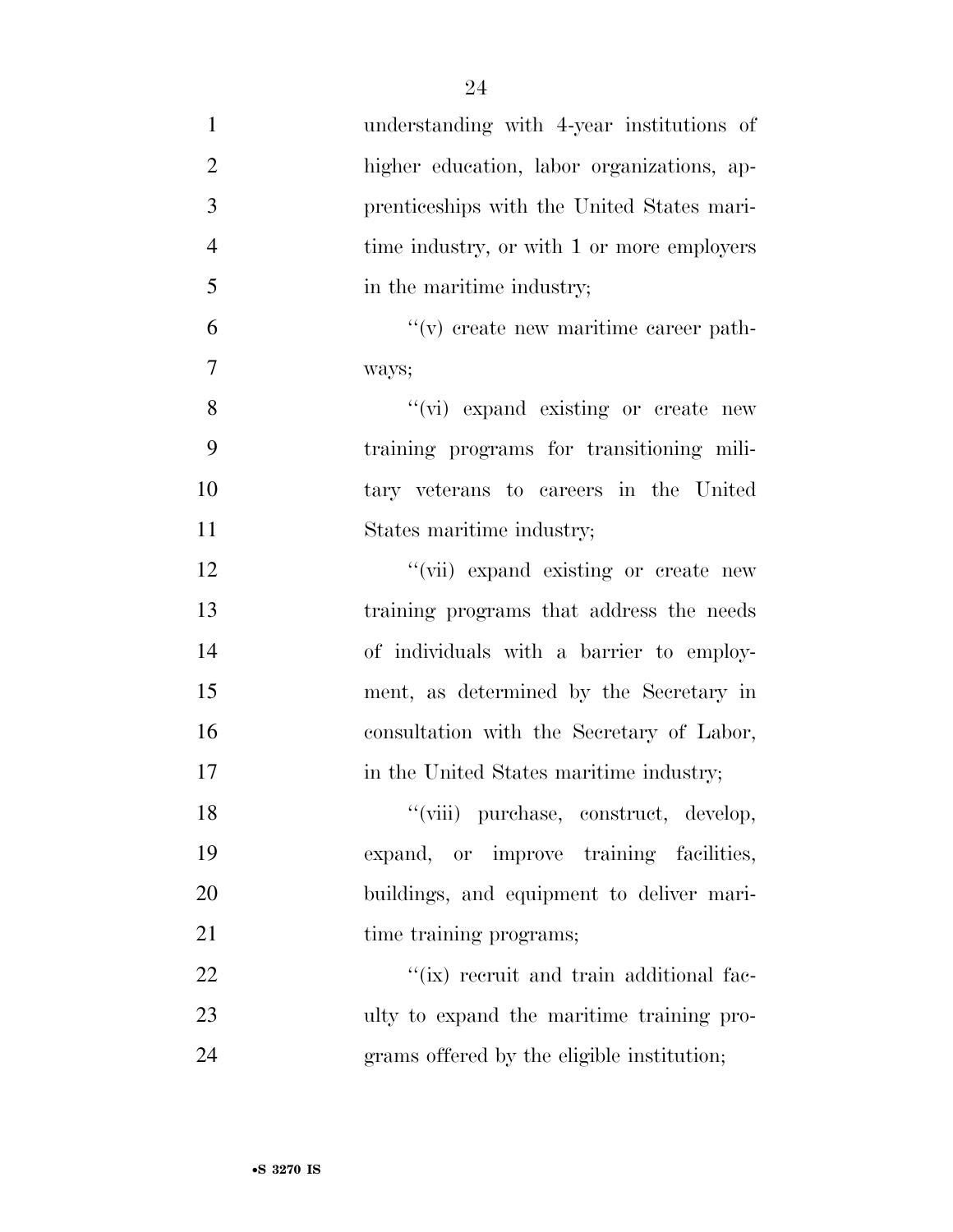| $\mathbf{1}$   | $f(x)$ provide financial assistance          |
|----------------|----------------------------------------------|
| $\mathfrak{2}$ | through scholarships or tuition waivers,     |
| 3              | not to exceed the applicable tuition ex-     |
| $\overline{4}$ | penses associated with the covered pro-      |
| 5              | grams;                                       |
| 6              | $f(x)$ promote the use of distance           |
| $\overline{7}$ | learning that enables students to take       |
| 8              | courses through the use of teleconfer-       |
| 9              | encing, the Internet, and other media tech-  |
| 10             | nology;                                      |
| 11             | "(xii) assist in providing services to       |
| 12             | address maritime workforce recruitment       |
| 13             | and training of youth residing in targeted   |
| 14             | high-poverty areas within empowerment        |
| 15             | zones and enterprise communities;            |
| 16             | "(xiii) implement partnerships with          |
| 17             | national and regional organizations with     |
| 18             | special expertise in developing, organizing, |
| 19             | and administering maritime workforce re-     |
| 20             | cruitment and training services;             |
| 21             | "(xiv) carry out customized training         |
| 22             | in conjunction with an existing registered   |
| 23             | apprenticeship program or pre-apprentice-    |
| 24             | ship program, paid internship, or joint      |
| 25             | labor-management partnership;                |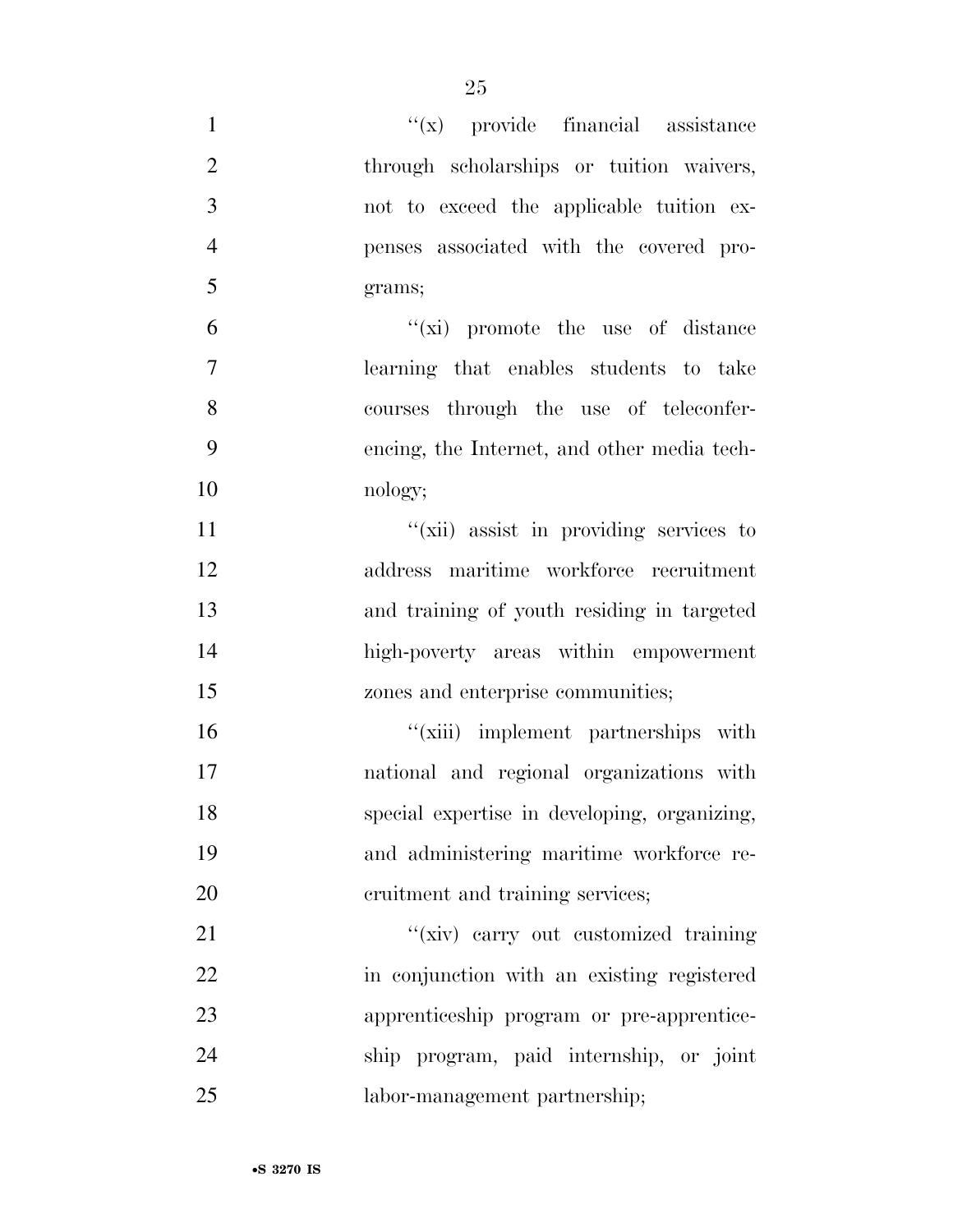| $\mathbf{1}$   | "(xv) carry out customized training in            |
|----------------|---------------------------------------------------|
| $\overline{2}$ | conjunction with an existing registered ap-       |
| 3              | prenticeship program or pre-apprenticeship        |
| $\overline{4}$ | program, paid internship, or joint labor-         |
| 5              | management partnership;                           |
| 6              | "(xvi) design, develop, and test an               |
| 7              | array of approaches to providing recruit-         |
| 8              | ment, training, or retention services, to en-     |
| 9              | hance diversity, equity and inclusion in the      |
| 10             | United States maritime industry work-             |
| 11             | force;                                            |
| 12             | "(xvii) in conjunction with employers,            |
| 13             | organized labor, other groups (such as            |
| 14             | community coalitions), and Federal, State,        |
| 15             | or local agencies, design, develop, and test      |
| 16             | various training approaches in order to de-       |
| 17             | termine effective practices; or                   |
| 18             | "(xviii) assist in the development and            |
| 19             | replication of effective service delivery         |
| 20             | strategies for the United States maritime         |
| 21             | industry as a whole.                              |
| 22             | "(8) PUBLIC REPORT.—Not later than Decem-         |
| 23             | ber 15 in each of the calendar years 2023 through |
| 24             | 2025, the Administrator shall make available on a |
| 25             | publicly available website a report and provide a |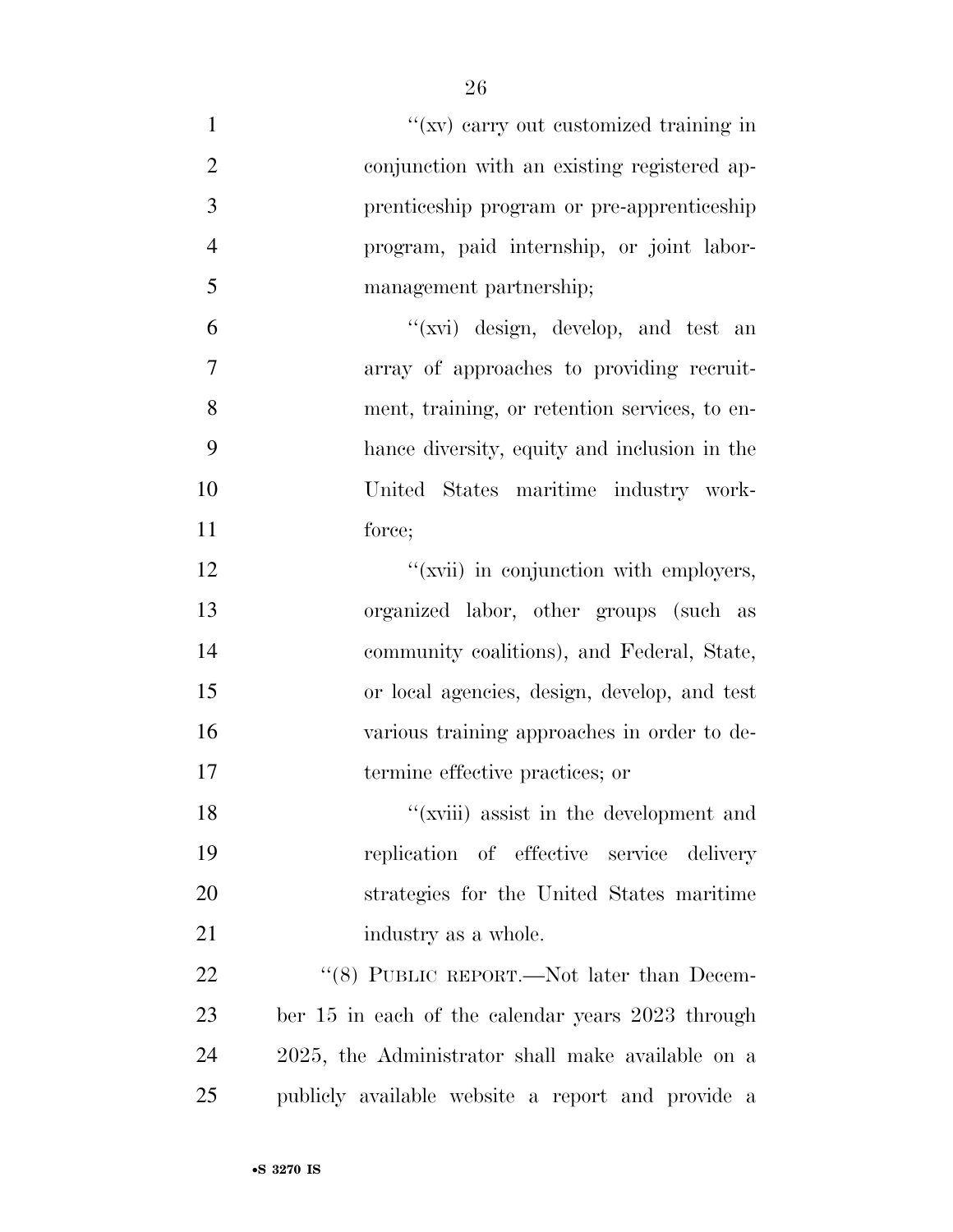| $\mathbf{1}$   | briefing to the Committee on Commerce, Science,            |
|----------------|------------------------------------------------------------|
| $\overline{2}$ | and Transportation of the Senate and the Com-              |
| 3              | mittee on Transportation and Infrastructure of the         |
| $\overline{4}$ | House of Representatives—                                  |
| 5              | $\lq\lq$ describing each grant awarded under               |
| 6              | this subsection during the preceding fiscal year;          |
| 7              | $\lq\lq$ (B) assessing the impact of each award of         |
| 8              | a grant under this subsection in a fiscal year             |
| 9              | preceding the fiscal year referred to in subpara-          |
| 10             | $graph(A)$ on workers receiving training; and              |
| 11             | $\lq\lq$ describing the performance of the                 |
| 12             | grant awarded with respect to the indicators of            |
| 13             | performance under section $116(b)(2)(A)(i)$ of             |
| 14             | the Workforce Innovation and Opportunity Act               |
| 15             | $(29 \text{ U.S.C. } 3141(b)(2)(A)(i)).$                   |
| 16             | "(9) AUTHORIZATION OF APPROPRIATIONS.-                     |
| 17             | There is authorized to be appropriated to carry out        |
| 18             | this subsection $$60,000,000$ for each of the fiscal       |
| 19             | years $2022$ through $2026$ .".                            |
| 20             | SEC. 9. PREPARING THE MARITIME WORKFORCE FOR LOW           |
| 21             | AND ZERO EMISSION VESSELS.                                 |
| 22             | (a) DEVELOPMENT OF STRATEGY.—The Secretary of              |
| 23             | Transportation, in consultation with the United States     |
| 24             | Merchant Marine Academy, State maritime academies,         |
| 25             | and civilian nautical schools and the Secretary of the de- |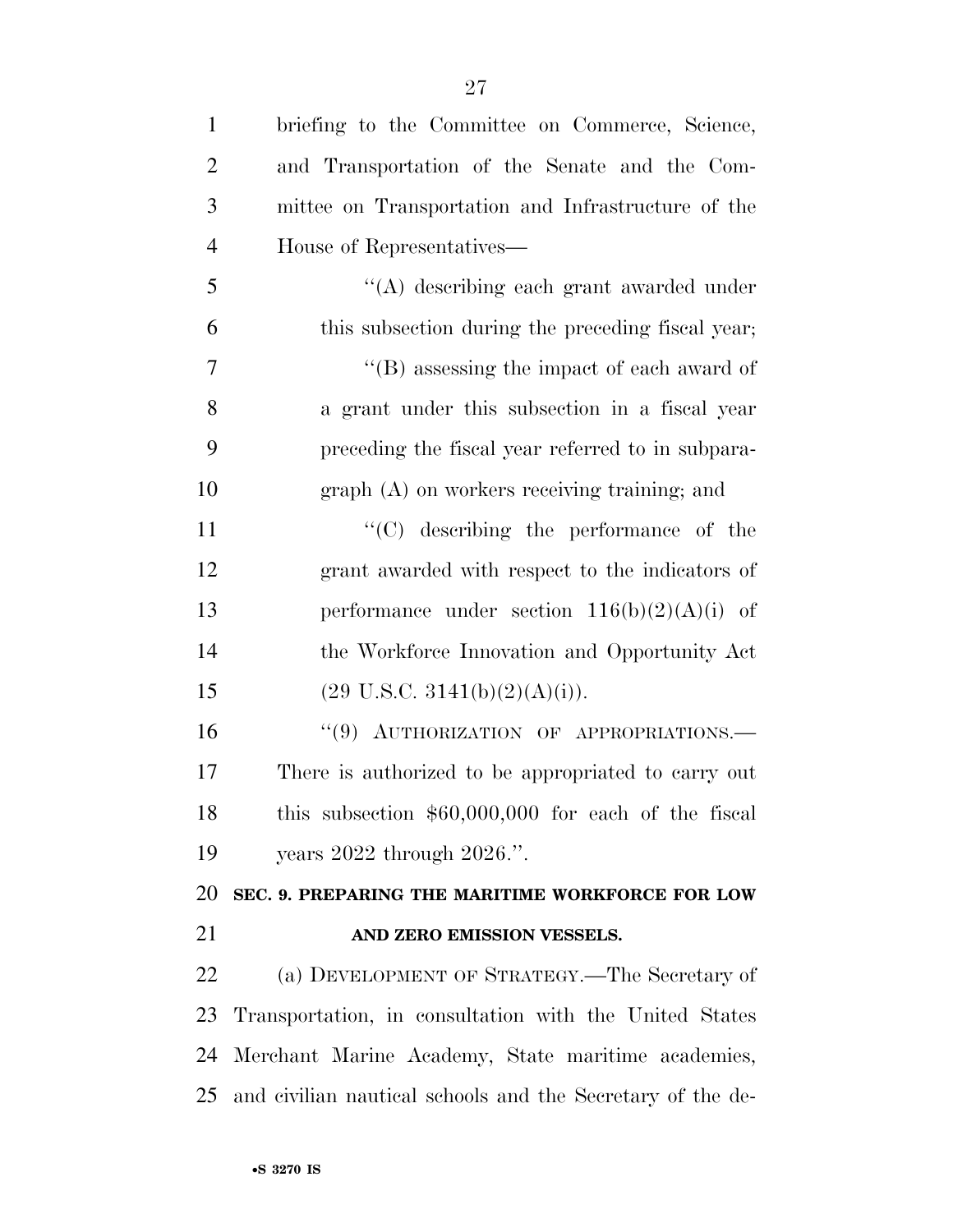partment in which the Coast Guard is operating, shall de- velop a strategy to ensure there is an adequate supply of trained United States citizen mariners sufficient to meet the operational requirements of low and zero emission ves-sels.

 (b) REPORT.—Not later than 6 months after the date the Secretary of Transportation determines that there is commercially viable technology for low and zero emission vessels, the Secretary of Transportation shall—

 (1) submit a report on the strategy developed under subsection (a) and plans for its implementa- tion to the Committee on Commerce, Science, and Transportation of the Senate and the Committee on Transportation and Infrastructure of the House of Representatives; and

(2) make such report publicly available.

### **SEC. 10. NAVAL TECHNOLOGY TRANSFER FOR QUIETING**

#### **FEDERAL NON-COMBATANT VESSELS.**

 (a) IN GENERAL.—The Secretary of Defense, in con- sultation with the Administrator of the National Oceanic and Atmospheric Administration, the Administrator of the Maritime Administration, and the Secretary of the depart- ment in which the Coast Guard is operating, shall, not later than 18 months after the date of enactment of this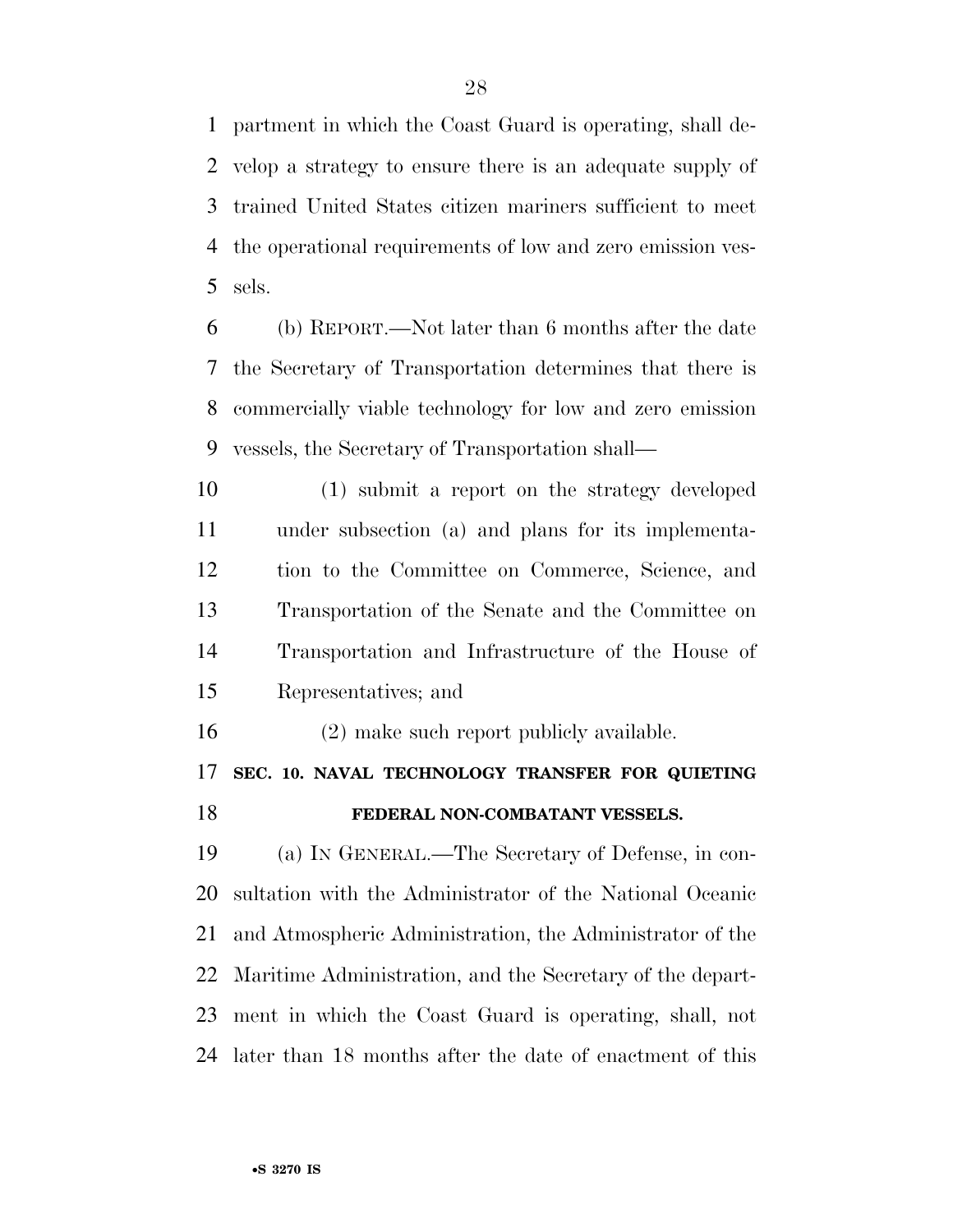Act, submit a report to the committees identified under subsection (b) and publish an unclassified report—

 (1) identifying existing, at the time of submis- sion, non-classified naval technologies that reduce underwater noise; and

 (2) evaluating the effectiveness and feasibility of incorporating such technologies in the design, pro- curement, and construction of non-combatant vessels of the United States.

 (b) COMMITTEES.—The report under subsection (a) shall be submitted the Committee on Commerce, Science, and Transportation of the Senate and the Committee on Transportation and Infrastructure of the House of Rep-resentatives.

 (c) AUTHORIZATION OF APPROPRIATIONS.—There is authorized to be appropriated to the Secretary of Defense for carrying out this section, \$100,000 for fiscal year 2022, to remain available until expended.

## **SEC. 11. STUDY EXAMINING THE IMPACT OF STORMWATER RUNOFF AND TIRES NEAR PORTS.**

 (a) IN GENERAL.—Not later than 90 days after the date of enactment of this Act, the Administrator of the National Oceanic and Atmospheric Administration, in con-cert with the Secretary of Transportation and the Admin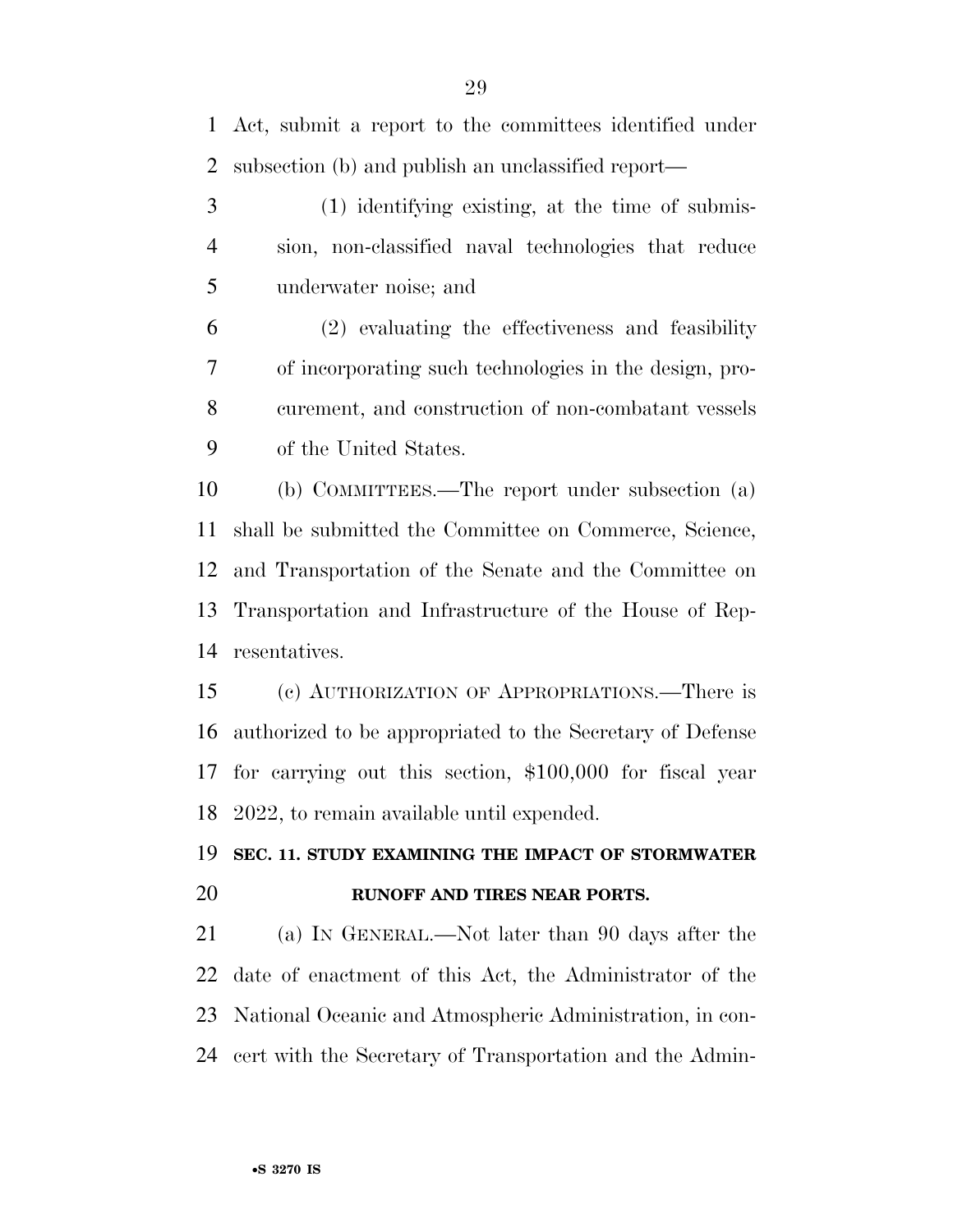istrator of the Environmental Protection Agency, shall commence a study that—

 (1) examines the existing science on tire-related chemicals in stormwater runoff at ports and associ- ated transportation infrastructure and the impacts of such chemicals on Pacific salmon and steelhead; (2) examines the challenges of studying tire-re- lated chemicals in stormwater runoff at ports and associated transportation infrastructure and the im- pacts of such chemicals on Pacific salmon and steelhead;

 (3) provides recommendations for improving monitoring of stormwater and research related to run-off for tire-related chemicals and the impacts of such chemicals on Pacific salmon and steelhead at ports and associated transportation infrastructure near ports; and

 (4) provides recommendations based on the best available science on relevant management ap- proaches at ports and associated transportation in-frastructure under their respective jurisdictions.

 (b) SUBMISSION OF STUDY.—Not later than 18 months after commencing the study under subsection (a), the Administrator of the National Oceanic and Atmos-pheric Administration, in concert with the Secretary of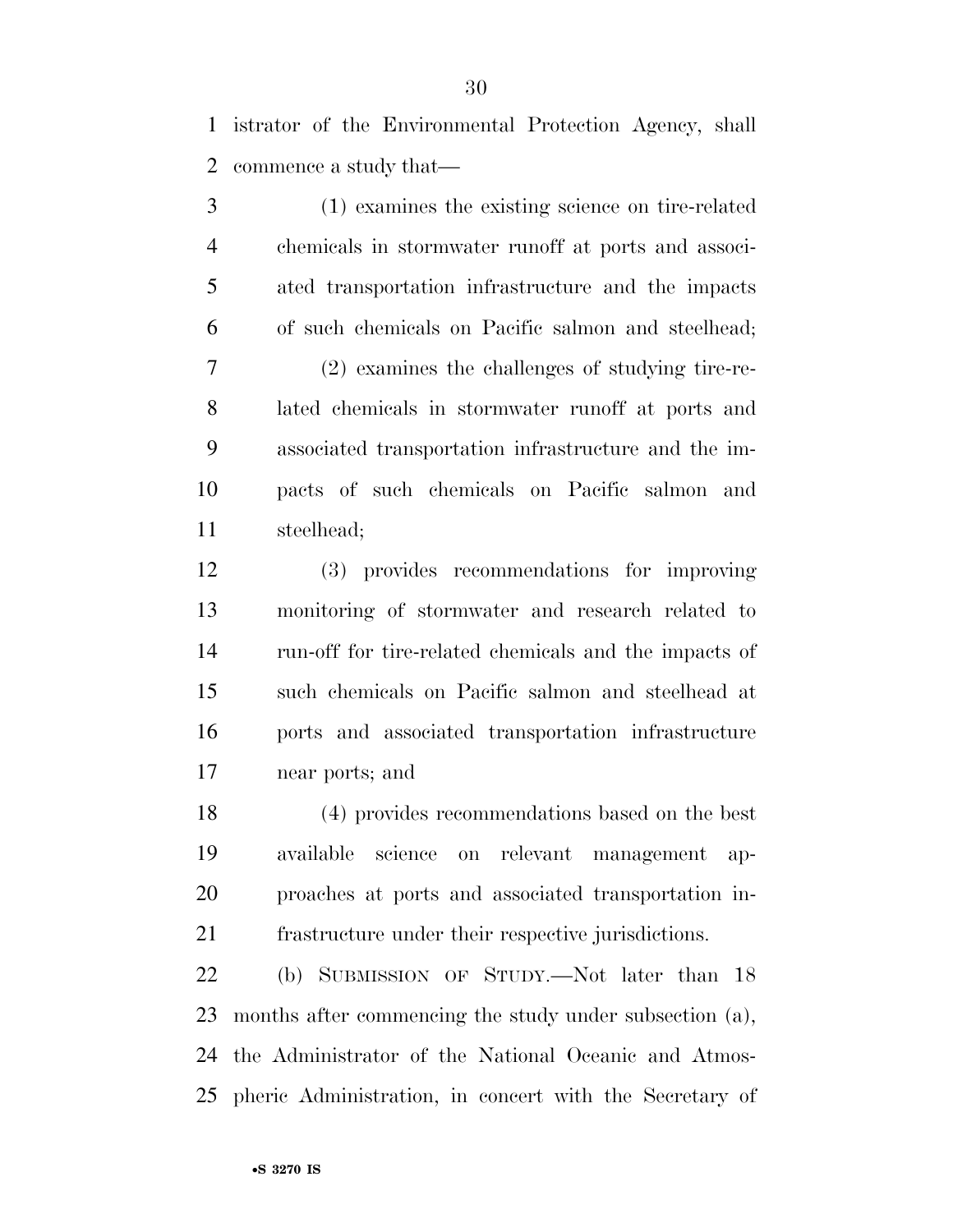Transportation and the Administrator of the Environ- mental Protection Agency, shall— (1) submit the study to the Committee on Com- merce, Science, and Transportation of the Senate and the Committee on Transportation and Infra-structure of the House of Representatives, including

detailing any findings from the study; and

(2) make such study publicly available.

#### **SEC. 12. STRATEGIC SEAPORTS.**

 Section 50302(c)(6) of title 46, United States Code, is amended by adding at the end the following:

12 "'(C) INFRASTRUCTURE IMPROVEMENTS **IDENTIFIED IN THE REPORT ON STRATEGIC**  SEAPORTS.—In selecting projects described in paragraph (3) for funding under this sub- section, the secretary shall consider infrastruc- ture improvements identified in the report on strategic seaports required by section 3515 of the National Defense Authorization Act for Fis- cal Year 2020 (Public Law 116–92; 133 Stat. 21 1985) that would improve the commercial oper-ations of those seaports.''.

#### **SEC. 13. IMPROVING PROTECTIONS FOR MIDSHIPMEN ACT.**

 (a) SHORT TITLE.—This section may be cited as the ''Improving Protections for Midshipmen Act''.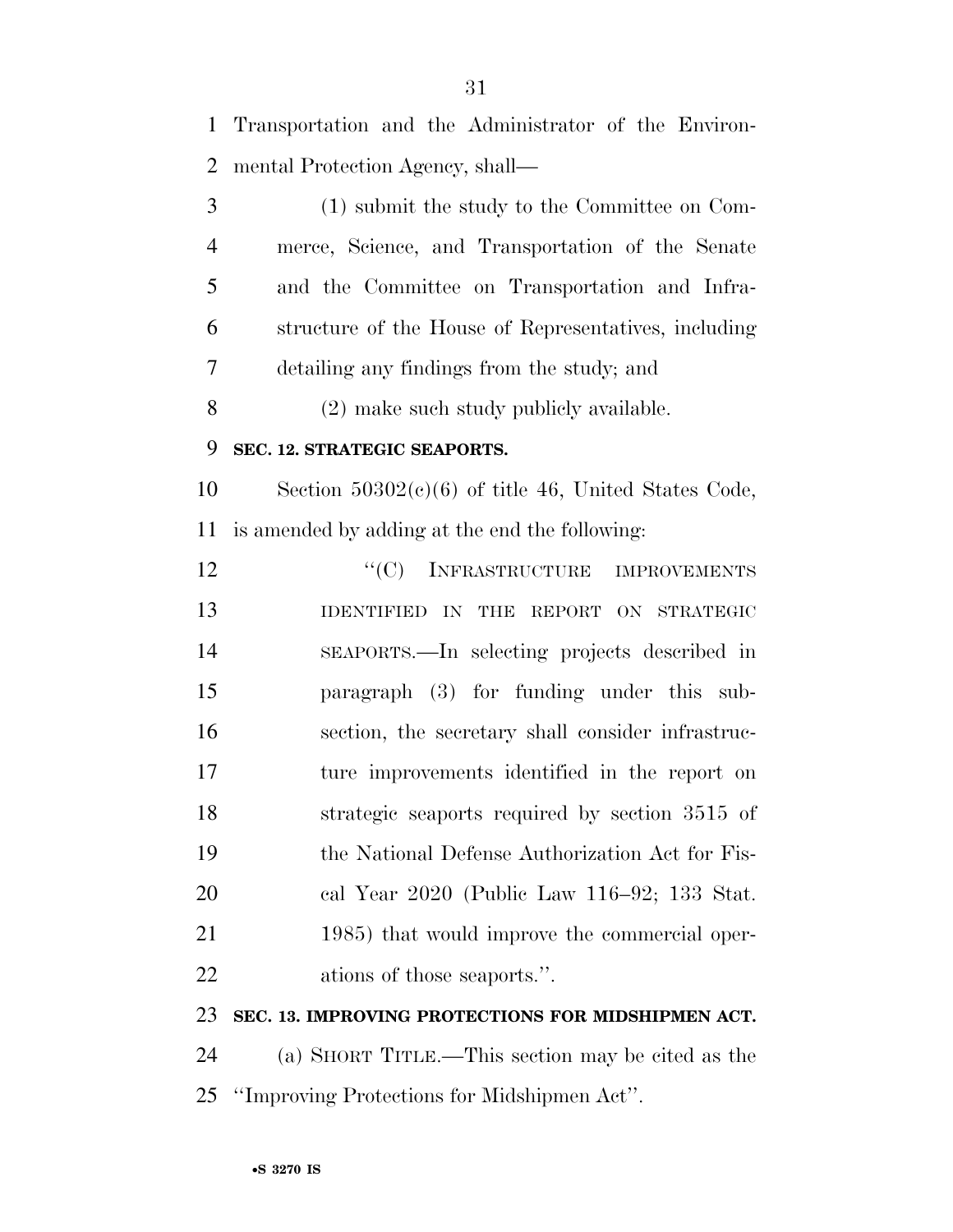(b) SUSPENSION OR REVOCATION OF MERCHANT MARINER CREDENTIALS FOR PERPETRATORS OF SEXUAL HARASSMENT OR SEXUAL ASSAULT.—

 (1) IN GENERAL.—Chapter 77 of title 46, United States Code, is amended by inserting after section 7704 the following:

 **''SEC. 7704a. SEXUAL HARASSMENT OR SEXUAL ASSAULT AS GROUNDS FOR SUSPENSION OR REVOCA-TION.** 

 ''(a) SEXUAL HARASSMENT.—If it is shown at a hearing under this chapter that a holder of a license, cer- tificate of registry, or merchant mariner's document issued under this part within 10 years before the begin- ning of the suspension and revocation proceedings, is the subject of a substantiated claim of sexual harassment, then the license, certificate of registry, or merchant mari-ner's document shall be suspended or revoked.

 ''(b) SEXUAL ASSAULT.—If it is shown at a hearing under this chapter that a holder of a license, certificate of registry, or merchant mariner's document issued under this part within 20 years before the beginning of the sus- pension and revocation proceedings, is the subject of a substantiated claim of sexual assault, then the license, cer- tificate of registry, or merchant mariner's document shall be revoked.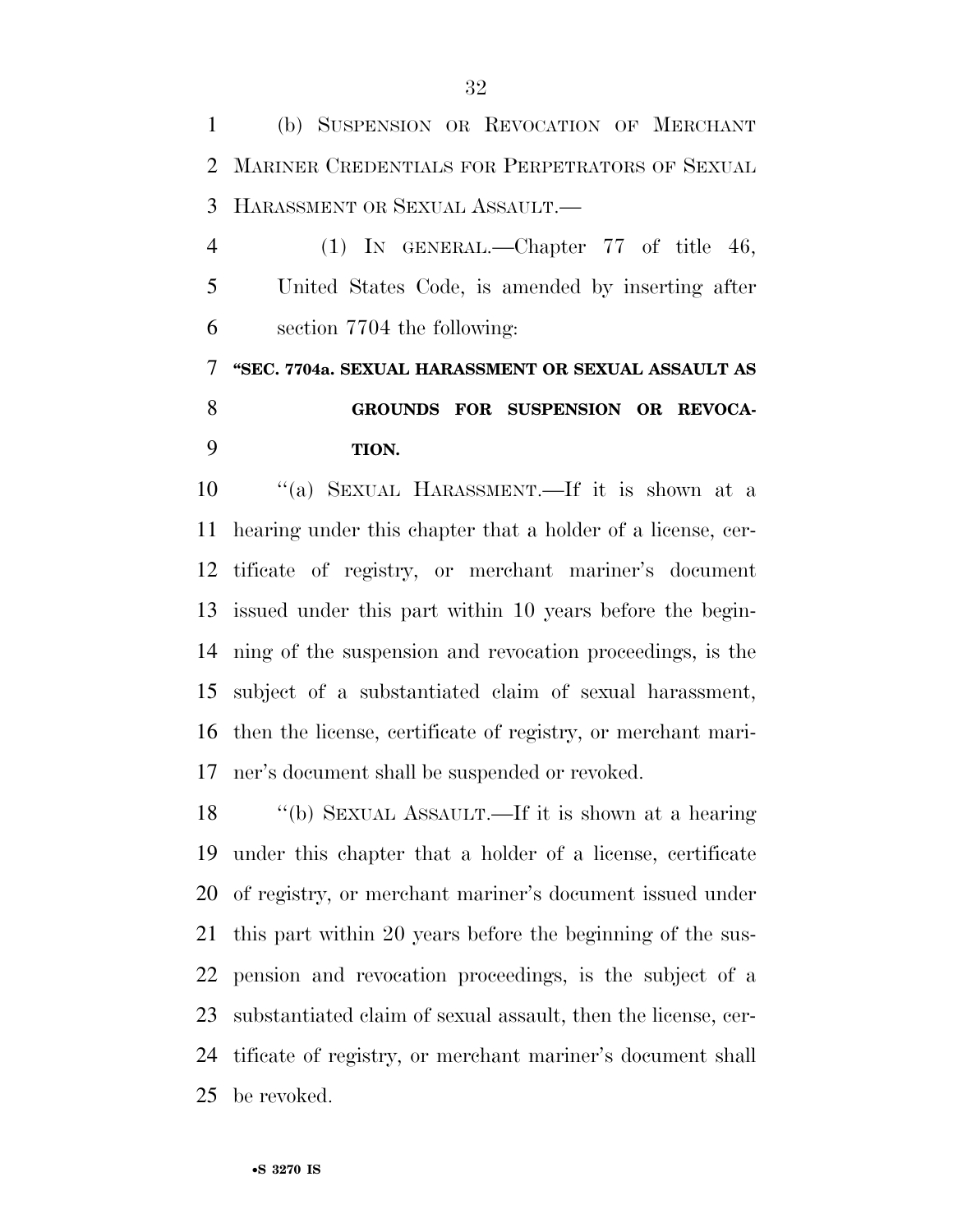| $\mathbf{1}$   | "(c) SUBSTANTIATED CLAIM.—                           |
|----------------|------------------------------------------------------|
| $\overline{2}$ | "(1) IN GENERAL.—The term 'substantiated             |
| 3              | claim' means—                                        |
| $\overline{4}$ | $\lq\lq(A)$ a finding by any administrative or       |
| 5              | legal proceeding that the individual committed       |
| 6              | sexual harassment or sexual assault in violation     |
| 7              | of any Federal, State, local or Tribal law or        |
| 8              | regulation; or                                       |
| 9              | $\lq\lq (B)$ a determination after an investigation  |
| 10             | by the Coast Guard that it is more likely than       |
| 11             | not the individual committed sexual harassment       |
| 12             | or sexual assault as defined in subsection (c).      |
| 13             | "(2) INVESTIGATION BY THE COAST GUARD.—              |
| 14             | An investigation by the Coast Guard under para-      |
| 15             | graph $(1)(B)$ shall include evaluation of the fol-  |
| 16             | lowing materials that shall be provided to the Coast |
| 17             | Guard:                                               |
| 18             | $\lq($ A) Any inquiry or determination made          |
| 19             | by the employer as to whether the individual         |
| 20             | committed sexual harassment or sexual assault.       |
| 21             | $\lq\lq (B)$ Upon request, from an employer or       |
| 22             | former employer of the individual, any inves-        |
| 23             | tigative materials, documents, records, or files     |
| 24             | in its possession that are related to the claim      |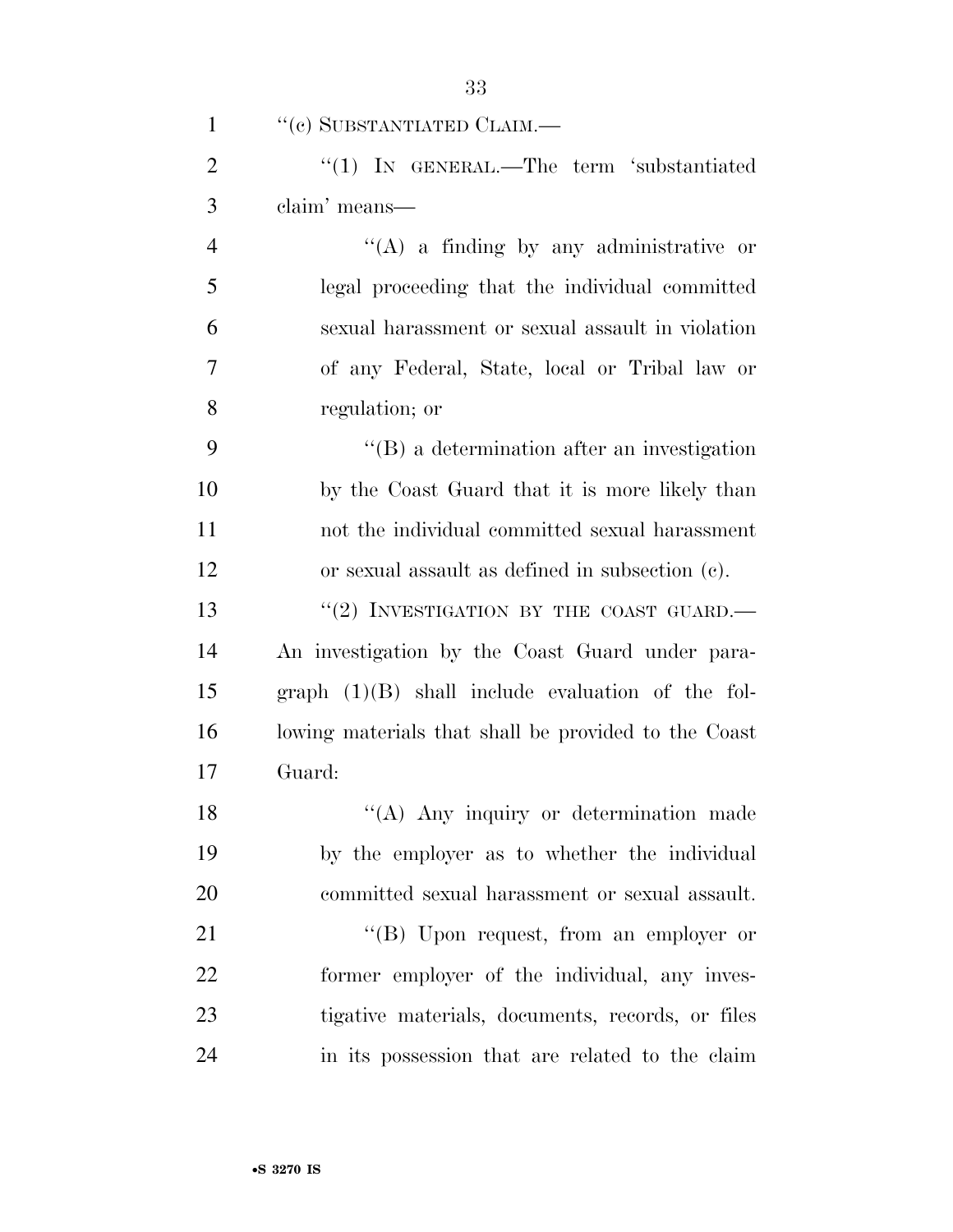| $\mathbf{1}$   | of sexual harassment or sexual assault by the |
|----------------|-----------------------------------------------|
| $\overline{2}$ | individual.                                   |
| 3              | "(d) DEFINITIONS.-                            |
| $\overline{4}$ | "(1) SEXUAL HARASSMENT.—The term 'sexual      |
| 5              | harassment' means any of the following:       |
| 6              | $\lq\lq$ Conduct that—                        |
| 7              | "(i) involves unwelcome sexual ad-            |
| 8              | vances, requests for sexual favors, or delib- |
| 9              | erate or repeated offensive comments or       |
| 10             | gestures of a sexual nature when—             |
| 11             | $\lq\lq$ submission to such conduct           |
| 12             | is made either explicitly or implicitly a     |
| 13             | term or condition of a person's job,          |
| 14             | pay, or career;                               |
| 15             | "(II) submission to or rejection              |
| 16             | of such conduct by a person is used as        |
| 17             | a basis for career or employment deci-        |
| 18             | sions affecting that person;                  |
| 19             | "(III) such conduct has the pur-              |
| 20             | pose or effect of unreasonably inter-         |
| 21             | fering with an individual's work per-         |
| 22             | formance or creates an intimidating,          |
| 23             | hostile, or offensive working environ-        |
| 24             | ment; or                                      |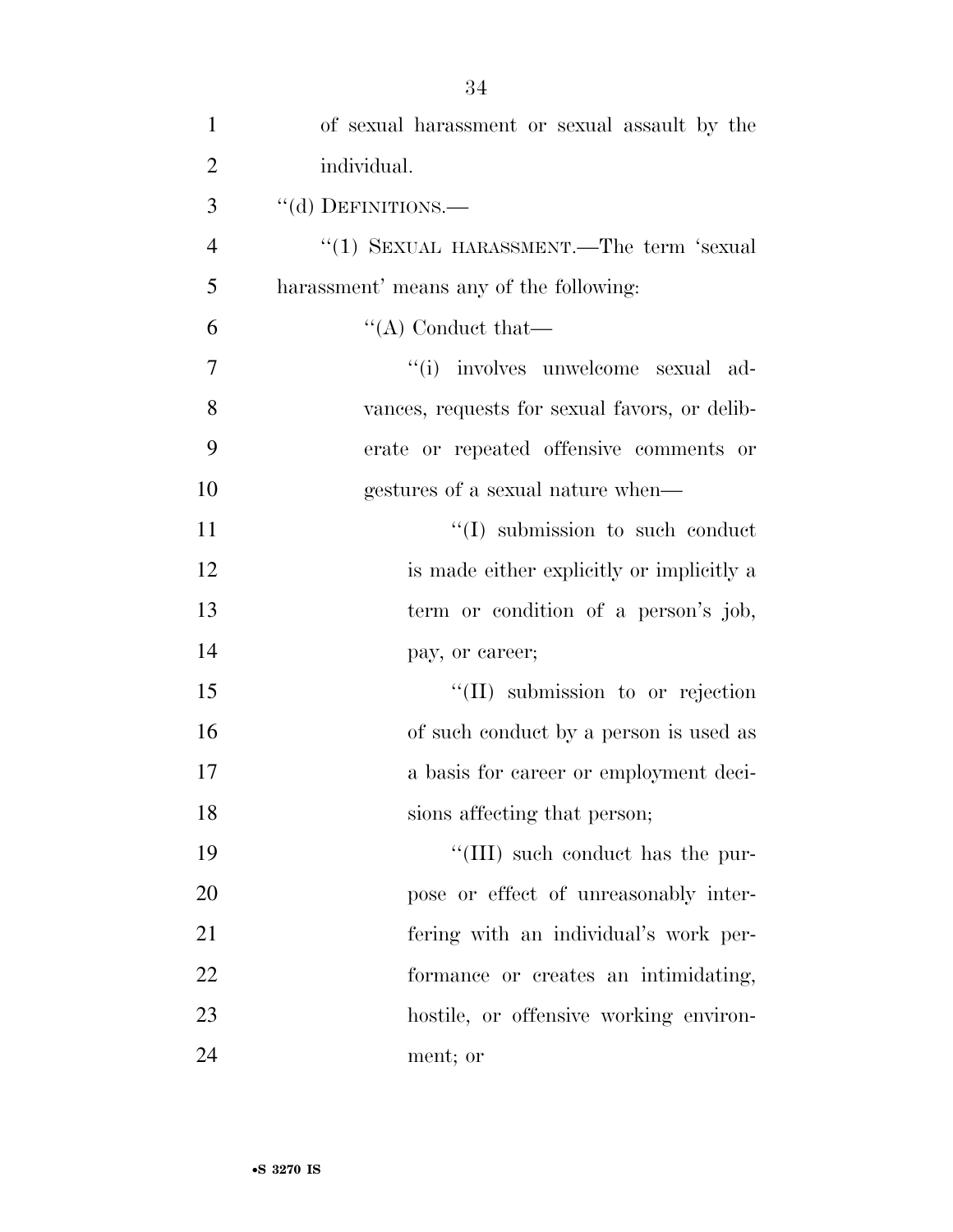| $\mathbf{1}$   | "(IV) conduct may have been by                               |
|----------------|--------------------------------------------------------------|
| $\overline{2}$ | a person's supervisor, a supervisor in                       |
| 3              | another area, a co-worker, or another                        |
| $\overline{4}$ | credentialed mariner; and                                    |
| 5              | "(ii) is so severe or pervasive that a                       |
| 6              | reasonable person would perceive, and the                    |
| $\tau$         | victim does perceive, the environment as                     |
| 8              | hostile or offensive.                                        |
| 9              | $\lq\lq (B)$ Any use or condonation, by any per-             |
| 10             | son in a supervisory or command position, of                 |
| 11             | any form of sexual behavior to control, influ-               |
| 12             | ence, or affect the career, pay, or job of a sub-            |
| 13             | ordinate.                                                    |
| 14             | $\lq\lq$ (C) Any deliberate or repeated unwelcome            |
| 15             | verbal comment or gesture of a sexual nature                 |
| 16             | by any fellow employee of the complainant.                   |
| 17             | "(2) SEXUAL ASSAULT.—The term 'sexual as-                    |
| 18             | sault' means any form of abuse or contact as defined         |
| 19             | in chapter 109A of title 18, United States Code.             |
| 20             | "(e) REGULATIONS.—The Secretary of the depart-               |
| 21             | ment in which the Coast Guard is operating may issue         |
| 22             | further regulations as necessary to update the definitions   |
| 23             | in this section, consistent with descriptions of sexual har- |
| 24             | assment and sexual assault addressed in title 10 and title   |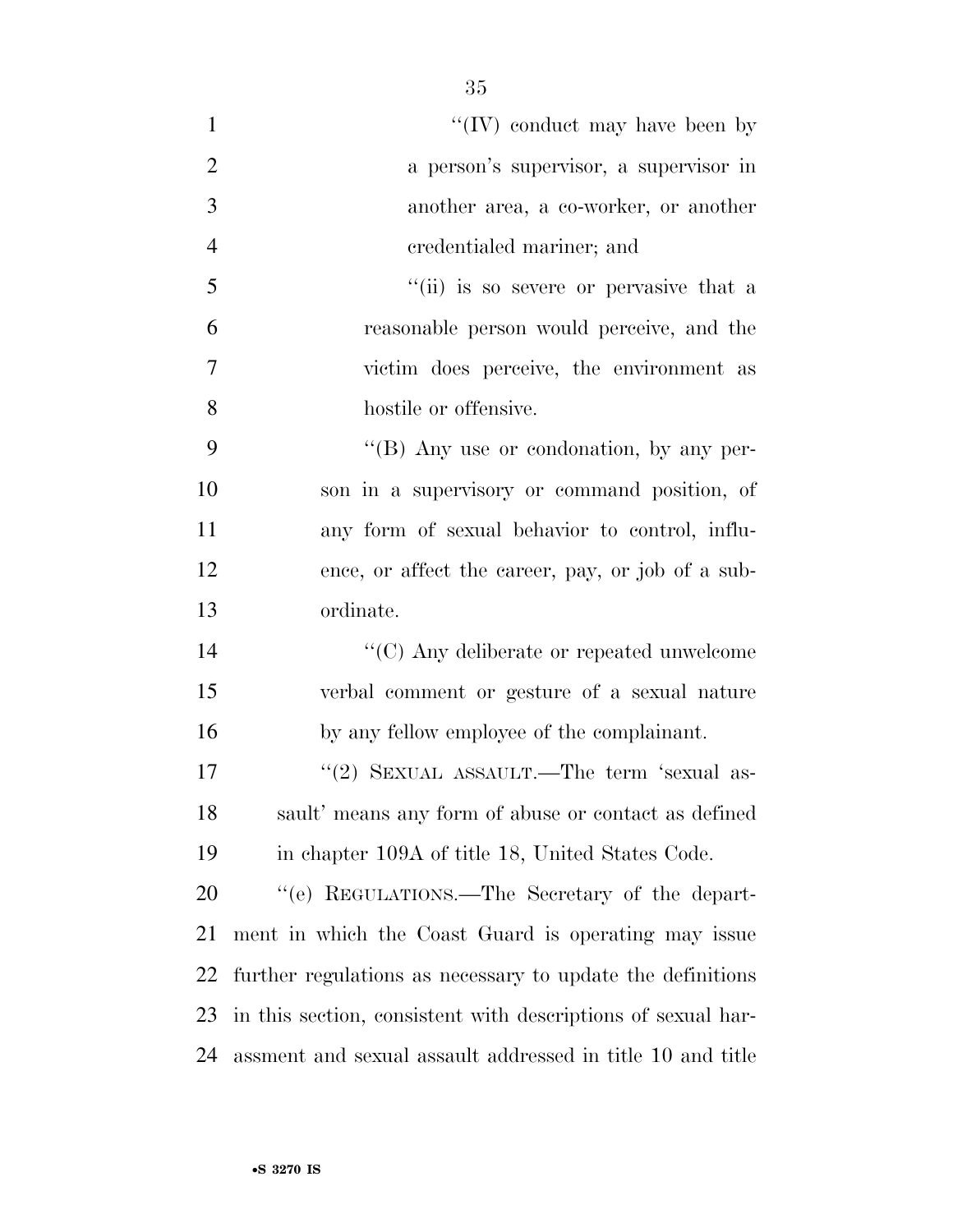| $\mathbf{1}$   | 18, United States Code, and any other relevant Federal                                      |
|----------------|---------------------------------------------------------------------------------------------|
| 2              | laws, to implement subsection (a) of this section.".                                        |
| 3              | (2) CLERICAL AMENDMENT.—The table of sec-                                                   |
| $\overline{4}$ | tions of chapter 77 of title 46, United States Code,                                        |
| 5              | is amended by inserting after the item relating to                                          |
| 6              | section 7704 the following:                                                                 |
|                | "7704a. Sexual harassment or sexual assault as grounds for suspension or rev-<br>ocation.". |
| 7              | (c) SUPPORTING THE UNITED STATES MERCHANT                                                   |
| 8              | <b>MARINE ACADEMY.—</b>                                                                     |
| 9              | (1) IN GENERAL.—Chapter $513$ of title $46$ ,                                               |
| 10             | United States Code, is amended by adding at the                                             |
| 11             | end the following:                                                                          |
|                |                                                                                             |
| 12             | "SEC. 51323. SEXUAL ASSAULT AND SEXUAL HARASSMENT                                           |
| 13             | PREVENTION INFORMATION MANAGEMENT                                                           |
| 14             | <b>SYSTEM.</b>                                                                              |
| 15             | "(a) INFORMATION MANAGEMENT SYSTEM.-                                                        |
| 16             | "(1) IN GENERAL.—Not later than January 1,                                                  |
| 17             | 2023, the Maritime Administrator shall establish an                                         |
| 18             | information management system to track and main-                                            |
| 19             | tain, in such a manner that patterns can be reason-                                         |
| 20             | ably identified, information regarding claims and in-                                       |
| 21             | cidents involving cadets that are reportable pursuant                                       |
| 22             | to subsection (d) of section 51318 of this chapter.                                         |
| 23             | " $(2)$ INFORMATION MAINTAINED IN THE<br>SYS-                                               |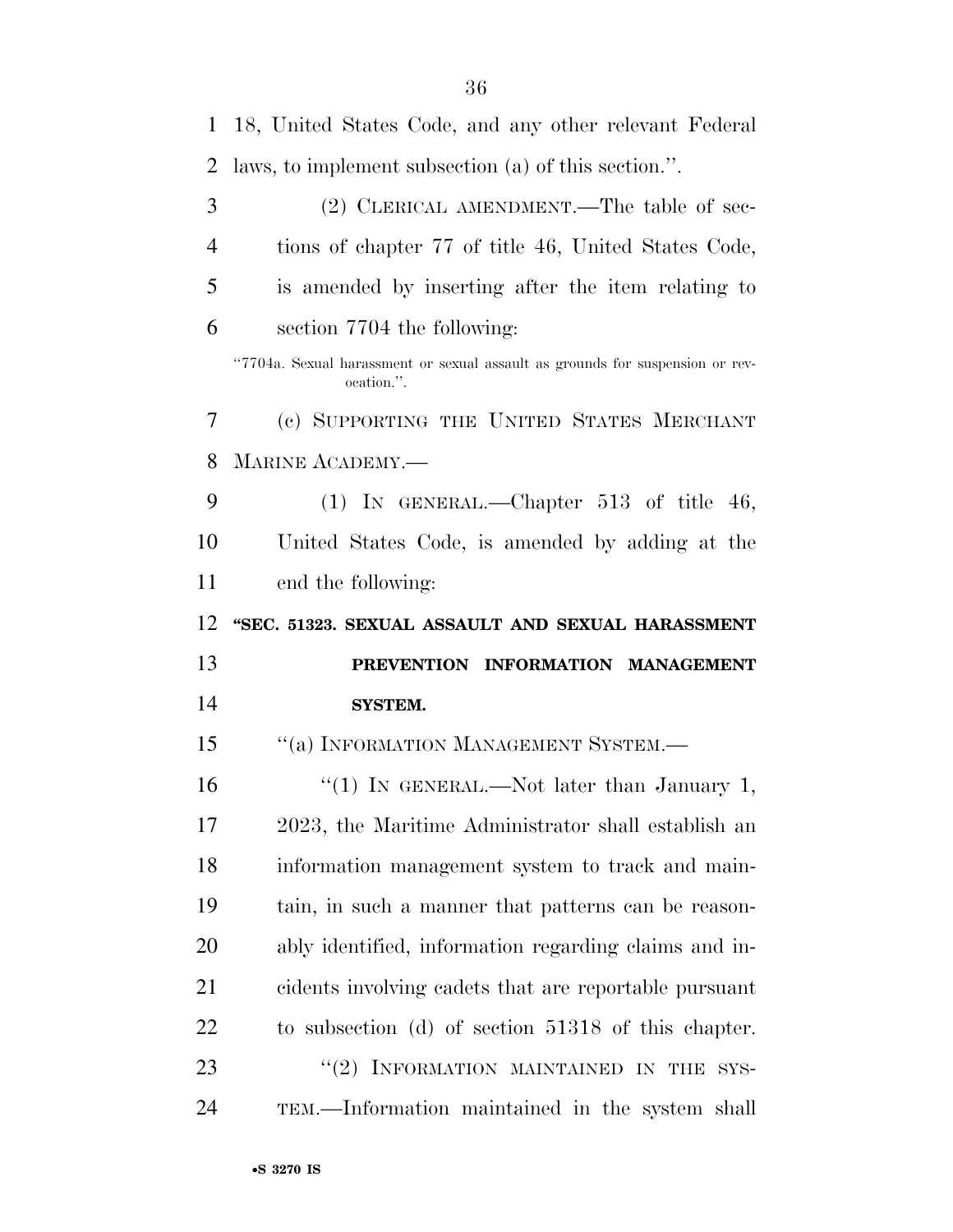| $\mathbf{1}$   | include the following information, to the extent that |
|----------------|-------------------------------------------------------|
| $\overline{2}$ | information is available:                             |
| 3              | "(A) The overall number of sexual assault             |
| $\overline{4}$ | or sexual harassment incidents per fiscal year.       |
| 5              | $\lq\lq$ . The location of each such incident,        |
| 6              | including vessel name and the name of the com-        |
| 7              | pany operating the vessel, if applicable.             |
| 8              | "(C) The names and ranks of the individ-              |
| 9              | uals involved in each such incident.                  |
| 10             | "(D) The general nature of each such inci-            |
| 11             | dent, to include copies of any associated reports     |
| 12             | completed on the incidents.                           |
| 13             | " $(E)$ The type of inquiry made into each            |
| 14             | such incident.                                        |
| 15             | "(F) A determination as to whether each               |
| 16             | such incident is substantiated.                       |
| 17             | $\lq\lq (G)$ Any informal and formal account-         |
| 18             | ability measures taken for misconduct related to      |
| 19             | the incident, including decisions on whether to       |
| 20             | prosecute the case.                                   |
| 21             | "(3) PAST INFORMATION INCLUDED.—The in-               |
| 22             | formation management system under this section        |
| 23             | shall include the relevant data listed in this sub-   |
| 24             | section related to sexual assault and sexual harass-  |
| 25             | ment that the Maritime Administrator possesses,       |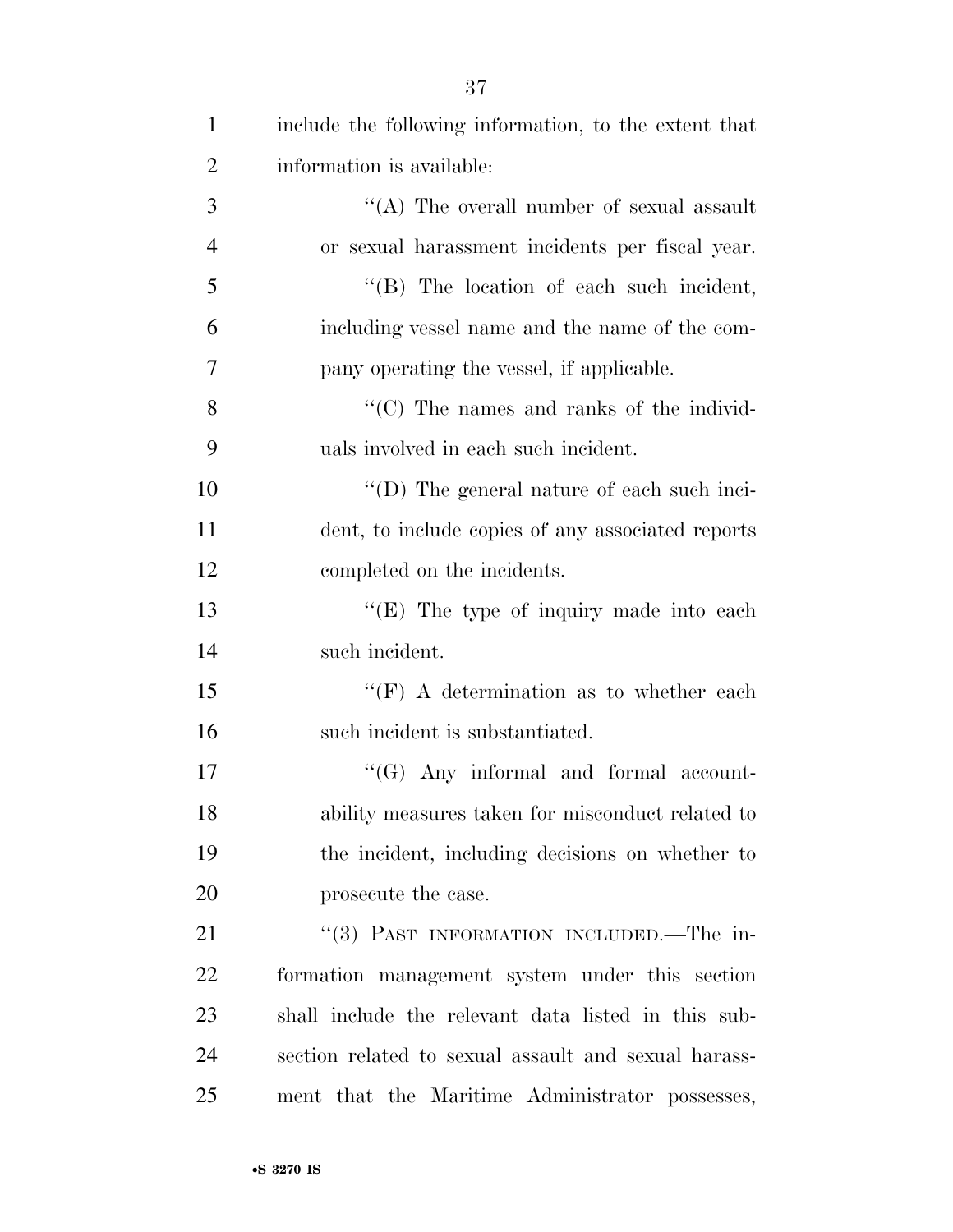and shall not be limited to data collected after Janu-ary 1, 2023.

 ''(4) PRIVACY PROTECTIONS.—The Maritime Administrator and the Department of Transpor- tation Chief Information Officer shall coordinate to ensure that the information management system under this section shall be established and main- tained in a secure fashion to ensure the protection of the privacy of any individuals whose information is entered in such system.

11 "(5) CYBERSECURITY AUDIT.—Ninety days after the implementation of the information manage- ment system, the Office of Inspector General of the Department of Transportation shall commence an audit of the cybersecurity of the system and shall submit a report containing the results of that audit to the Committee on Commerce, Science, and Trans- portation of the Senate and the Committee on Transportation and Infrastructure of the House of Representatives.

 ''(b) SEA YEAR PROGRAM.—The Maritime Adminis- trator shall provide for the establishment of in-person and virtual confidential exit interviews, to be conducted by per- sonnel who are not involved in the assignment of the mid-shipmen to a Sea Year vessel, for midshipmen from the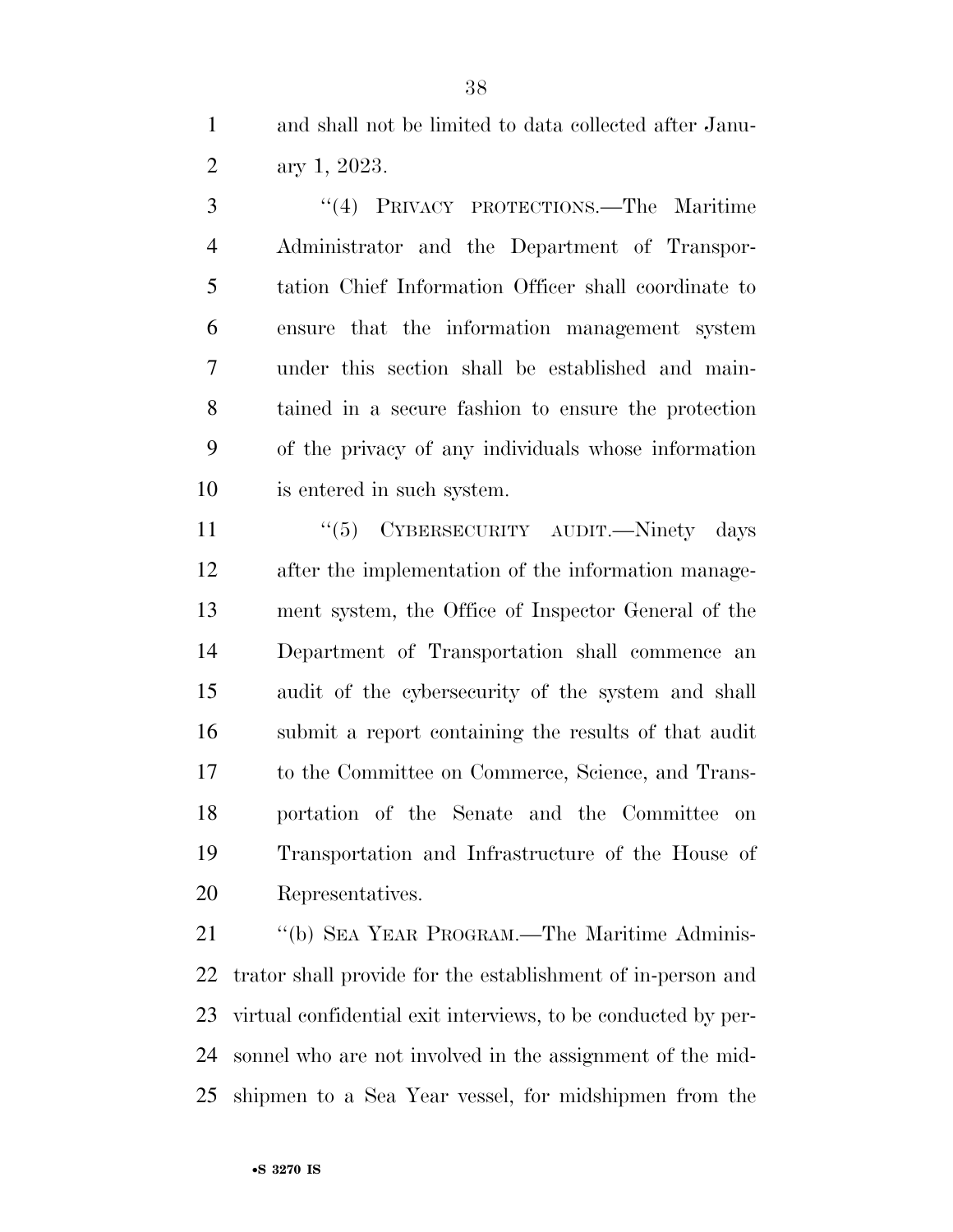Academy upon completion of Sea Year and following com- pletion by the midshipmen of the survey under section 3 (d).

### **''SEC. 51324. STUDENT ADVISORY BOARD AT THE UNITED STATES MERCHANT MARINE ACADEMY.**

 ''(a) IN GENERAL.—The Administrator of the Mari- time Administration shall establish at the United States Merchant Marine Academy an advisory board to be known as the Advisory Board to the Secretary of Transportation (referred to in this section as the 'Advisory Board').

 ''(b) MEMBERSHIP.—The Advisory Board shall be composed of not fewer than 12 midshipmen of the Mer- chant Marine Academy who are enrolled at the Merchant Marine Academy at the time of the appointment, including not fewer than 3 cadets from each class.

 ''(c) APPOINTMENT; TERM.—Midshipmen shall serve on the Advisory Board pursuant to appointment by the Administrator of the Maritime Administration. Appoint- ments shall be made not later than 60 days after the date of the swearing in of a new class of midshipmen at the Academy. The term of membership of a midshipmen on the Advisory Board shall be 1 academic year.

 ''(d) REAPPOINTMENT.—The Administrator of the Maritime Administration may reappoint not more than 6 cadets from the previous term to serve on the Advisory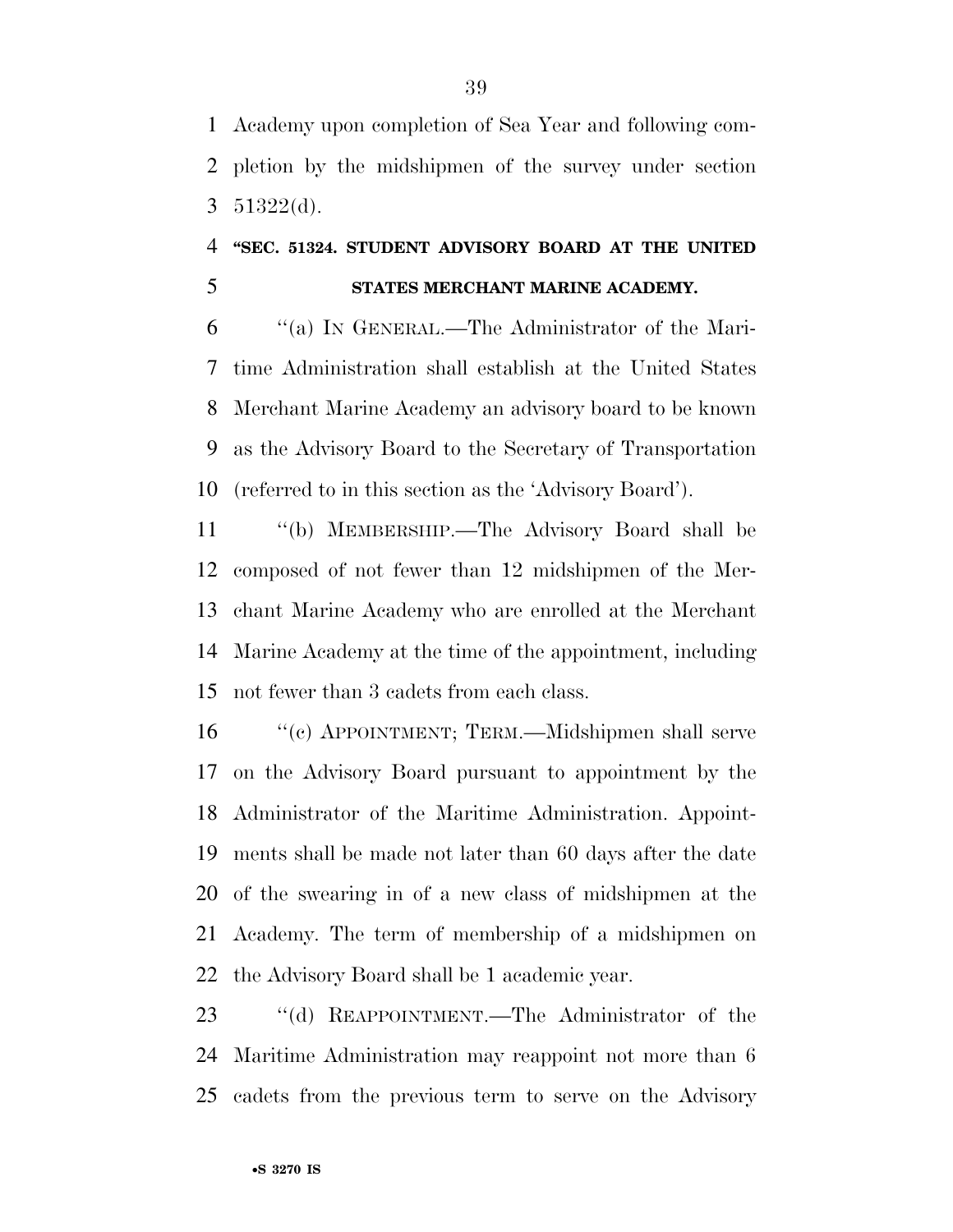Board for an additional academic year if the Adminis- trator determines such reappointment to be in the best interests of the Merchant Marine Academy.

 ''(e) MEETINGS.—The Advisory Board shall meet with the Secretary of Transportation at least once each academic year to discuss the activities of the Advisory Board. The Advisory Board shall meet in person with the Administrator of the Maritime Administration not less than 2 times each academic year to discuss the activities of the Advisory Board.

- 11 ""(f) DUTIES.—The Advisory Board shall—
- 12 ''(1) identify health and well-being, diversity, and sexual assault and harassment challenges and other topics considered important by the Advisory Board facing midshipmen both at the Merchant Ma- rine Academy, off campus, and while aboard ships during Sea Year or other training opportunities;

18 ''(2) discuss and propose possible solutions, in- cluding improvements to culture and leadership de-velopment at the Merchant Marine Academy; and

 $\frac{1}{2}$  (3) periodically, review the efficacy of the pro- gram in section 51323(b), as appropriate, and pro- vide recommendations to the Maritime Adminis-trator for improvement.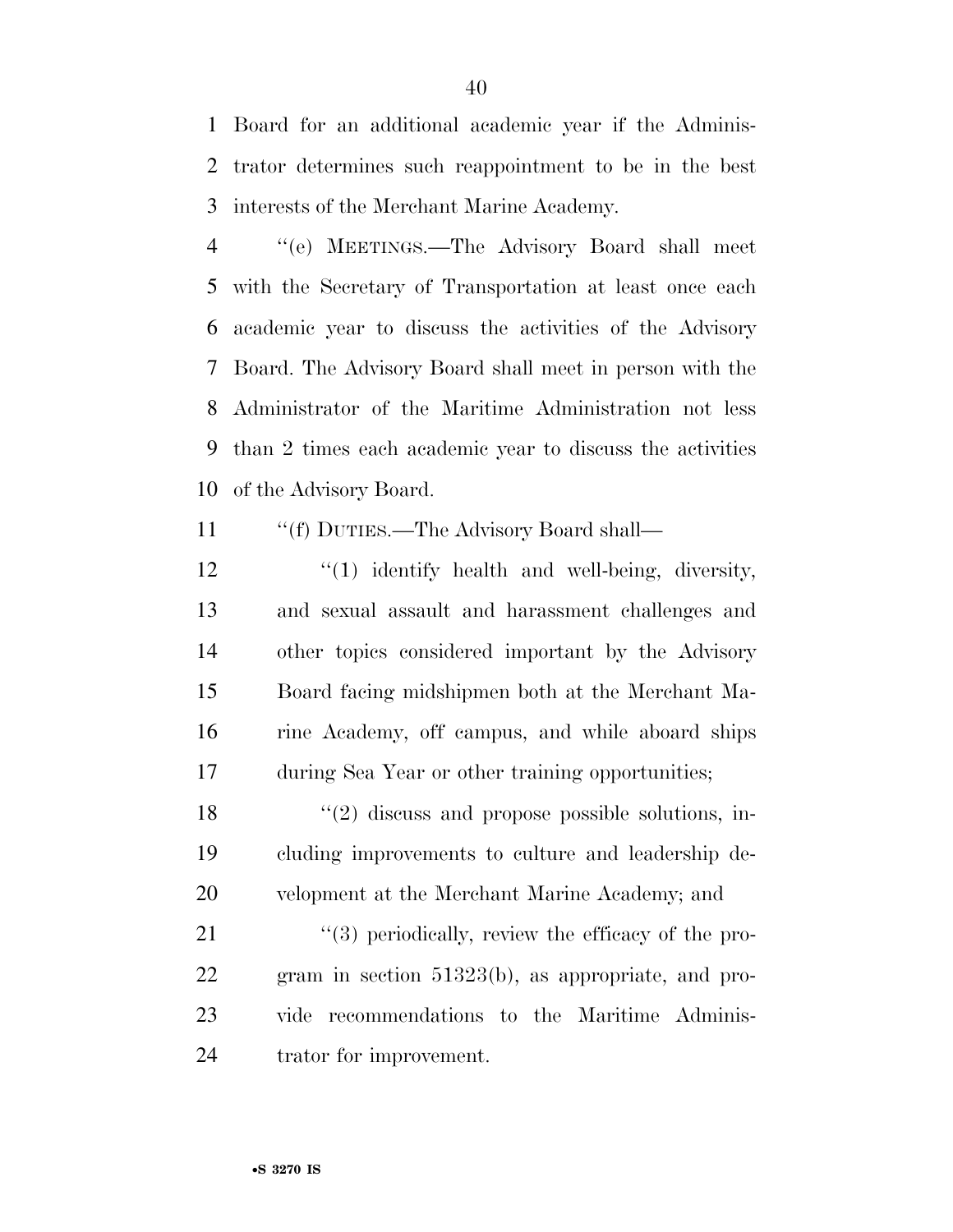''(g) WORKING GROUPS.—The Advisory Board may establish one or more working groups to assist the Advi- sory Board in carrying out its duties, including working groups composed in part of midshipmen at the Merchant Marine Academy who are not current members of the Ad-visory Board.

 ''(h) REPORTS AND BRIEFINGS.—The Advisory Board shall regularly provide the Secretary of Transpor- tation and the Administrator of the Maritime Administra- tion reports and briefings on the results of its duties, in- cluding recommendations for actions to be taken in light of such results. Such reports and briefings may be pro-vided in writing, in person, or both.

#### **''SEC. 51325. SEXUAL ASSAULT ADVISORY COUNCIL.**

 ''(a) ESTABLISHMENT.—The Secretary of Transpor- tation shall establish a Sexual Assault Advisory Council (in this section referred to as the 'Council').

18 "(b) MEMBERSHIP.—

19 "(1) IN GENERAL.—The Council shall be com- posed of not fewer than 8 and not more than 14 in- dividuals selected by the Secretary of Transportation who are alumni that have graduated within the last 23 4 years or current midshipmen of the United States Merchant Marine Academy (including midshipmen or alumni who were victims of sexual assault and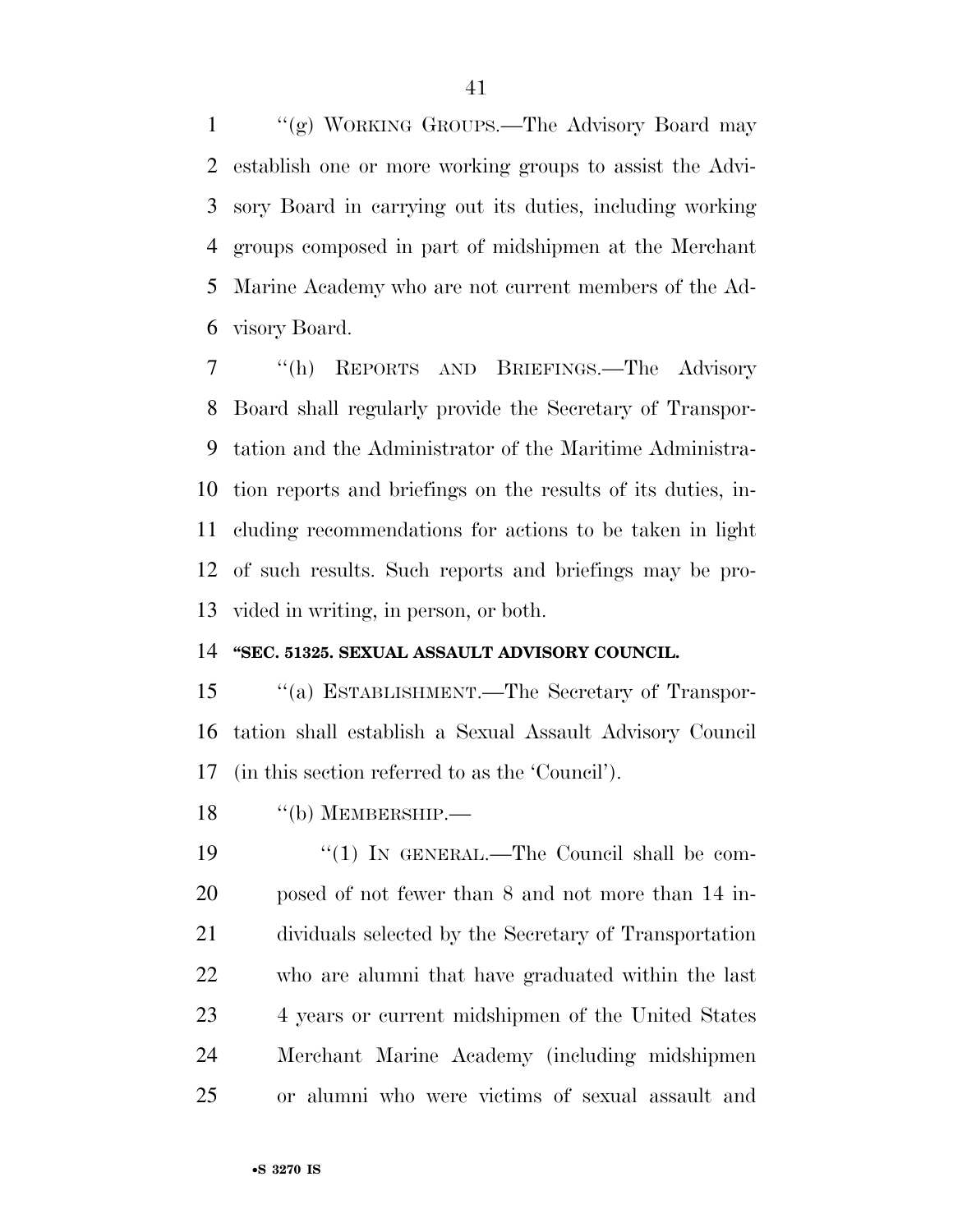| $\mathbf{1}$   | midshipmen or alumni who were not victims of sex-      |
|----------------|--------------------------------------------------------|
| $\overline{2}$ | ual assault) and governmental and nongovernmental      |
| 3              | experts and professionals in the sexual assault field. |
| $\overline{4}$ | "(2) EXPERTS INCLUDED.—The Council shall               |
| 5              | include-                                               |
| 6              | "(A) not less than 1 member who is li-                 |
| 7              | censed in the field of mental health and has           |
| 8              | prior experience working as a counselor or ther-       |
| 9              | apist providing mental health care to survivors        |
| 10             | of sexual assault in a victim services agency or       |
| 11             | organization; and                                      |
| 12             | "(B) not less than 1 member who has                    |
| 13             | prior experience developing or implementing            |
| 14             | sexual assault or sexual assault prevention and        |
| 15             | response policies in an academic setting.              |
| 16             | "(3) RULES REGARDING MEMBERSHIP.-No                    |
| 17             | employee of the Department of Transportation shall     |
| 18             | be a member of the Council. The number of govern-      |
| 19             | mental experts appointed to the Council shall not ex-  |
| <b>20</b>      | ceed the number of nongovernmental experts.            |
| 21             | "(c) DUTIES; AUTHORIZED ACTIVITIES.-                   |
| 22             | "(1) IN GENERAL.—The Council shall meet not            |
| 23             | less often than semi-annually to-                      |
| 24             | $\lq\lq$ review—                                       |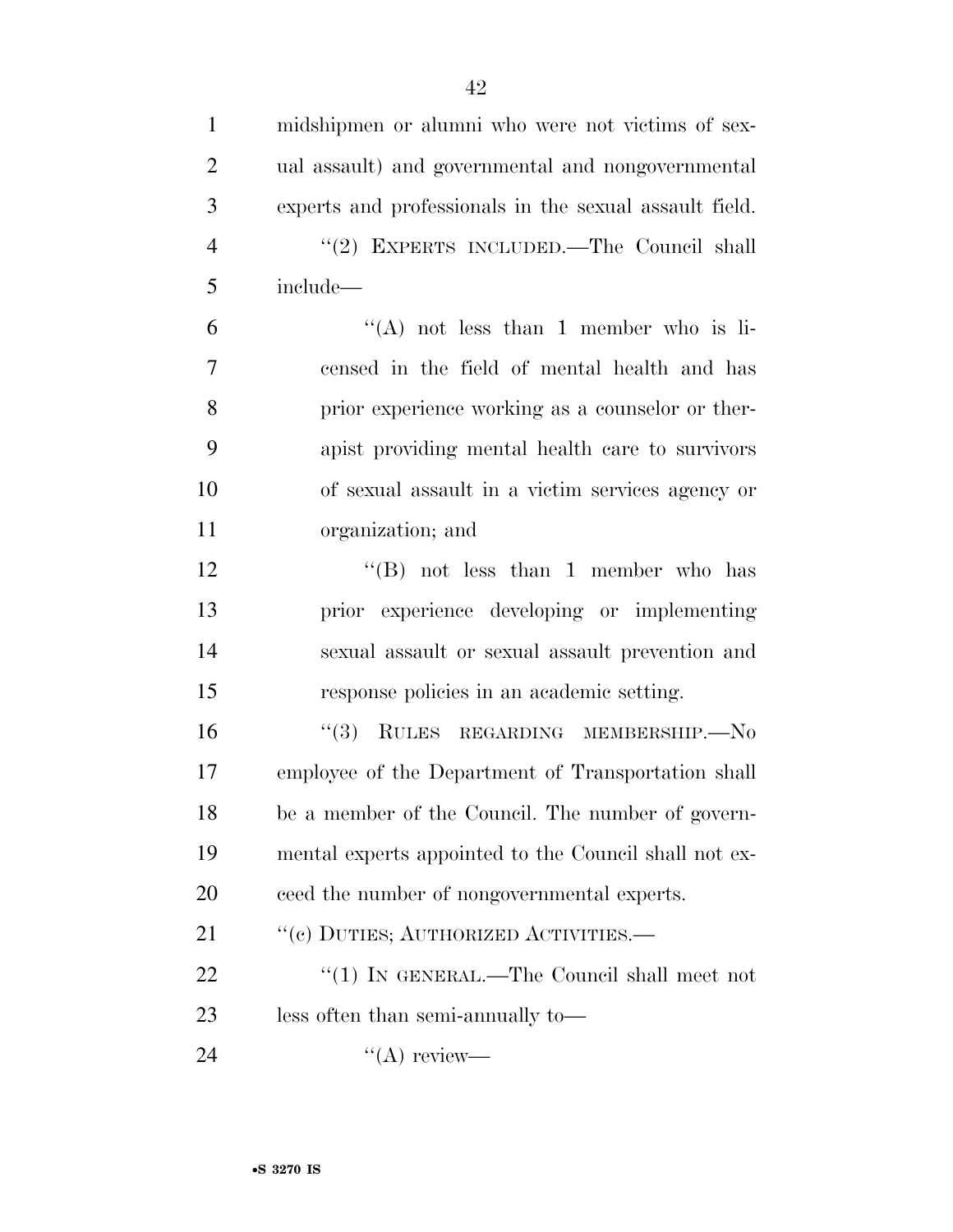| $\mathbf{1}$   | "(i) the policies on sexual harassment,            |
|----------------|----------------------------------------------------|
| $\overline{2}$ | dating violence, domestic violence, sexual         |
| 3              | assault, and stalking under section 51318          |
| $\overline{4}$ | of this title; and                                 |
| 5              | "(ii) related matters the Council views            |
| 6              | as appropriate; and                                |
| 7              | "(B) develop recommendations designed to           |
| 8              | ensure that such policies and such matters con-    |
| 9              | form, to the extent practicable, to best practices |
| 10             | in the field of sexual assault and sexual harass-  |
| 11             | ment response and prevention.                      |
| 12             | "(2) AUTHORIZED ACTIVITIES.-To carry out           |
| 13             | this subsection, the Council may—                  |
| 14             | "(A) conduct case reviews, as appropriate          |
| 15             | and only with the consent of the victim of sex-    |
| 16             | ual assault or harassment;                         |
| 17             | "(B) interview current and former mid-             |
| 18             | shipmen of the United States Merchant Marine       |
| 19             | Academy (to the extent that such midshipmen        |
| 20             | provide the Department of Transportation ex-       |
| 21             | press consent to be interviewed by the Council);   |
| 22             | and                                                |
| 23             | $\lq\lq$ (C) review—                               |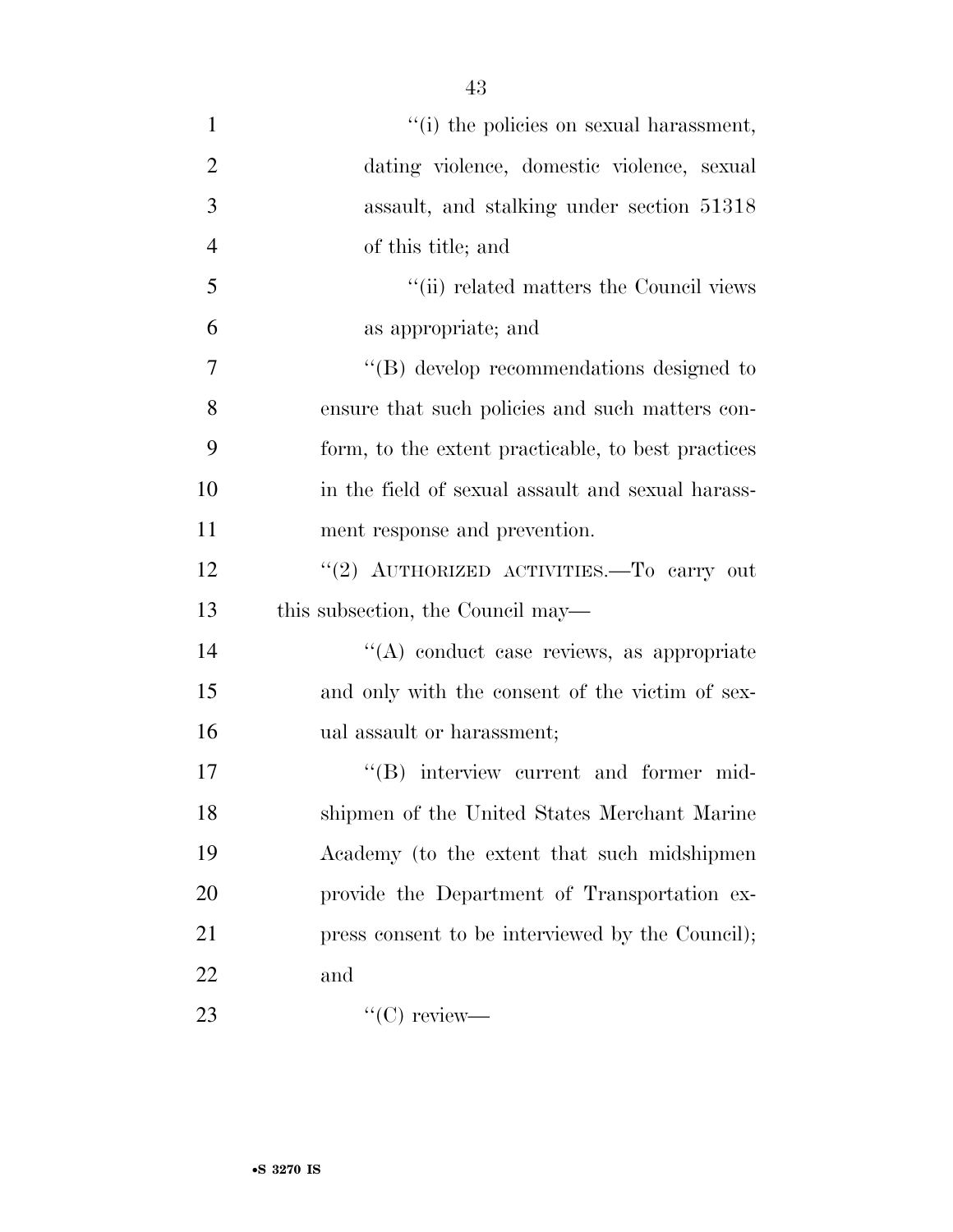| $\mathbf{1}$   | ``(i)<br>exit interviews under section                   |
|----------------|----------------------------------------------------------|
| $\overline{2}$ | 51323(b) and surveys under<br>section                    |
| 3              | 51322(d);                                                |
| $\overline{4}$ | "(ii) data collected from restricted re-                 |
| 5              | porting; and                                             |
| 6              | "(iii) any other information necessary                   |
| 7              | to conduct such case reviews.                            |
| 8              | $``(3)$ PERSONALLY IDENTIFIABLE<br><b>INFORMA-</b>       |
| 9              | TION.—In carrying out this subsection, the Council       |
| 10             | shall comply with the obligations of the Department      |
| 11             | of Transportation to protect personally identifiable     |
| 12             | information.                                             |
| 13             | "(d) REPORTS.—On an annual basis for each of the         |
| 14             | 5 years after the date of enactment of this section, and |
| 15             | at the discretion of the Council thereafter, the Council |
| 16             | shall submit, to the President and the Committee on Com- |
| 17             | merce, Science, and Transportation and the Committee on  |
| 18             | Appropriations of the Senate and the Committee on        |
| 19             | Transportation and Infrastructure and the Committee on   |
| 20             | Appropriations of the House of Representatives, a report |
| 21             | on the Council's findings based on the reviews conducted |
| 22             | pursuant to subsection (c) and related recommendations.  |
| 23             | "(e) EMPLOYEE STATUS.—Members of the Council             |
| 24             | shall not be considered employees of the United States   |
| 25             | Government for any purpose and shall not receive com-    |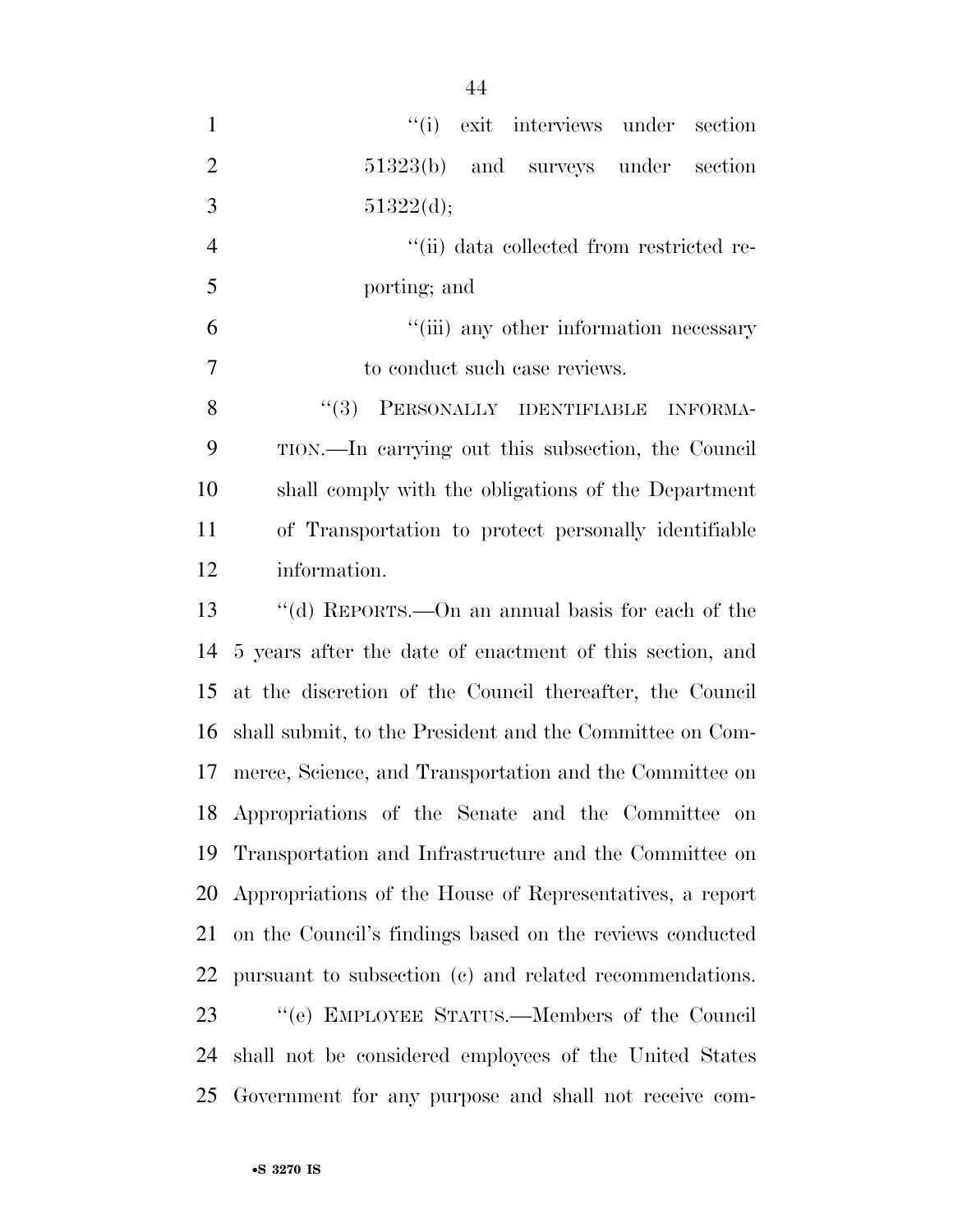pensation other than reimbursement of travel expenses and per diem allowance in accordance with section 5703 of title 5.

 ''(f) NONAPPLICABILITY OF FACA.—The Federal Advisory Committee Act (5 U.S.C. App.) shall not apply to the Council.

#### **''SEC. 51326. DIVERSITY AND INCLUSION ACTION PLAN.**

8 "(a) IN GENERAL.—Not later than January 1, 2023, the Maritime Administrator shall issue a Diversity and In- clusion Action Plan for the United States Merchant Ma- rine Academy (referred to in this section as the 'Plan') and make the Plan publicly available.

13 "(b) CONTENTS OF DIVERSITY AND INCLUSION AC-TION PLAN; SURVEYS.—

- 15 "(1) In GENERAL.—The Plan shall—
- ''(A) contain a description of how the United States Merchant Marine Academy will increase recruiting efforts in historically under- represented communities, including through partnerships with historically Black colleges and universities and maritime centers of excellence designated under section 51706;

23 ''(B) develop and make available resources to—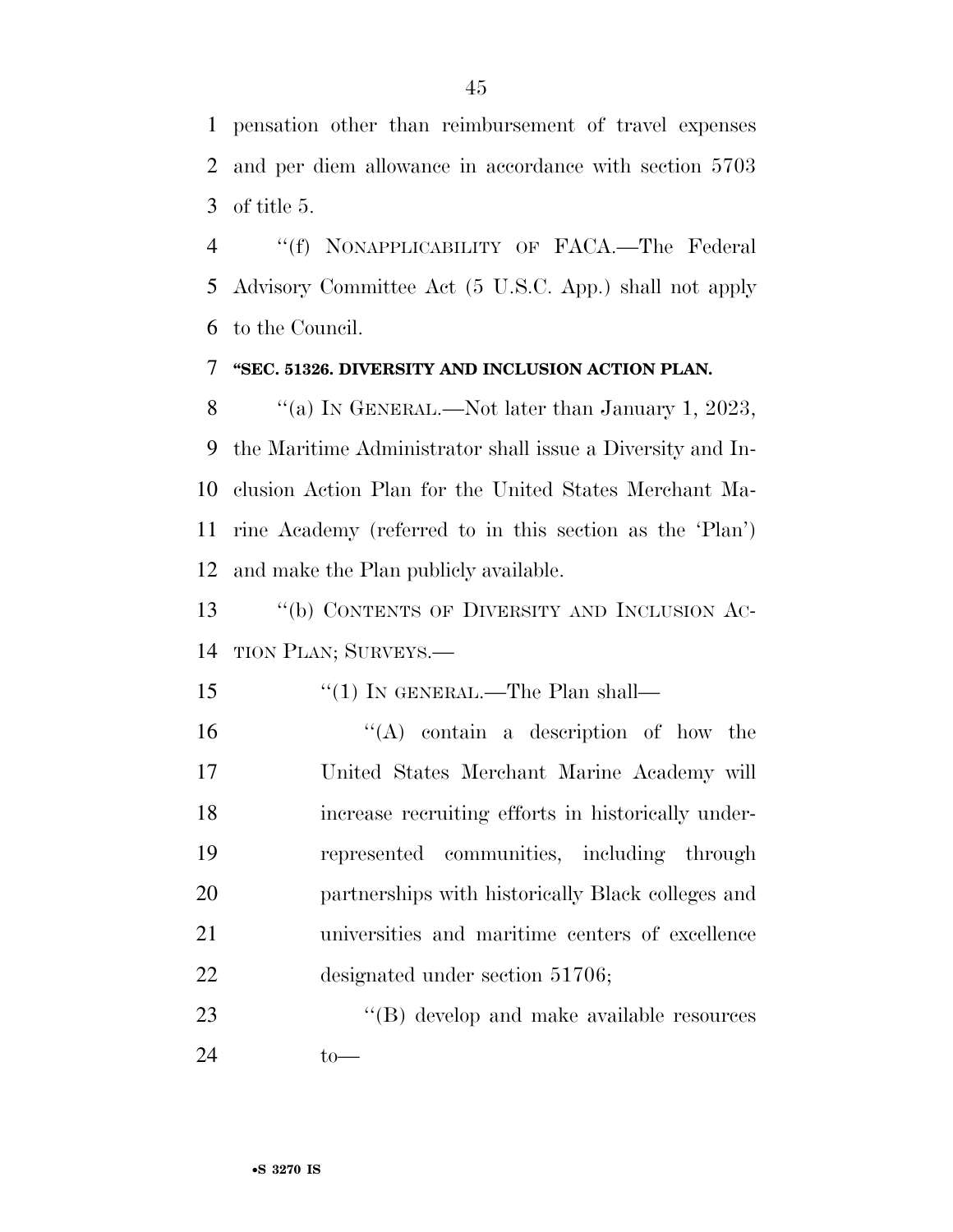| $\mathbf{1}$   | "(i) establish responsibilities for mid-           |
|----------------|----------------------------------------------------|
| $\overline{2}$ | shipmen, faculty, and staff of the Academy         |
| 3              | with respect to diversity and inclusion;           |
| $\overline{4}$ | $``$ (ii) create standards of—                     |
| 5              | $\lq(1)$ training that require inter-              |
| 6              | personal dialogue on diversity and in-             |
| $\overline{7}$ | clusion;                                           |
| 8              | "(II) setting behavioral bound-                    |
| 9              | aries with others; and                             |
| 10             | "(III) specific processes for the                  |
| 11             | reporting and documentation of mis-                |
| 12             | conduct related to hazing, bullying,               |
| 13             | hate, and harassment;                              |
| 14             | "(iii) hold leaders and other individ-             |
| 15             | uals at the Academy accountable for viola-         |
| 16             | tions of such standards;                           |
| 17             | "(iv) equip midshipmen, faculty, and               |
| 18             | staff of the Academy with the resources            |
| 19             | and materials to promote a diverse and in-         |
| 20             | clusive working environment; and                   |
| 21             | $\mathcal{L}(v)$ address how concepts of diversity |
| 22             | and inclusion can be integrated into the           |
| 23             | curriculum and training of the Academy.            |
| 24             | "(2) SURVEYS.—The Maritime Administrator           |
| 25             | shall—                                             |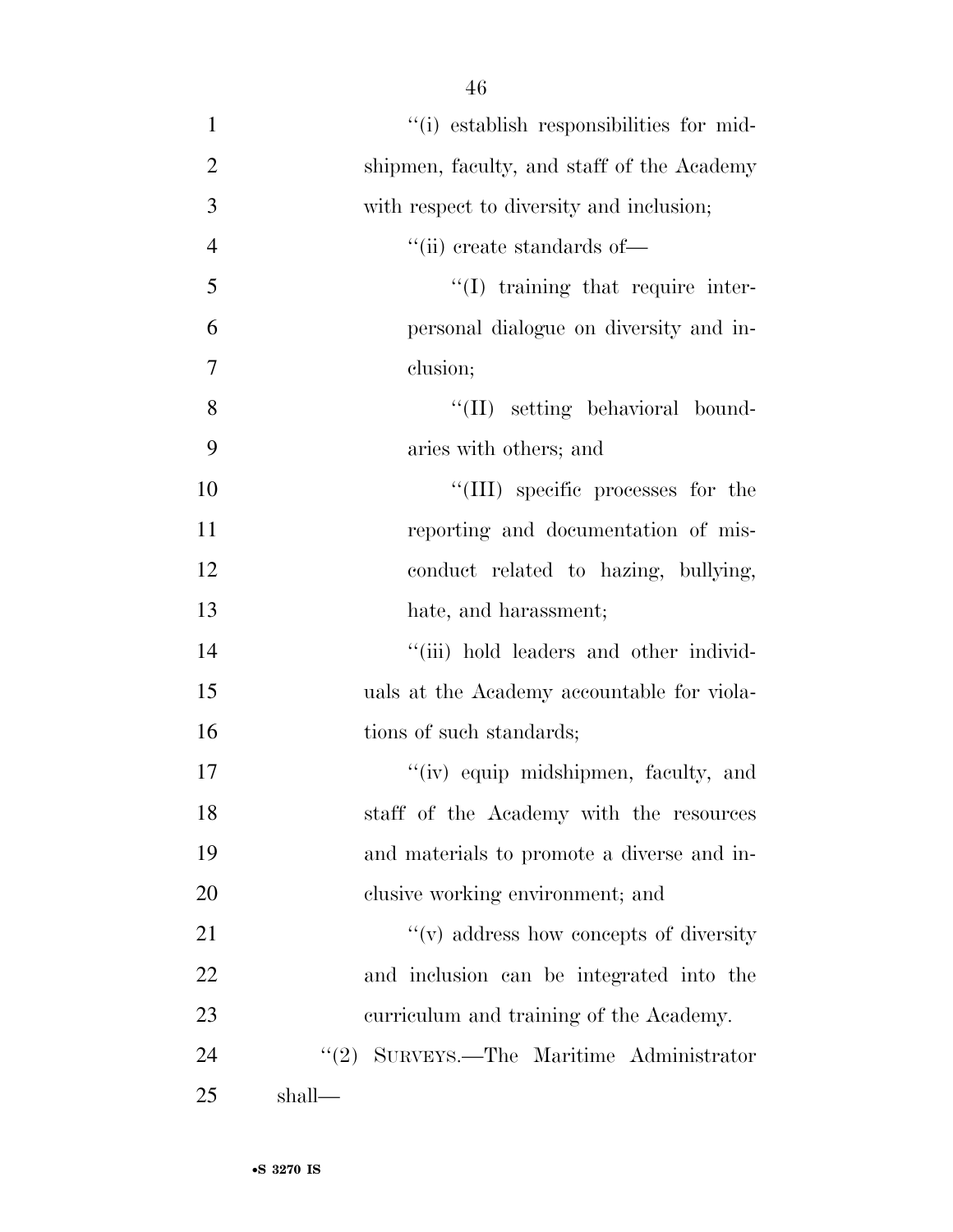| $\mathbf{1}$   | "(A) require a biannual survey of mid-                                                      |
|----------------|---------------------------------------------------------------------------------------------|
| $\overline{2}$ | shipmen, faculty, and staff of the Academy as-                                              |
| 3              | sessing-                                                                                    |
| $\overline{4}$ | "(i) the inclusiveness of the environ-                                                      |
| 5              | ment of the Academy; and                                                                    |
| 6              | "(ii) the effectiveness of the Plan; and                                                    |
| $\overline{7}$ | "(B) require an annual survey of faculty                                                    |
| 8              | and staff of the Academy assessing the inclu-                                               |
| 9              | siveness of the environment of the Sea Year                                                 |
| 10             | program.".                                                                                  |
| 11             | (2) REPORT TO CONGRESS.—Not later than 30                                                   |
| 12             | days after the date of enactment of this section, the                                       |
| 13             | Maritime Administrator shall provide Congress with                                          |
| 14             | a briefing on the resources necessary to properly im-                                       |
| 15             | plement this section.                                                                       |
| 16             | (3) CONFORMING AMENDMENTS.—The chapter                                                      |
| 17             | analysis for chapter 513 of title 46, United States                                         |
| 18             | Code, is amended by adding at the end the fol-                                              |
| 19             | lowing:                                                                                     |
|                | "51323. Sexual assault and sexual harassment prevention information manage-<br>ment system. |
|                | "51324. Student advisory board at the United States Merchant Marine Acad-<br>emy.           |
|                | "51325. Sexual assault advisory council.<br>"51326. Diversity and inclusion action plan.".  |
| 20             | (4) UNITED STATES MERCHANT MARINE ACAD-                                                     |
| 21             | EMY STUDENT SUPPORT PLAN.-                                                                  |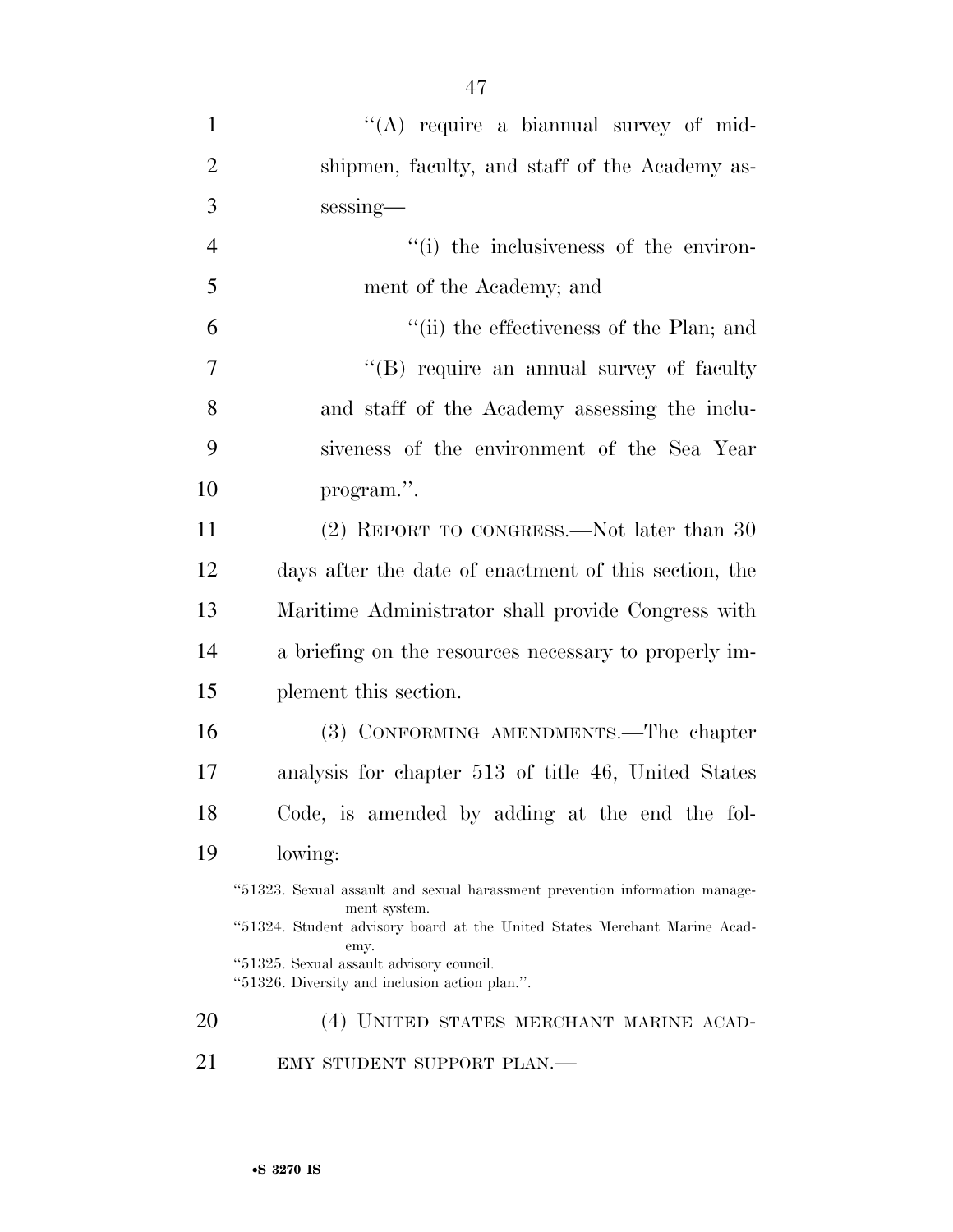| $\mathbf{1}$   | (A) STUDENT SUPPORT PLAN.—Not later              |
|----------------|--------------------------------------------------|
| $\overline{2}$ | than January 1, 2023, the Maritime Adminis-      |
| 3              | trator shall issue a Student Support Plan for    |
| $\overline{4}$ | the United States Merchant Marine Academy,       |
| 5              | in consultation with relevant mental health pro- |
| 6              | fessionals in the Federal Government or experi-  |
| 7              | enced with the maritime industry or related in-  |
| 8              | dustries. Such plan shall—                       |
| 9              | (i)<br>address the mental health re-             |
| 10             | sources available to midshipmen, both on-        |
| 11             | campus and during Sea Year;                      |
| 12             | (ii) establish a tracking system for su-         |
| 13             | icidal ideations and suicide attempts of         |
| 14             | midshipmen;                                      |
| 15             | (iii) create an option for midshipmen            |
| 16             | to obtain assistance from a professional         |
| 17             | care provider virtually; and                     |
| 18             | (iv) require an annual survey of fac-            |
| 19             | ulty and staff assessing the adequacy of         |
| 20             | mental health resources for midshipmen of        |
| 21             | the Academy, both on campus and during           |
| 22             | Sea Year.                                        |
| 23             | (B) REPORT TO CONGRESS.—Not later                |
| 24             | than 30 days after the date of enactment of      |
| 25             | this Act, the Maritime Administrator shall pro-  |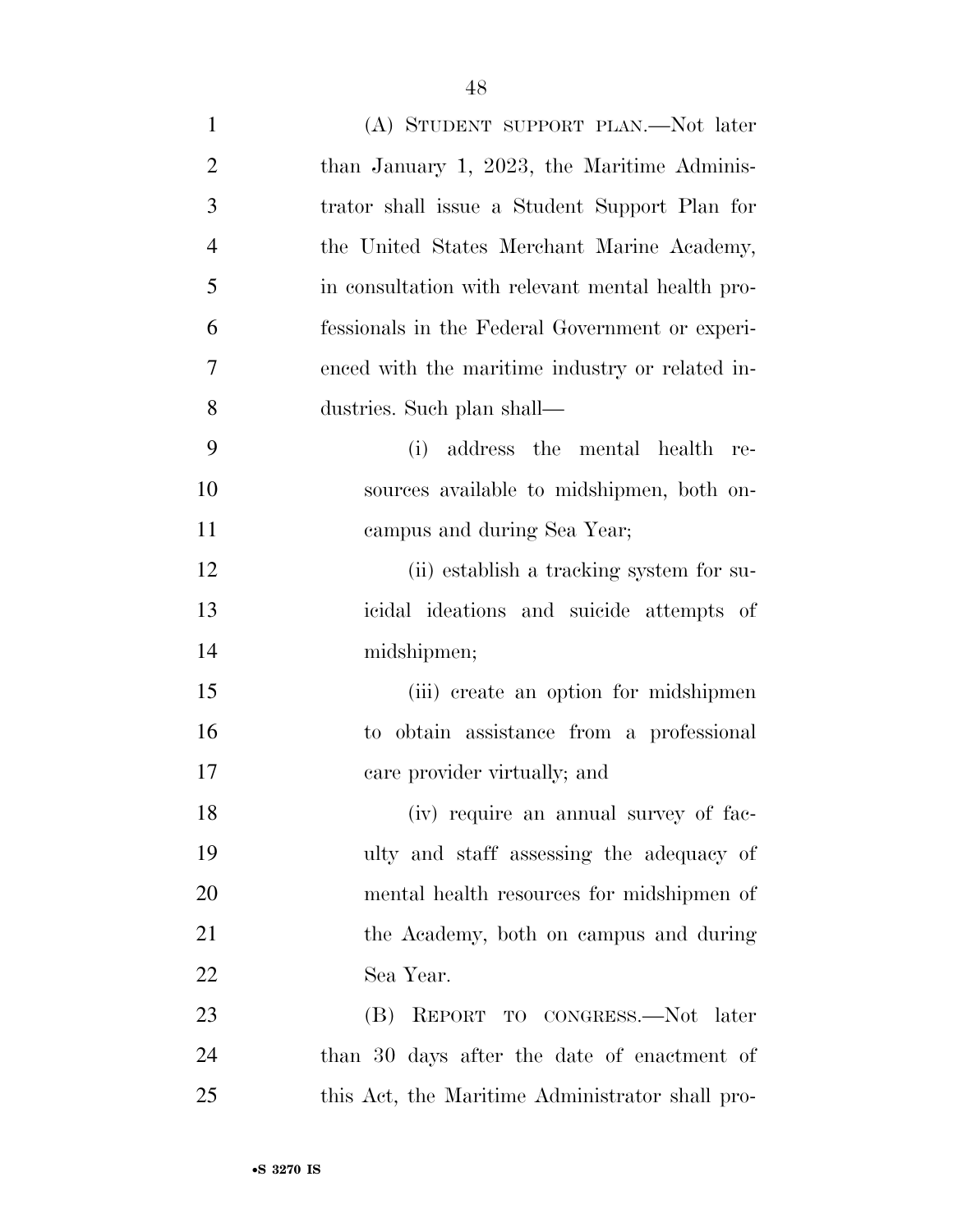| $\mathbf{1}$   | vide Congress with a report on the resources          |
|----------------|-------------------------------------------------------|
| $\overline{2}$ | necessary to properly implement this para-            |
| 3              | graph.                                                |
| $\overline{4}$ | (d) SPECIAL VICTIMS ADVISOR.—Section 51319 of         |
| 5              | title 46, United States Code, is amended—             |
| 6              | $(1)$ by redesignating subsection $(e)$ as<br>sub-    |
| 7              | section $(d)$ ; and                                   |
| 8              | $(2)$ by inserting after subsection (b) the fol-      |
| 9              | lowing:                                               |
| 10             | "(c) SPECIAL VICTIMS ADVISOR.—                        |
| 11             | " $(1)$ IN GENERAL.—The Secretary shall des-          |
| 12             | ignate an attorney (to be known as the 'Special Vic-  |
| 13             | tims Advisor') for the purpose of providing legal as- |
| 14             | sistance to any cadet of the Academy who is the vic-  |
| 15             | tim of an alleged sex-related offense regarding ad-   |
| 16             | ministrative and criminal proceedings related to such |
| 17             | offense, regardless of whether the report of that of- |
| 18             | fense is restricted or unrestricted.                  |
| 19             | "(2) SPECIAL VICTIMS ADVISORY.—The Sec-               |
| 20             | retary shall ensure that the attorney designated as   |
| 21             | the Special Victims Advisor has knowledge of Uni-     |
| 22             | form Code of Military Justice procedures, as well as  |
| 23             | criminal and civil law.                               |
| 24             | PRIVILEGED COMMUNICATIONS.- Any<br>(3)                |
| 25             | communications between a victim of an alleged sex-    |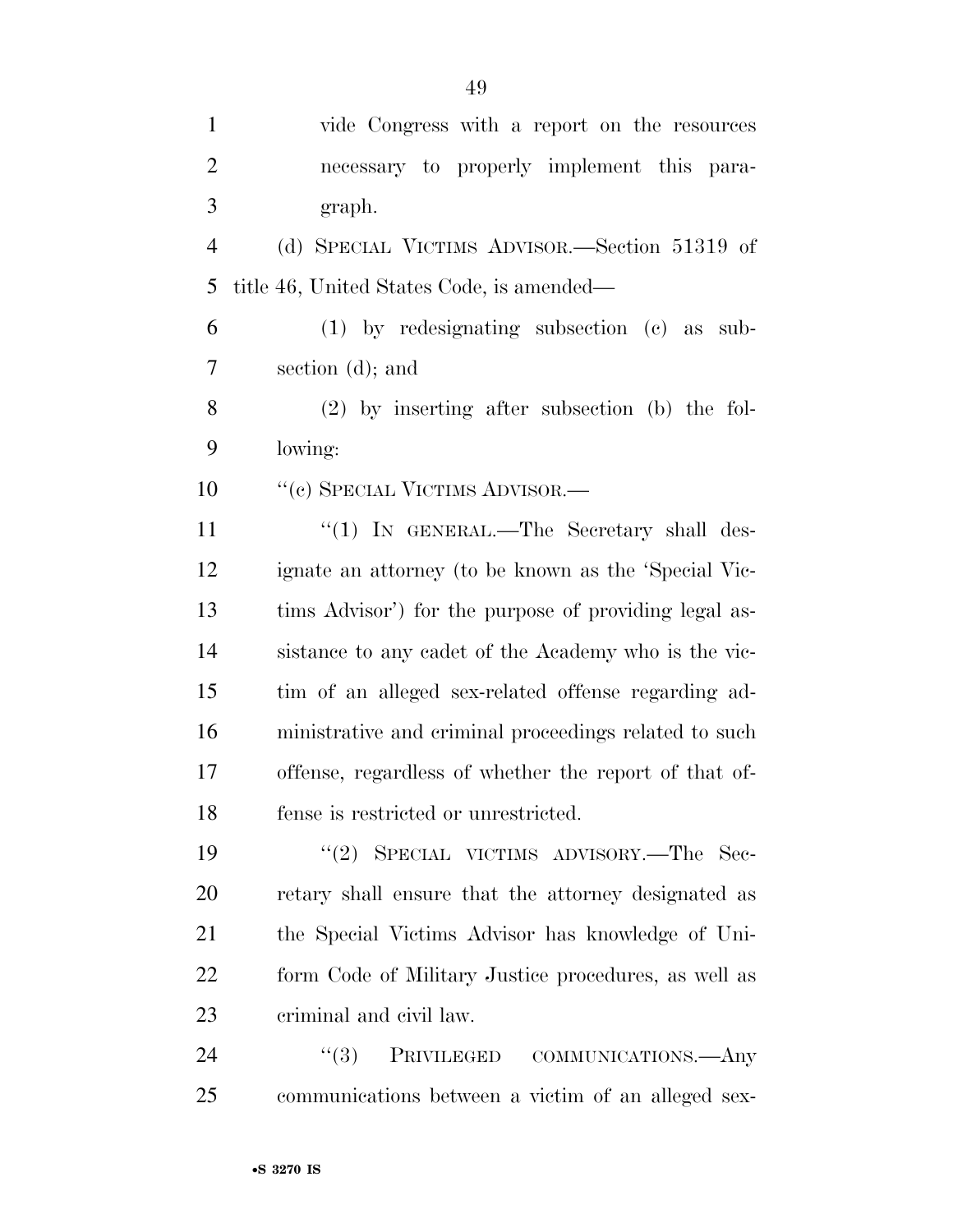related offense and the Special Victim Advisor, when acting in their capacity as such, shall have the same protection that applicable law provides for confiden-tial attorney-client communications.''; and

(3) by adding at the end the following:

 ''(e) UNFILLED VACANCIES.—The Administrator of the Maritime Administration may appoint qualified can- didates to positions under subsection (a) and (c) of this section without regard to sections 3309 through 3319 of title 5, United States Code.''.

(e) CATCH A SERIAL OFFENDER ASSESSMENT.—

 (1) ASSESSMENT.—Not later than one year after the date of enactment of this Act, the Com- mandant of the Coast Guard, in coordination with the Maritime Administrator, shall conduct an assess- ment of the feasibility and process necessary, and appropriate responsible entities to establish a pro- gram for the United States Merchant Marine Acad- emy and United States Merchant Marine modeled on the Catch a Serial Offender program of the Depart- ment of Defense using the information management system required under subsection (a) of section 51323 of title 46, United States Code, and the exit interviews under subsection (b) of such section.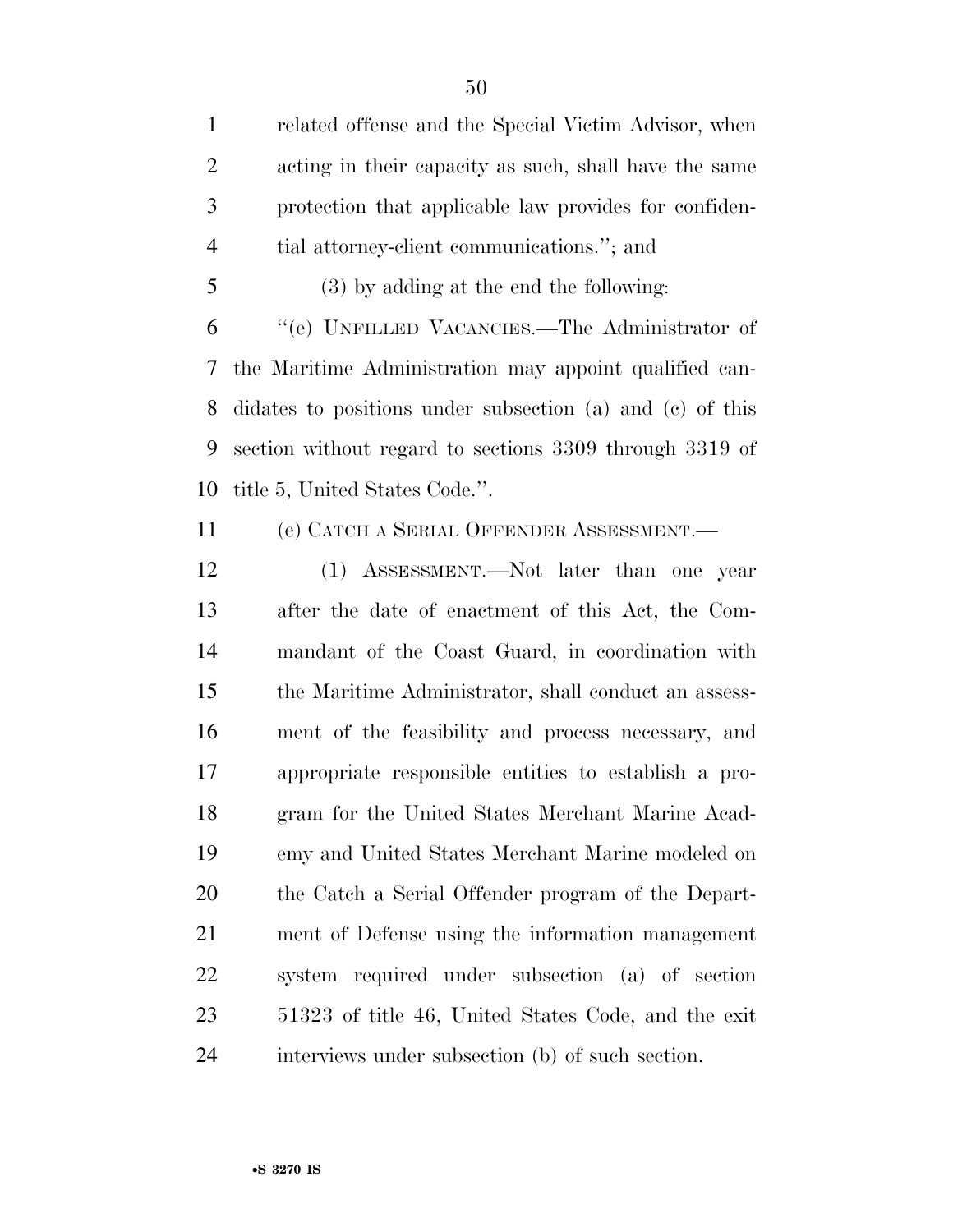| $\mathbf{1}$   | (2) LEGISLATIVE CHANGE PROPOSALS.—If, as                |
|----------------|---------------------------------------------------------|
| $\overline{2}$ | a result of the assessment required by paragraph        |
| 3              | (1), the Commandant or the Administrator deter-         |
| $\overline{4}$ | mines they need additional authority to implement       |
| 5              | the program described in paragraph (1), the Com-        |
| 6              | mandant or the Administrator, as applicable, shall      |
| 7              | provide appropriate legislative change proposals to     |
| 8              | Congress.                                               |
| 9              | (f) SHIPBOARD TRAINING.—Section $51322(a)$ of title     |
| 10             | 46, United States Code, is amended by adding at the end |
| 11             | the following:                                          |
| 12             | $``(3)$ TRAINING.—                                      |
| 13             | "(A) IN GENERAL.—As part of training                    |
| 14             | that shall be provided not less than semi-annu-         |
| 15             | ally to all midshipmen of the Academy, pursu-           |
| 16             | ant to section 51318, the Maritime Adminis-             |
| 17             | trator shall develop and implement comprehen-           |
| 18             | sive in-person sexual assault risk-reduction and        |
| 19             | response training that, to the extent prac-             |
| 20             | ticable, conforms to best practices in the sexual       |
| 21             | assault prevention and response field and in-           |
| 22             | cludes appropriate scenario-based training.             |
| 23             | "(B) DEVELOPMENT AND CONSULTATION                       |
| 24             | WITH EXPERTS.—In developing the sexual as-              |
| 25             | risk-reduction and response training<br>sault           |